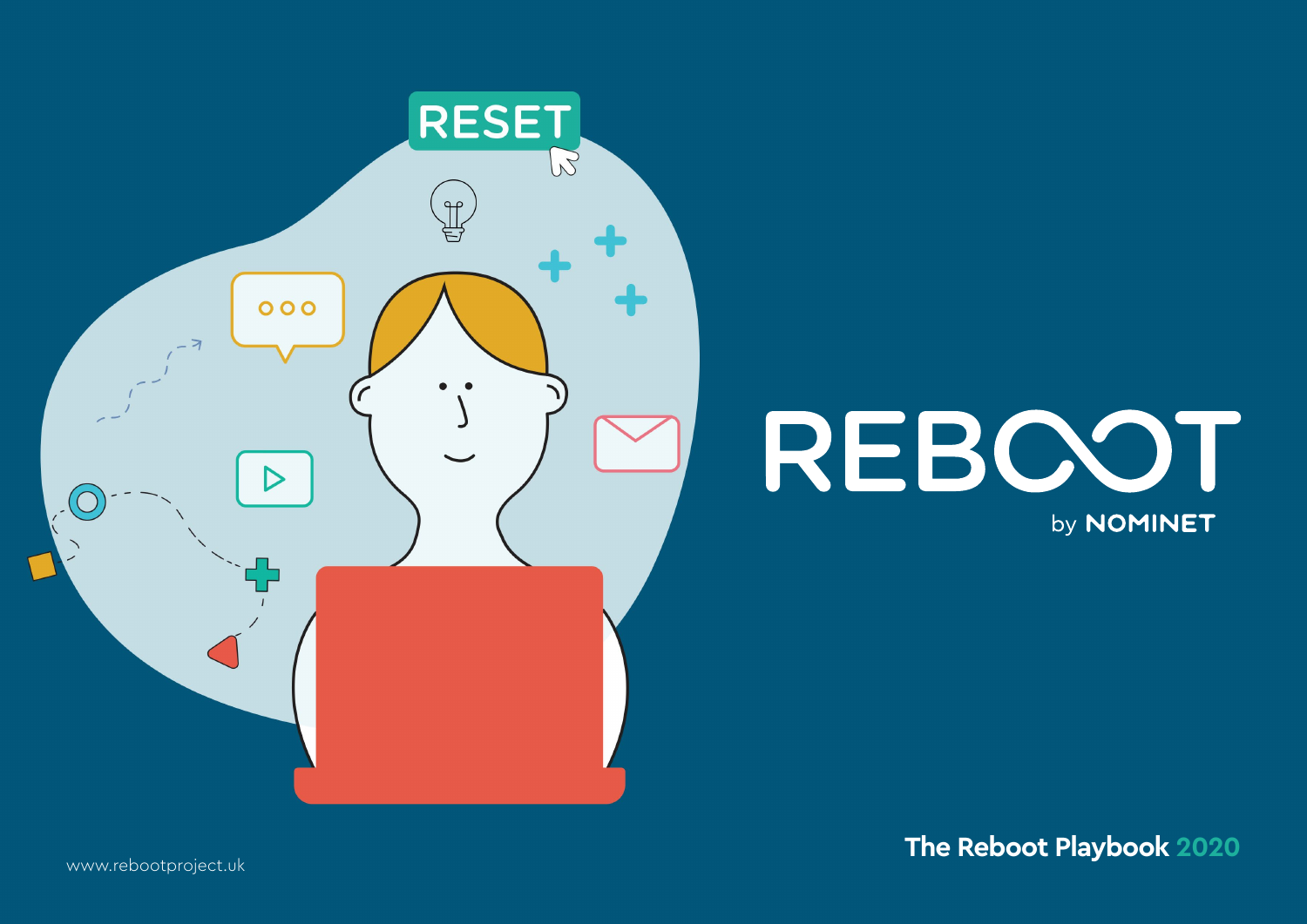# **Welcome**

The Reboot project is an outcome of 'DevicesDotNow', an emergency appeal in response to COVID-19 which aimed to connect the unconnected.

'DevicesDotNow' saw a coalition of forward-thinking organisations working together to provide new devices and connectivity to society's most vulnerable, especially the 250,000 people who were shielding with no access to the internet.

Although the scheme targeted larger organisations, we were inundated with messages from smaller businesses, community groups and individuals. They all wanted to know how they could get involved. It got us thinking...

With millions of potential recipients needing devices, it's impossible to raise enough money to buy new. However, devices don't need to be new to be useful...

Welcome to Reboot, a project which gives rehomed devices a new lease of life.



Chris Ashworth **Head of Public Benefit** Nominet

**Important notice:** this playbook is intended as a summary quide only and does not constitute legal advice to any organisation considering setting up a donation, restoration and delivery or similar process. Whilst Nominet UK and other contributors have taken reasonable care in the preparation of this guide, no assurances are made in relation to the completeness or accuracy of the content and Nominet UK and other contributors will have no liability for any direct or indirect loss incurred by any person in relation to any process established.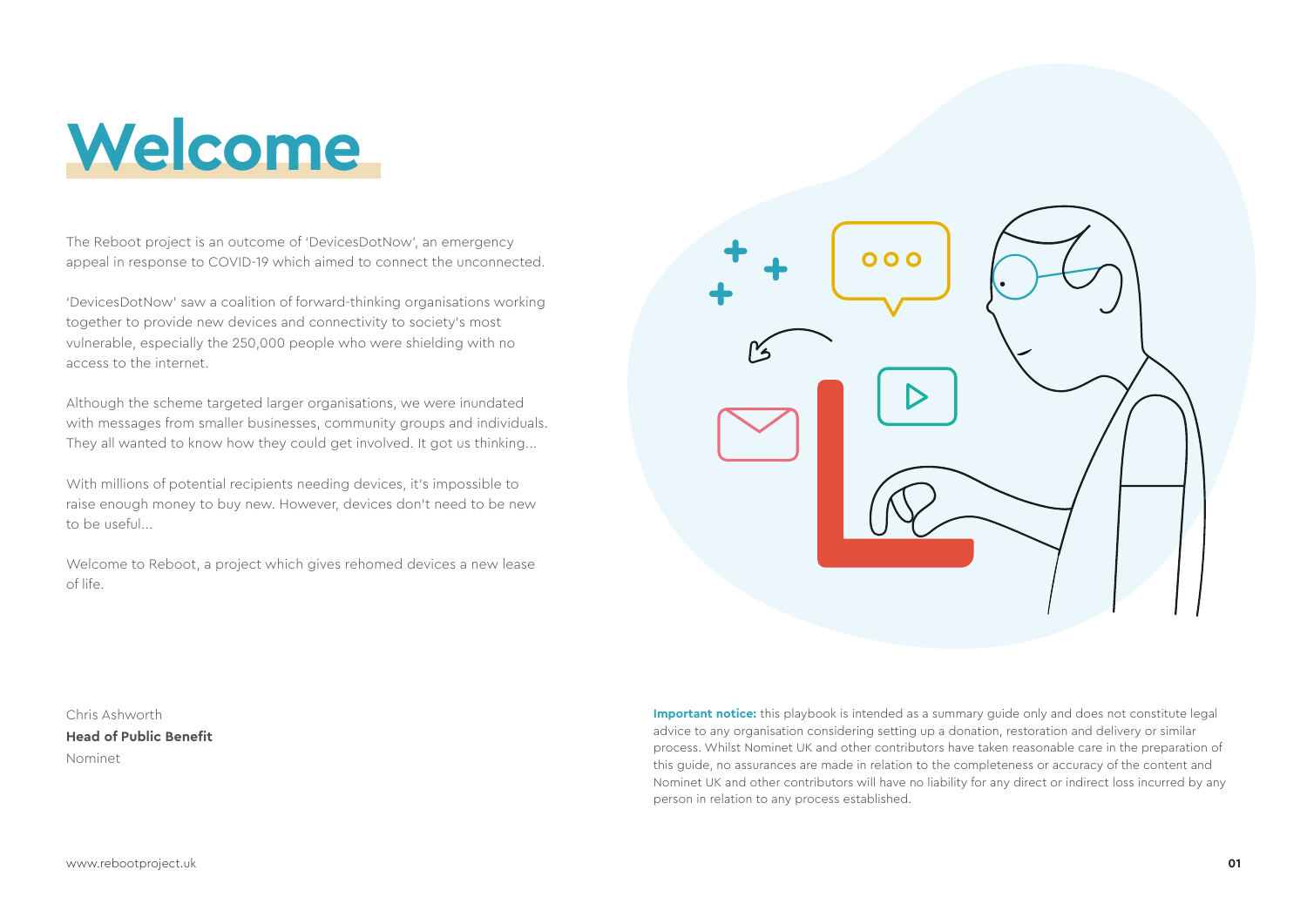

- How you can help **03**
- Four stages to success **04**
- Learning from other schemes **05**
- **Stage 1:** Getting started **06**
- **Stage 2:** Receiving devices **16**
- **Stage 3:** Readying devices **26**
- **Stage 4:** Going live **36**
- Resources **48**
- Notes **53**

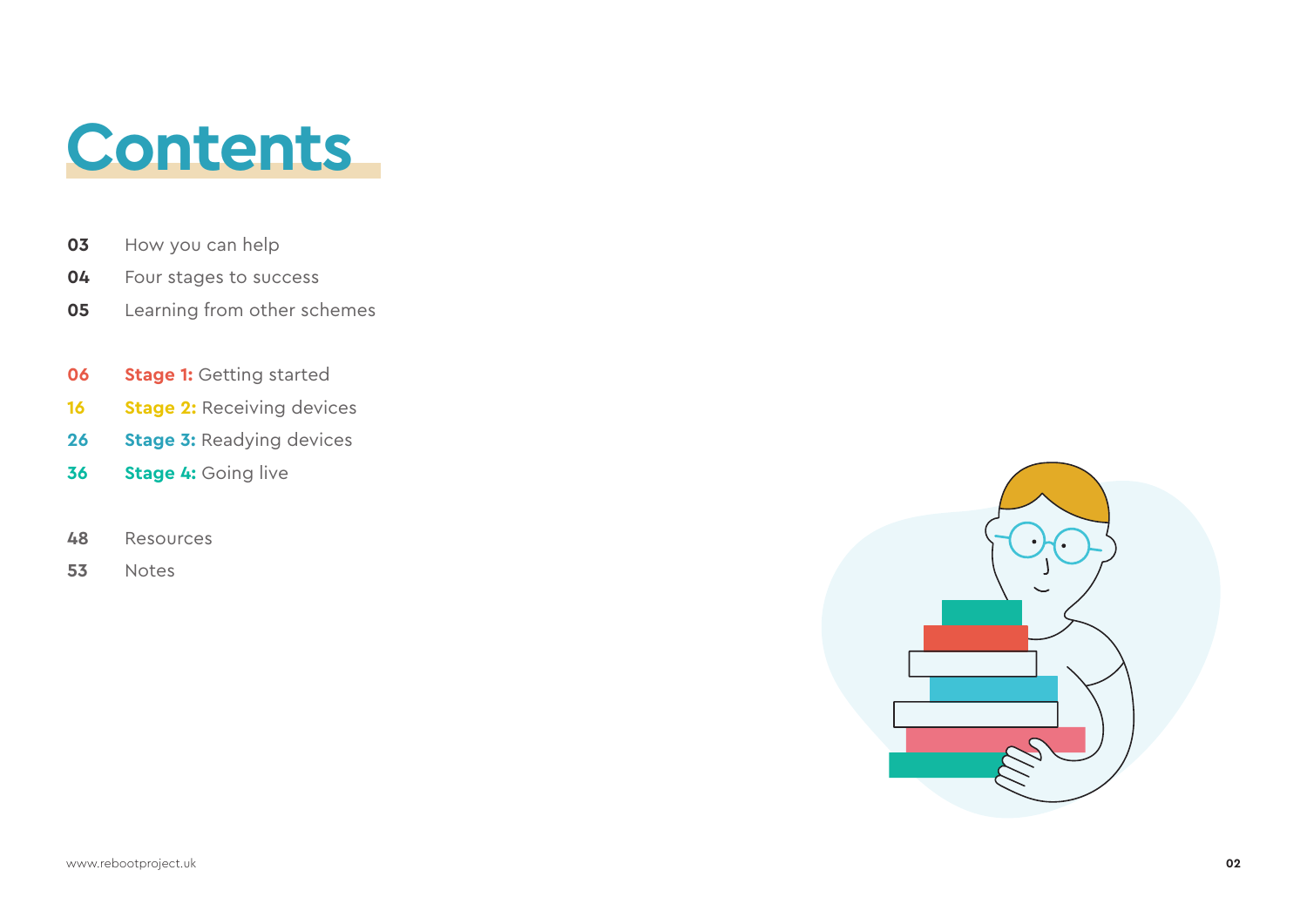# **How you can help**

We live in a two tier society, separated by a digital divide.

In our communities, there are school children with no means of doing schoolwork or keeping in touch with their peers. Hidden from sight are elderly people with no way of connecting with their loved ones. Held back by circumstance are adults keen to improve their job prospects but unable to access free online training or search the internet for more fulfilling positions.

Unfortunately, these people – the ones who need the technology the most - are those least likely to be able to afford new devices and connections.

It would be impossible to buy the 1.9m new devices needed to get each digitally excluded household in the UK online. However, 11 million unused devices lie unused in homes and offices. By rehoming just 10% of these unused devices, we can narrow the digital divide.

# **Can you help us by collecting, restoring and distributing unused devices in your community?**

**Important notice:** You will be responsible for ensuring that the device donation, restoration and delivery process complies with all applicable laws in relation to data privacy, safeguarding and regulations on E-waste. This playbook is intended as a summary guide only and if you have questions about the law and how it relates to any specific process or activity, please seek independent legal advice for your organisation.

# **1.9 million**

UK households are digitally excluded.

# **11 million**

Used devices lie unused in homes and offices around the UK. Every device has the potential to change a life.

# **£50 billion**

Worth of E-waste is thrown away globally every year (according to the UN).

www.rebootproject.uk **03**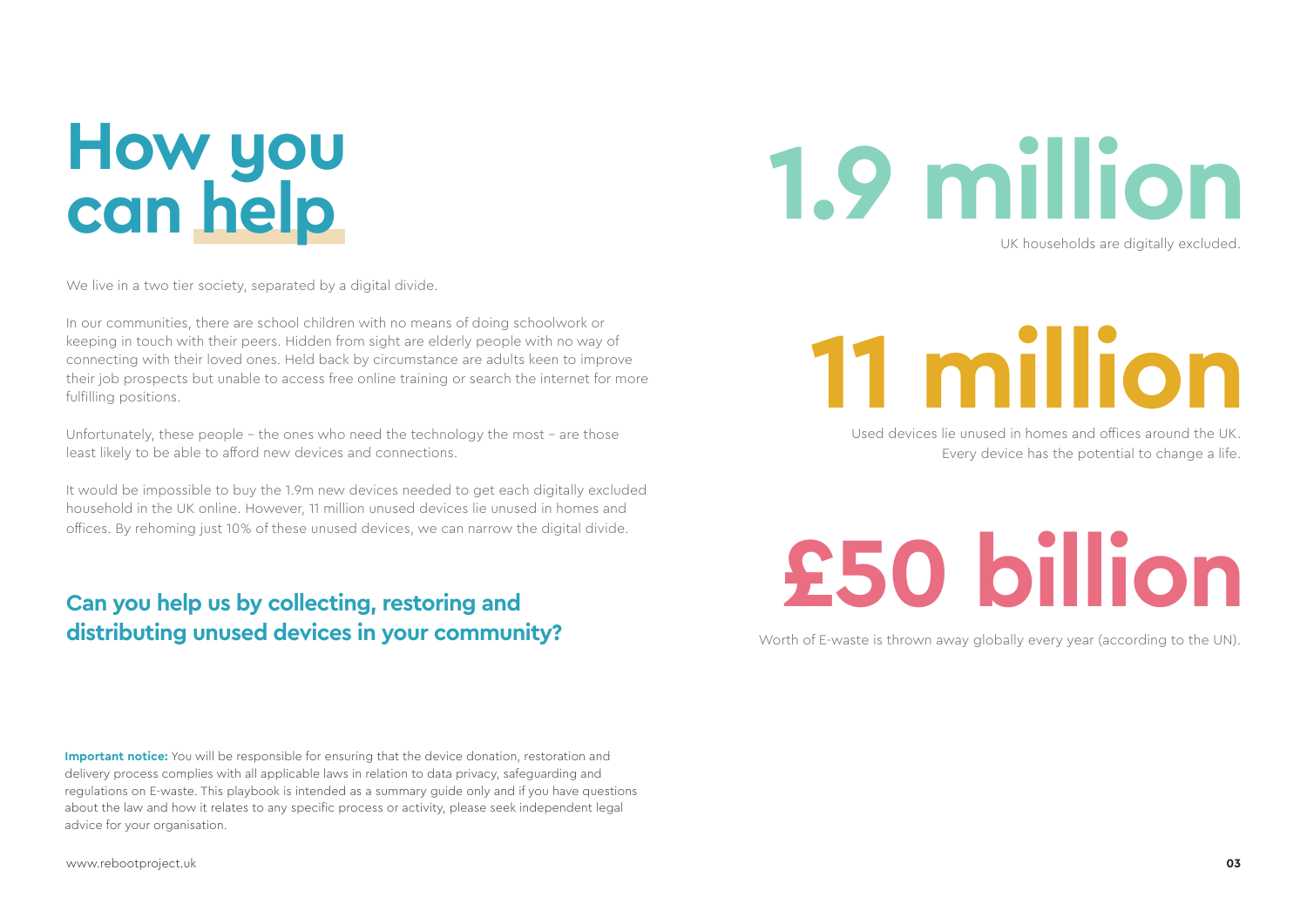# **Four stages to success**

This playbook will help you find the best way to collect, restore and rehome devices. We've split the process into four stages, as shown below. At the end of each stage, you'll find a list of things to think about. Working your way through these will ensure that your Reboot project is successful. Don't forget, you'll also have your fellow Rebooters for support.

# **Getting started**

During this stage, you'll think about who you can help and what kind of devices they need. You'll also learn more about accessories and connectivity.

#### **page 06**



During this stage, you'll find out more about launching your project. You'll explore what information you need to give to potential donors and how you can maximise donations.

**page 16**

**Readying devices**

During this stage, you'll discover more wiping.

**page 26**

# **Going live**

In this stage, you'll decide how to deliver devices and give their new recipients ongoing support. We'll also show you how to dispose of unsuitable devices.

**page 36**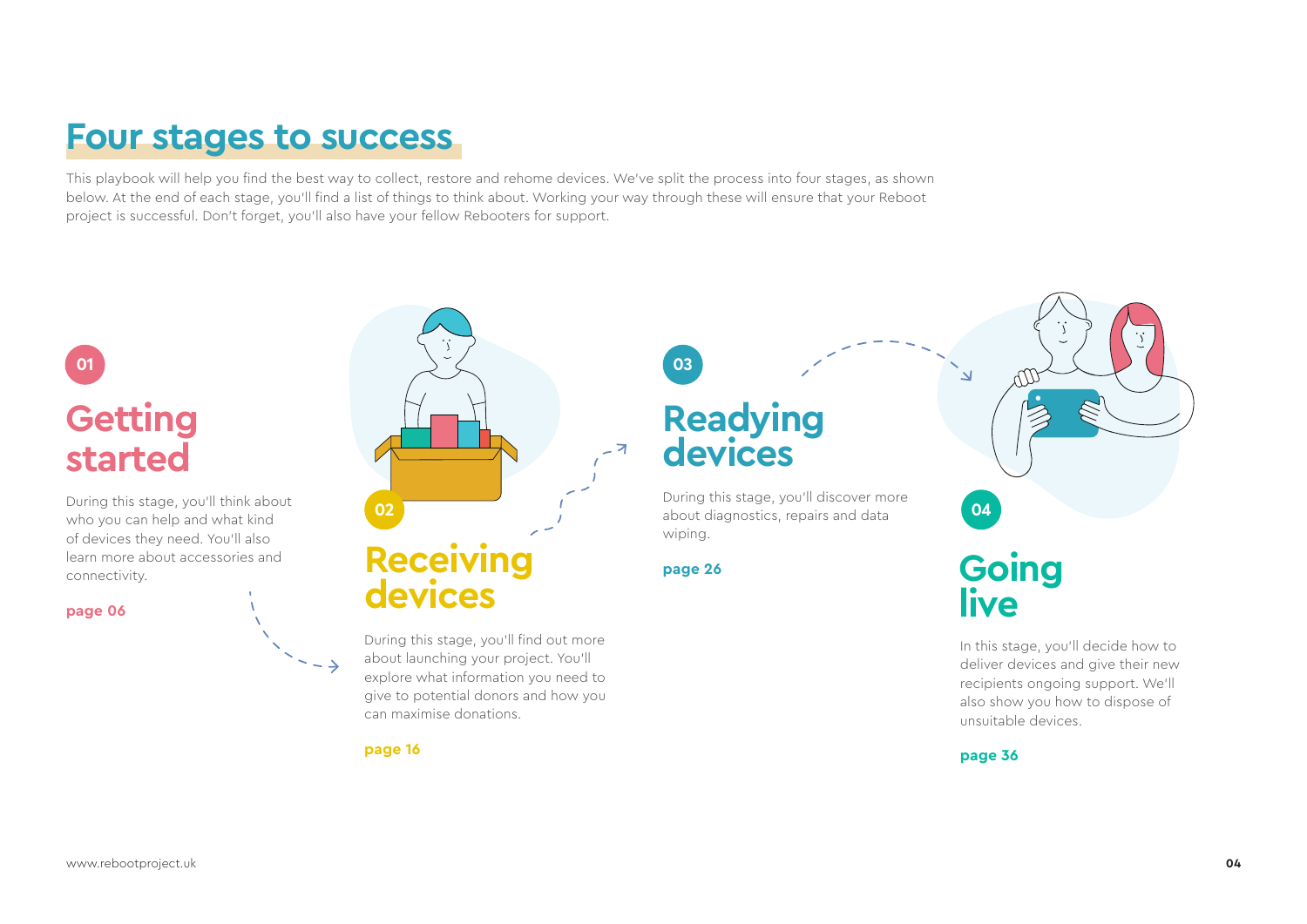

# **Learning from other schemes**

Throughout your playbook, you'll find key insights. These have been gathered from pilot schemes, subject matter experts and leaders of charities and businesses.

## **Making sure your Reboot project ticks all the boxes**

It's important to ensure that you understand your potential recipients' needs. Some recipients, such as students, may need laptops, but others will find that a smartphone or tablet will provide the functionality they need.

You also need to make sure that you find Rebooting enjoyable! We'll help you set up a project which fits within your capabilities.

It's far easier to restore smartphones and tablets than laptops. If you have limited technical expertise, it's best to avoid laptops unless you can outsource diagnostics and repairs to a commercial restoration partner.

### **Strength through partnerships**

There are lots of organisations which already work with vulnerable or disadvantaged residents, such as libraries and schools.

You can use their relationships, expertise and capacity to help you transform more lives.

# **Connectivity is critical**

Recipients need reliable internet connectivity.

Telcos and partner organisations can help provide a short-to-medium term solution at a low cost.

### **Saving the environment**

Many unwanted devices end up in landfill. This is an environmental disaster as devices contain toxic additives and hazardous substances. By diverting unused devices from landfill, your Reboot project will benefit the environment

You will receive some unusable devices. It's possible to use these to offset some of your restoration costs. Alternatively, you can minimise the numbers of unsuitable donations received by giving donors guidelines to follow.

## **Commercial restoration partners can help you operate at scale**

Working with a commercial partner can improve the quality of devices provided to recipients. It can also help you handle bulk donations more quickly.

You'll find plenty of inspirational examples in your playbook!



**Look out for the hints and ideas where you see the bulb icon.**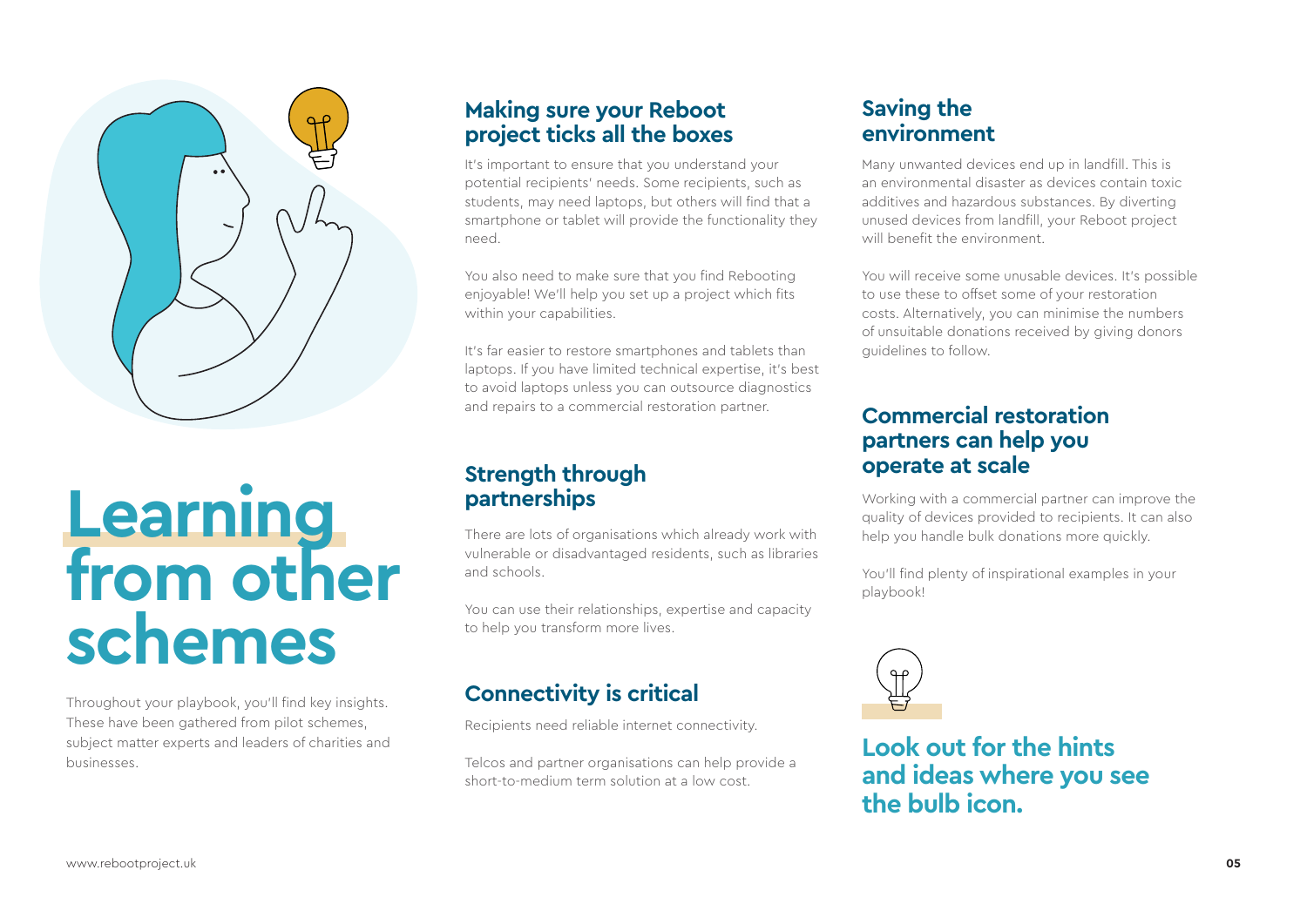# **Getting started**

In this stage, we'll show you how to start planning a successful Reboot programme. By the end of its four short steps, you'll be able to:

- Identify potential recipients
- Identify suitable devices
- Decide how to handle accessories
- Choose the right connectivity

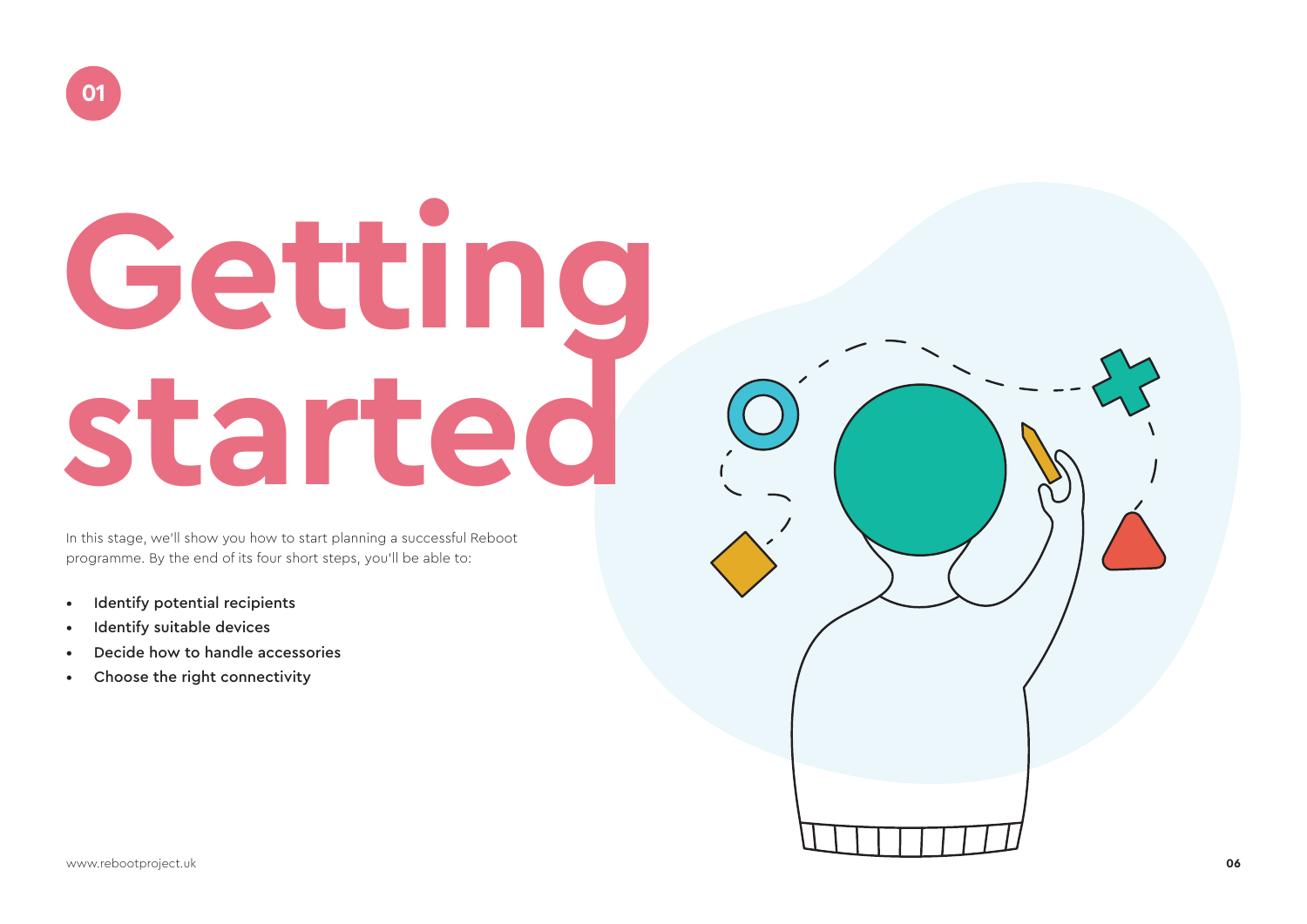# **Identifying recipients and their needs**

First, you need to think about who would benefit from access to devices and ensure you understand their needs.

You may decide to help:

- School children
- The unemploved
- The elderly
- The lonely

# **Asking the community**

Asking community organisations who they think would benefit is a good starting point. Schools, libraries and online learning centres can all be of assistance. You can find out more about local community organisations by:

- Contacting your local **[Citizens Advice](https://www.citizensadvice.org.uk/)** or parish council
- Visiting community-focused websites like [Neighbourly](https://www.neighbourly.com/), [Localgiving](https://localgiving.org/), [Charity Choice](https://www.charitychoice.co.uk/) and **[NCVO](https://www.ncvo.org.uk/)**
- Speaking with colleagues, friends and family
- Posting on social media platforms such as **Twitter** and [Facebook](http://www.facebook.com)

As well as helping you identify recipients, community organisations may have existing capabilities which could be of use. You'll find out more about these in later steps.

*Did you know? A partner scheme identified a group of local* 

*charities, overseen by an umbrella body. The charities helped them understand the needs of a range of potential users. The umbrella scheme's partners also helped them set up a successful device restoration process.* 

# **Understanding your recipients' needs**

It's important not to make assumptions. Make sure that you ask recipients what they want to achieve using technology so you can identify the right devices for them. You'll also need to assess their capabilities.

Techniques to help you understand your recipients' needs and capabilities include:

- Running small focus groups with potential recipients
- Sending out surveys within the community using Twitter and Facebook
- Speaking to professionals who support potential recipients on a regular basis



#### *Did you know?*

*One of our partner schemes discovered a strong demand for smartphones, even amongst people who had never owned one.* 

*Another scheme asked its potential users to self-identify at their regular support meeting if they didn't have access to a device.* 

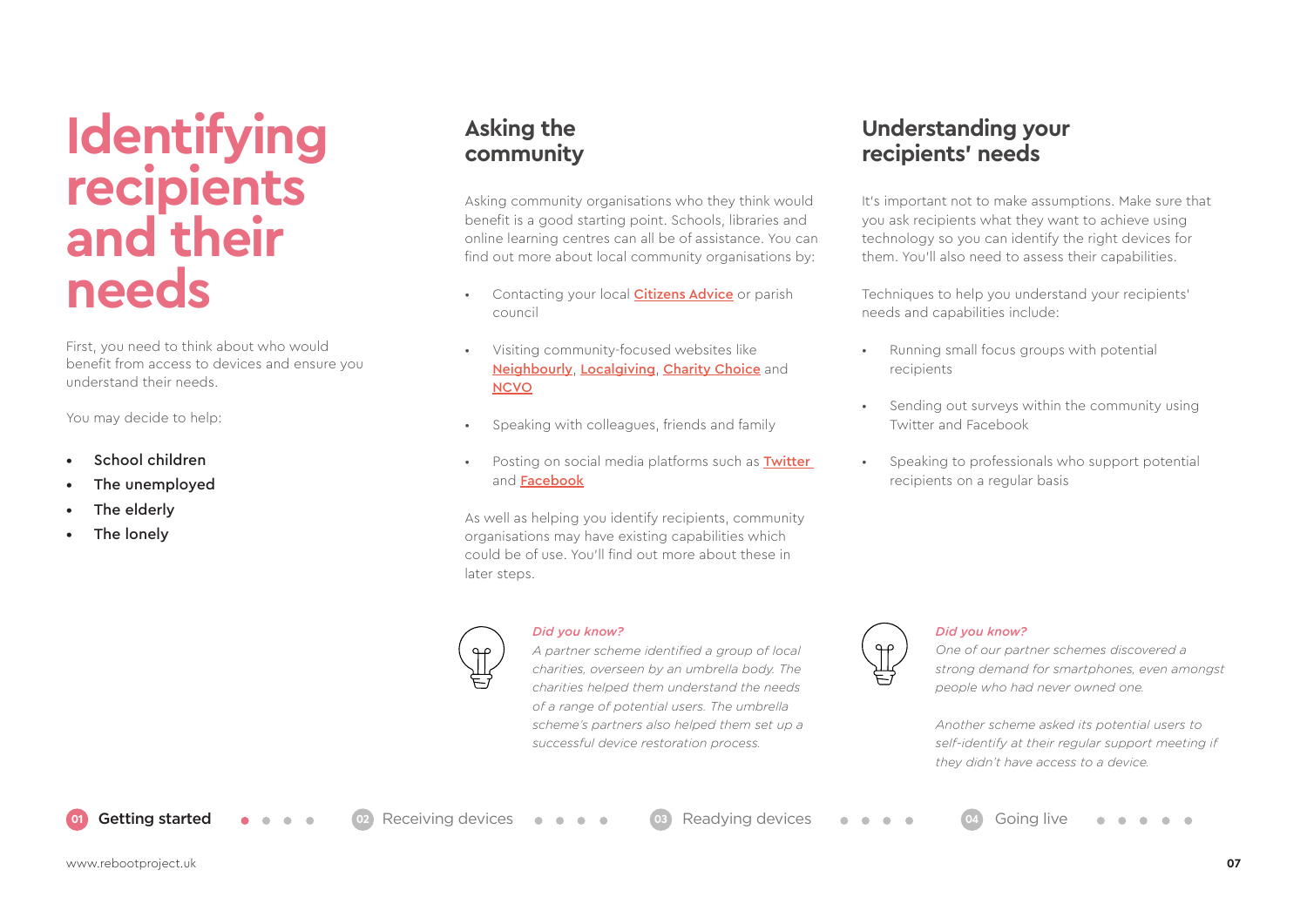### **Introducing community partners**

Community partners already work with vulnerable, isolated or disadvantaged people. Here are some examples:

- Schools and colleges: will know of children who can't study remotely
- Hospitals: will know of patients who can't access remote medical appointments
- Jobcentres: will know of candidates who can't take part in online skills training or apply for jobs
- Libraries: will know of people who come in just to use the internet

You can approach community support providers and groups for help, either directly or through social media.



# **Option 1. Owning the relationship with recipients**

Working independently to identify and understand recipient needs is best done when you have an existing relationship with them.

#### **Pros:**

- If you have an existing relationship with a recipient group, this is a really effective way to get started
- You'll have more control and visibility throughout the process

#### **Cons:**

- It may slow you down if you need to build a relationship or trust with recipients first
- There's a risk that you may incorrectly define user needs

# **Option 2. Working with community partners**

Identifying and working with community partners (see left) early in the process can enable you to identify groups which they have a relationship with AND utilise their existing capabilities and strengths throughout your Reboot process.

#### **Pros:**

- You can piggyback off existing, trusted relationships
- Partners will already have the skills needed to communicate with your recipients
- Partners will already understand safeguarding requirements
- You may be able to tap into existing schemes with similar aims

#### **Cons:**

• You'll lose some control over who will receive devices and what support is on offer, you can mitigate this by setting expectations with partner/s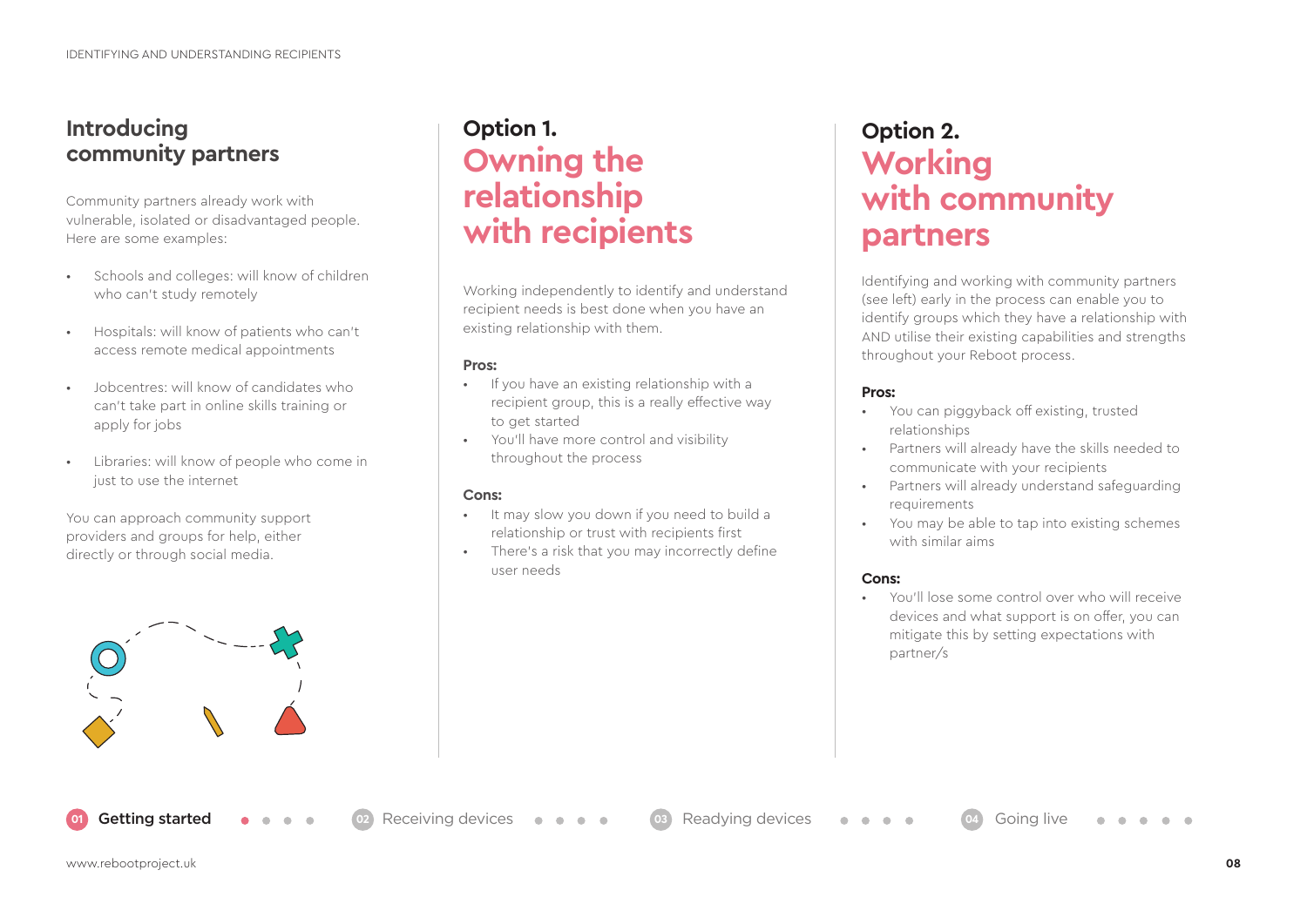# **Identifying suitable devices**

Next, you need to think about the types of devices your recipients may need.

We'll also explain how you can make the restoration process fit your capabilities by restricting what people can donate.

### **Laptops**

Laptops are harder to restore than smartphones and tablets.

If you have techies or a commercial restoration company to help, you'll be able to accept older laptops which need a little more TLC.

If not, consider restricting the age of laptops accepted or only accepting smartphones and tablets.

# **Smartphones and tablets**

These are easier to restore as you just need to make sure that donors factory reset their devices before transferring ownership to you.

However, just like laptops, you only want ones that work effectively and have no major defects, such as cracked screens.



#### *What to look for in a smartphone or a tablet:*

- *• A working camera*
- *• Video functionality*
- *• A working touchscreen*
- *• WiFi/3G capabilities*

**02 02 02 1 02 02 02 02 02 02 02 03 03 03 03 03 02 02 04 04 0 04 0 04 0 04 0 04 0 04 0 04 0 04 0 04 0 04 0 04 0 04 0 04 0 04 0 0** 





#### *Did you know?*

*One of our partner schemes found that devices which were over five years old were hard to update to the latest operating system.*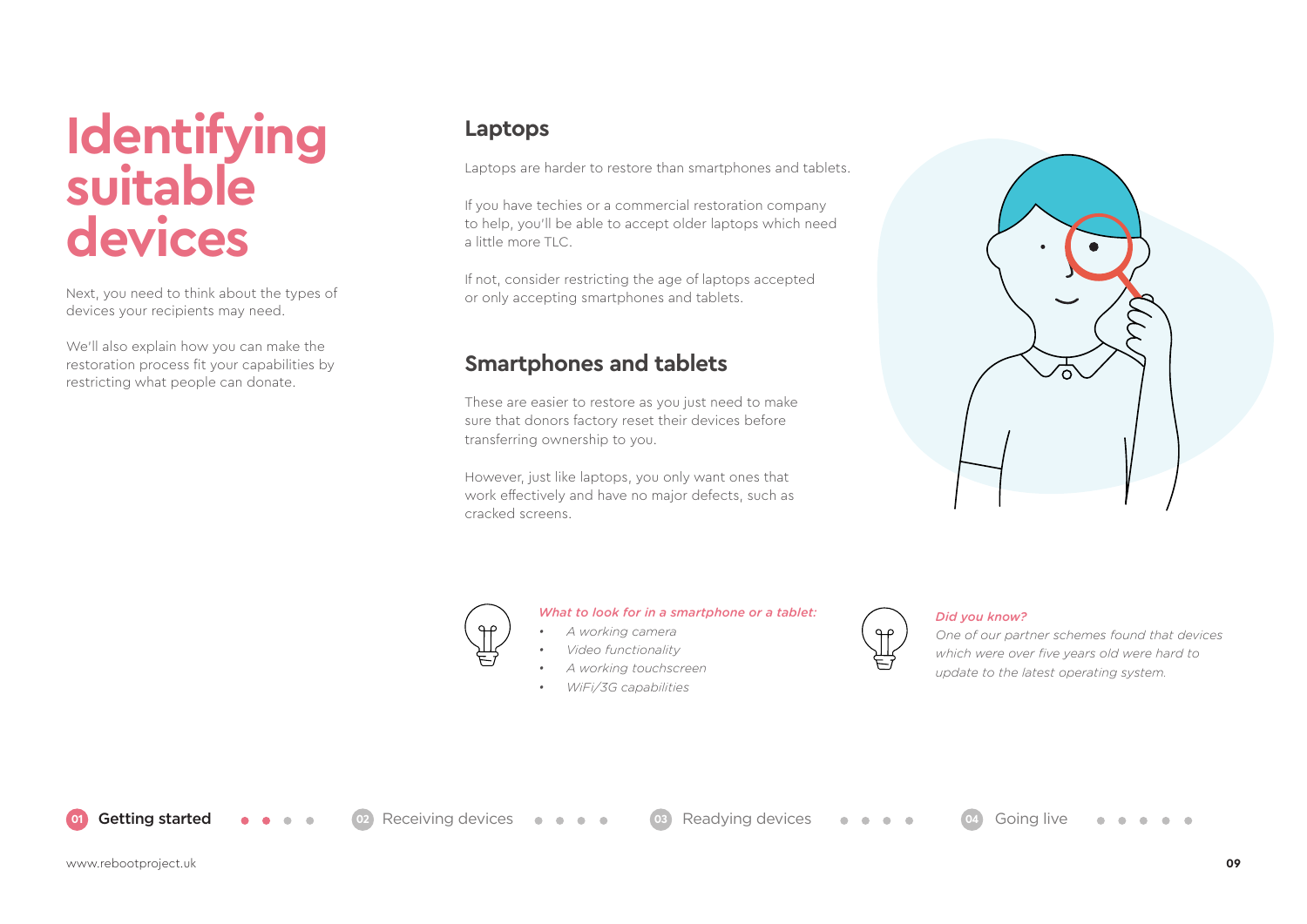# **Option 1. Setting strict guidelines**

#### **Laptops:**

If you have limited technical knowhow, you can ask donors for laptops which are less than five to seven years old, in good working order and with no major defects. It's especially important to ensure that batteries and hard drives operate correctly.

We suggest asking for laptops rather than desktops as many recipients, especially schools, cannot accept desktops.

#### **Smartphones and tablets:**

Limiting donations to smartphones and tablets offers the most manageable solution if you don't have technical expertise on hand. You can make the restoration process even easier by avoiding devices which are over five years old.

You need to make sure that devices consistently turn on, that their software is working and they have been factory reset.

In terms of functionality, we recommend that all smartphones and tablets meet their recipients' needs by having a minimum spec (see 'what to look for' below left). Don't forget to make sure that batteries retain charge so recipients can take their new devices out and about.

#### **Pros:**

- Setting an age limit improves the quality and usability of donated devices
- Setting strict requirements makes it easier to meet demand for specialist devices from potential recipients, e.g. schools who can't accept desktops

#### **Cons:**

• Setting strict requirements can reduce the number of devices donated

**01** Getting started **02** Receiving devices **03** Readying devices **04** Going live

# **Option 2. Setting more relaxed guidelines**

Being less strict about what you can accept will encourage more donations. However, you need to give careful thought to the skills and budget you have available to restore older devices.

#### **Pros:**

• Donors will be able to empty their cupboards and give you more devices

#### **Cons:**

• You may end up being charged to dispose of unsuitable items (see 'items to think about' on page 15)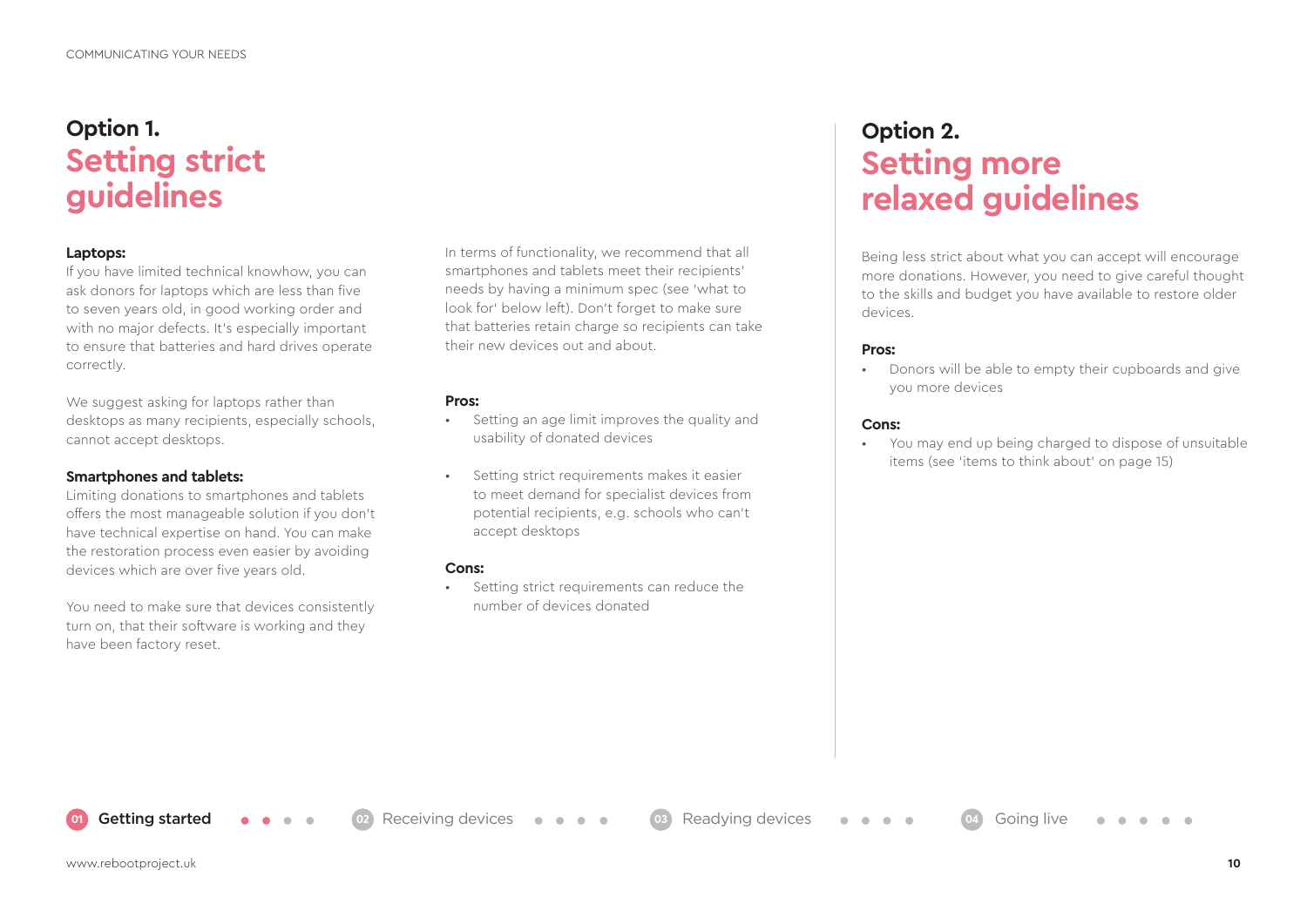# **Sourcing accessories**

Devices are useless without chargers and other accessories. You have three options:

- Asking donors to donate accessories with their devices
- Procuring new accessories at a cost
- Taking a mixed approach

### **Accessories**

There are several common accessories, but they differ between makes and models. It's vital that you have the right accessories for each device. Common accessories include:

- Chargers
- USB connectors
- Mice (if devices need them)
- Stylus pens (needed for some tablets)
- Network connectivity accessories (e.g. dongles, we'll tell you more about how these can be reused later)

Cases and screen protectors are non-essential items, but they help to prolong the life of each device.



**02 02 02 1 02 02 02 02 02 02 02 03 03 03 03 03 03 03 04 04 04 04 0 04 0 04 0 04 0 04 0 04 0 04 0 04 0 04 0 04 0 04 0 04 0 04 0**

**COLLA**  $\sim$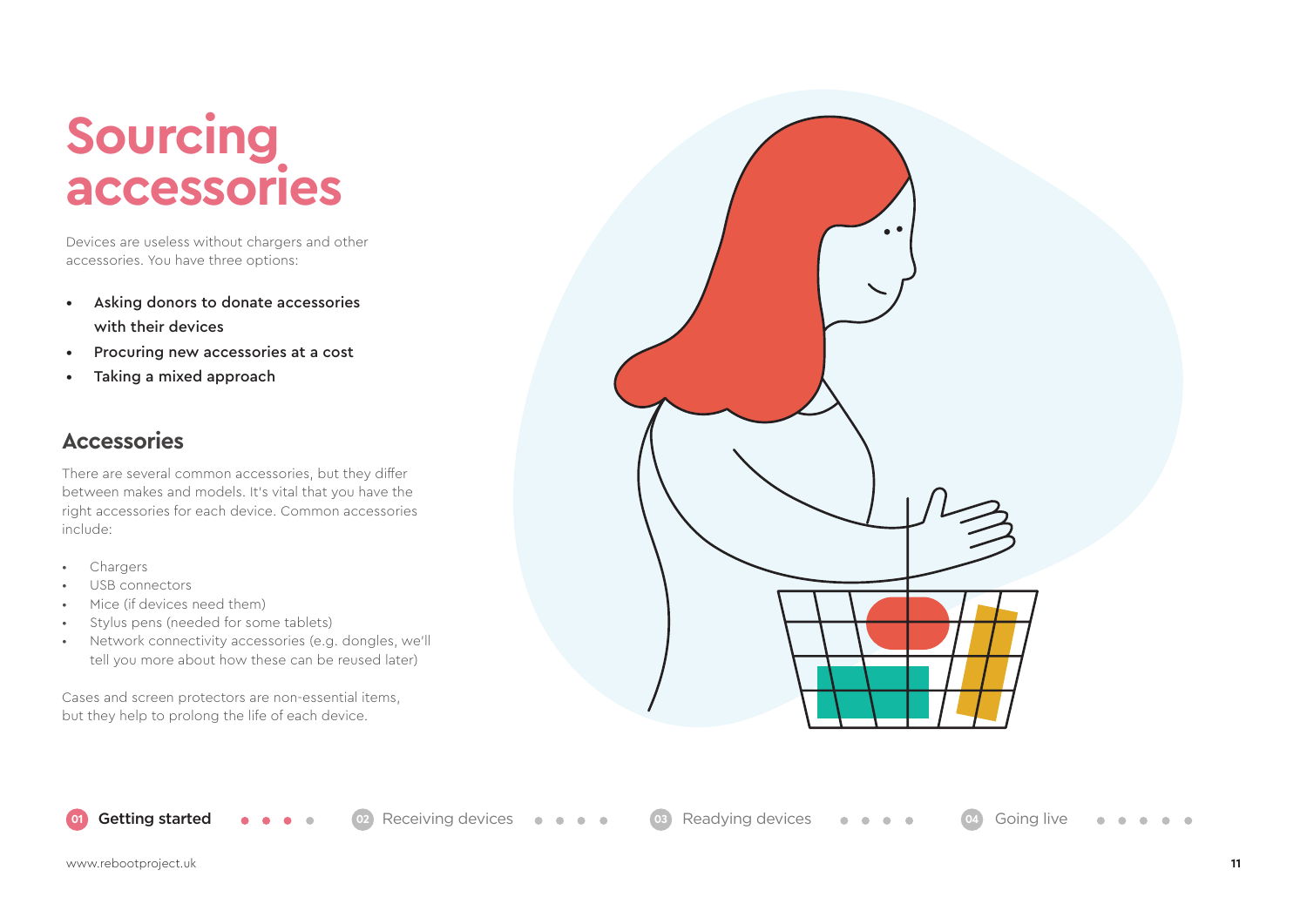# **Option 1. Mandatory donation with the device**

Only accepting devices when accompanied by the right accessories will lower your costs but can reduce the number of donations you receive.

#### **Pros:**

- Reduces the cost of supplying accessories
- Saves time as devices and accessories will already be paired

#### **Cons**

• Is likely to reduce the number of donations you receive

# **Option 2. Procuring from suppliers**

Accepting donations without accessories may encourage generosity, but you'll need to purchase any that are needed from a partner organisation. Alternatively, you can ask a telco or an IT firm to support you by providing accessories.

#### **Pros:**

• You are likely to get more donations

**01** Getting started **02** Receiving devices **03** Readying devices **04** Going live

#### **Cons:**

• The cost (unless you get a partner on board)

# **Option 3. A mixed approach**

The best solution is often to encourage donors to include accessories, if they have them, but offer to accept donations without accessories too. This cuts the costs of supplying accessories, but you'll still need some funding as you'll need to replace missing items.

#### **Pros:**

• Reduces costs whilst maximising donation numbers

#### **Cons:**

• Will incur some costs (unless you get a partner on board)



#### *Did you know?*

*One of our partner schemes has had success by taking a mix and match approach.*



#### *Did you know?*

*One of our partner schemes was supported by a telco. It funded the cost of new chargers.*

www.rebootproject.uk **12**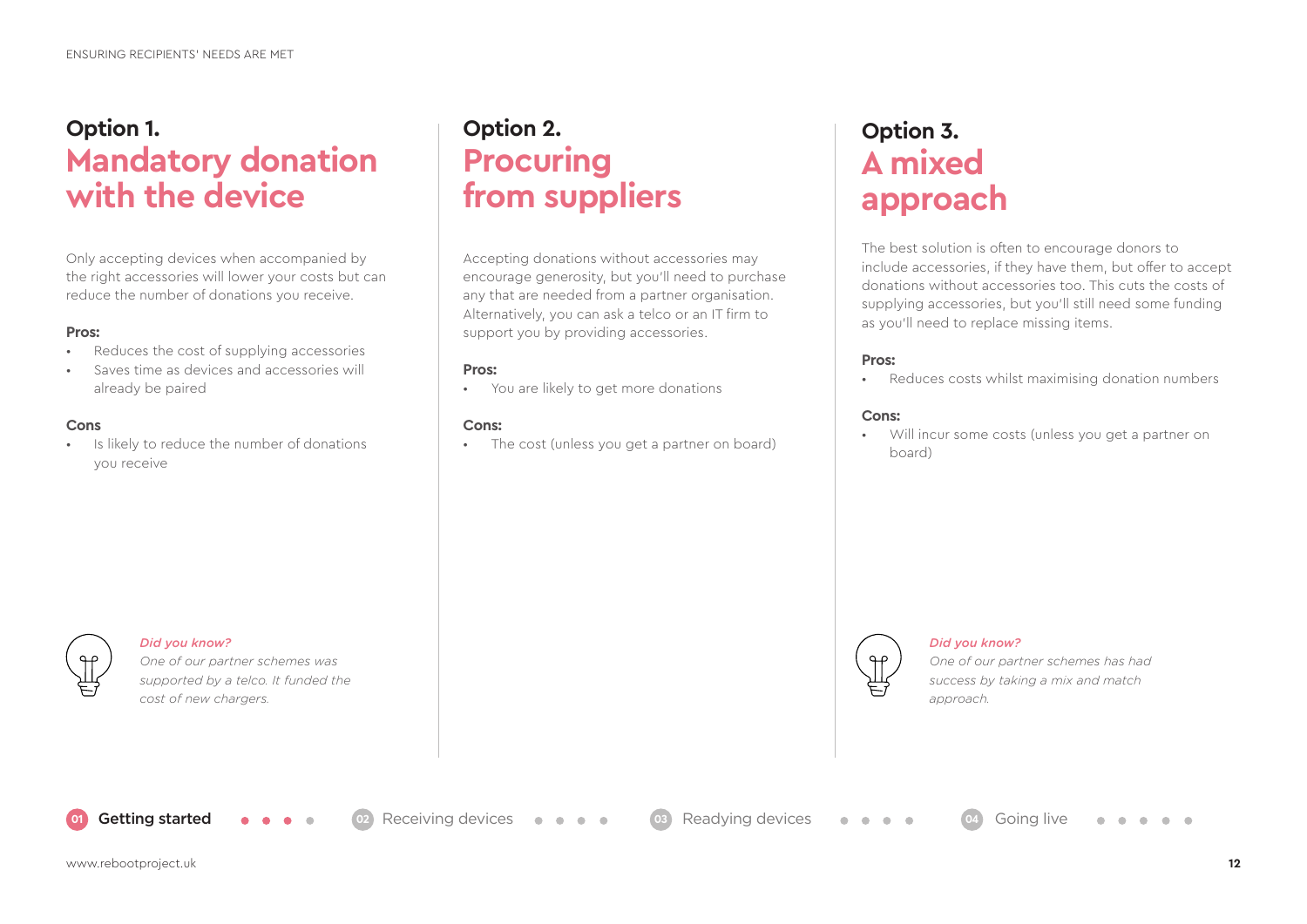# **Getting connected**

Your recipients will need internet access to get the most out of their new devices! You have four options:

- Mobile data (PAYG)
- Broadband
- Mobile/WiFi dongle
- Free public networks



#### *Did you know?*

*One of our contributors partnered with a telco to ensure its users had connectivity.* 



#### *Did you know?*

*One of our partner schemes offered free internet and data for six months to new users. At the end of six months, a reminder was sent so users could switch to PAYG.*

*Another of our partner schemes worked with their local council to issue PAYG contracts in the form of supermarket vouchers.*

## **Why it's important**

Many vulnerable recipients won't have any form of internet access available to them other than free public networks, such as those at libraries. This means that recipients with mobility issues can find it really difficult to get online.

Cost is also a barrier for many potential recipients. Sir Peter Estlin, the chair of FutureDotNow, highlighted the dilemma facing those in hardship in a hard-hitting **DevicesDotNow** report, stating, "...We've heard many appalling stories of too many people faced with the choice of buying data or food."

### **Telcos**

Telcos are able to offer short-term support to people who cannot afford connectivity. Partnering with a telco can be a low-cost way to ensure your recipients have access to data, no matter what their situation is.

### **Long-term connectivity**

**01** Getting started **02** Receiving devices **03** Readying devices **04** Going live

We help you look at ways to get communities online in the short-term. Eventually, your recipients will need a longer-term solution. Various charities and organisations, including **[Good Things Foundation](https://www.goodthingsfoundation.org/)**, are working with the government and telcos to find solutions.

# **Option 1. Mobile Data (PAYG)**

Providing a SIM card and a data package is an easy way to get mobile phone users online. You can ask a telco to provide a SIM-only package for a set period.

#### **Pros:**

- Easy to set up
- Flexible with the ability to customise tariff based on budget
- No long-term contracts/tie-ins

#### **Cons**

- Limited data allowances (with a cost if exceeded although you can ask the telco to put a bar on to prevent additional charges)
- Dependent on a telco partnership (if you want to offer a free SIM and free data)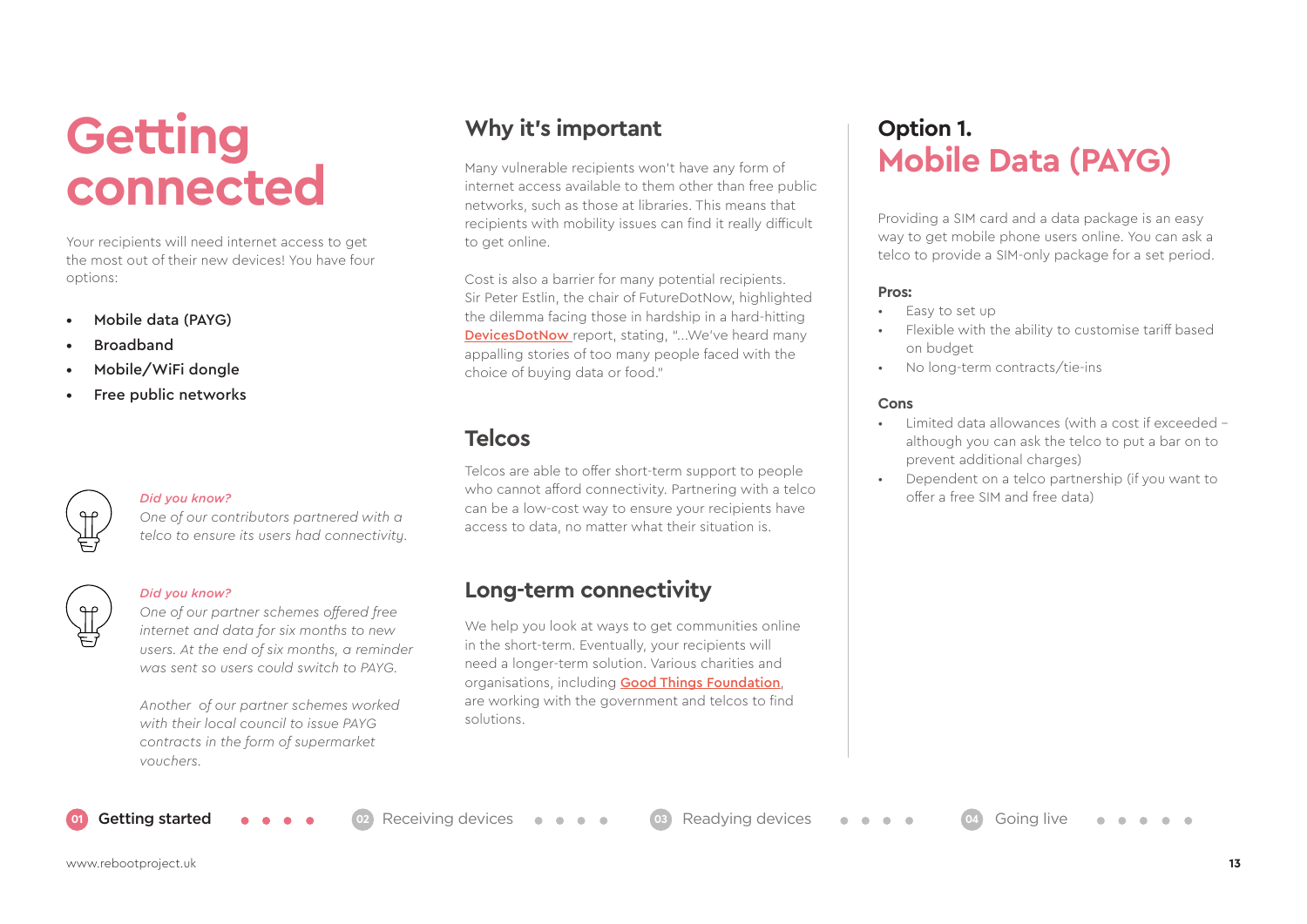# **Option 2. Broadband**

Installing a broadband connection provides fast and stable internet access. It allows a device's new owner to share connectivity with other members of their household.

There are low cost/social tariffs for broadband, e.g. BT Basic+ Broadband which costs £10.07/ month for recipients on certain benefits. It includes BT Basic line rental, Virus Protect and Parental Control plus access to over five million public wireless hotspots.

#### **Pros:**

- Fast internet speeds (although these can be limited)
- Stable connections
- Ability to customise tariff to suit predicted data needs

#### **Cons**

- Higher cost
- Fixed location
- Often requires a long-term contract and a credit check which could cause problems for some recipients
- Long set-up times and a difficult installation process (so telcos are less willing to offer this)

# **Option 3. Mobile / WiFi dongle**

A dongle is a small device which plugs into a USB port to give access via a signal (3G, 4G or 5G).

#### **Pros:**

- New owners can connect from anywhere
- They can be PAYG (telcos are willing to offer this)

#### **Cons:**

• Devices must have a spare USB port

**01** Getting started **02** Receiving devices **03** Readying devices **04** Going live

- Poor coverage in rural areas
- **Expensive**

# **Option 4. Free public networks**

Recipients can connect to free WiFi such as BT Wi-Fi or WiFi networks provided in libraries, cafés and other public spaces.

During lockdown, BT, in partnership with DfE, opened up millions of BT Wi-Fi hotspots to the most in-need children in England. These provided access to online schooling and learning resources using a voucher-code system.

#### **Pros:**

- Free!
- Widely available in urban areas

#### **Cons:**

- Often only available in public spaces
- Insecure compared to private networks (not suitable for sending banking and other personal data)
- Poor availability in rural areas
- **Expensive**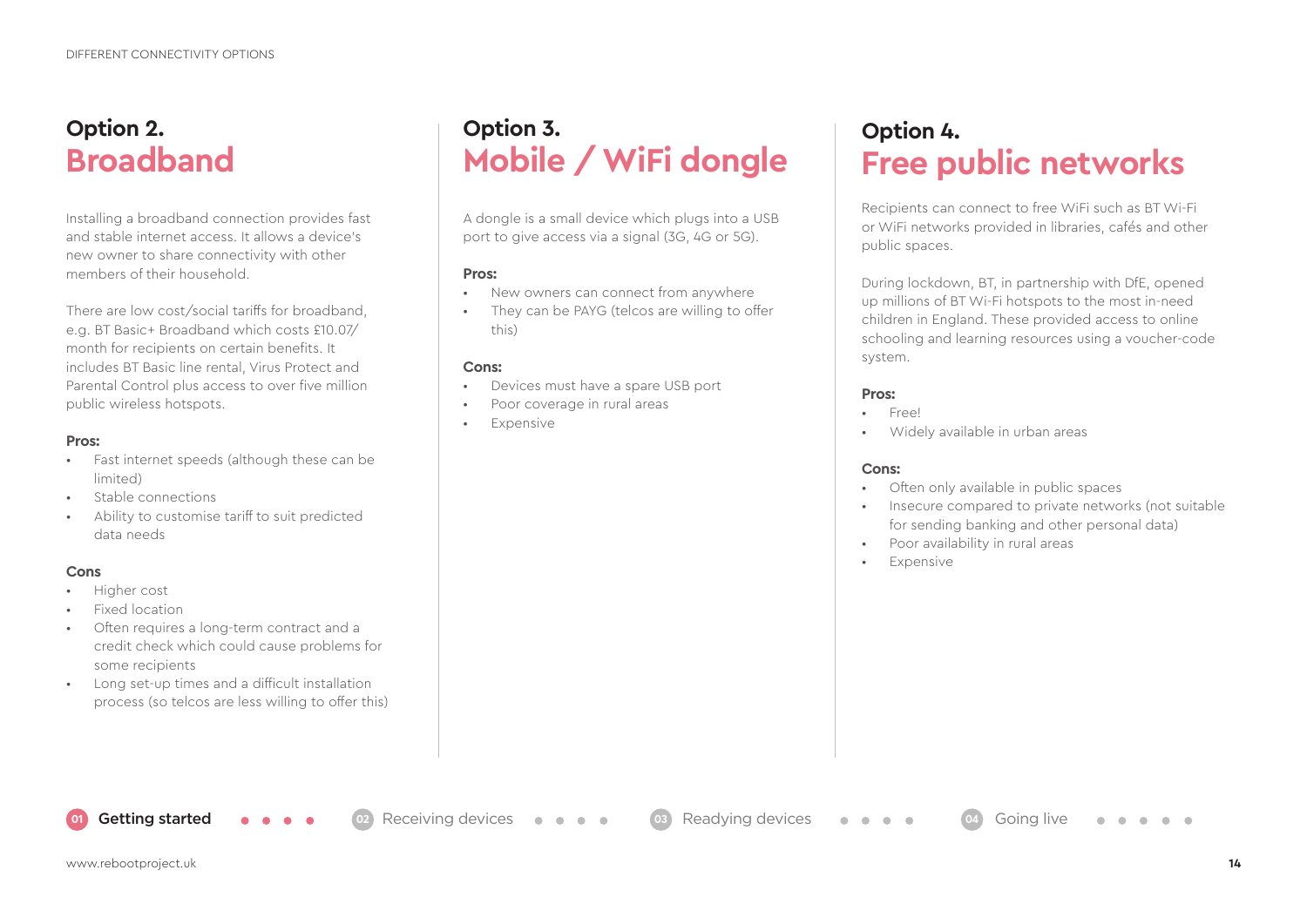# **Getting startedthings to think about**

**Legal Requirements:** It's your responsibility to understand and comply with applicable laws including and in relation to the collection and use of personal data and all safeguarding.

**Security:** Sometimes fraudsters build fake WiFi hotspots that look like public WiFi in order to steal users' credentials. Your users will therefore need guidance on how to keep themselves safe when using public WiFi. You'll find a list of sites which offer free online training in the **resources** [section of our website.](http://www.rebootproject.uk)

# **Identifying potential recipients 65 Green waster**

Do you want to help one specific group (e.g. a school) or do you want to make a regional or national impact? What groups exist in the local area that would be open to partnerships and have the capability to help you make your project a success?

Are there any similar schemes operating in your chosen area?

Think about how a recipient's needs and other factors, such as age, IT skills, mobility and internet access, can affect the type of device that's needed.

### **Accessories**

Devices are of limited use without the right accessories. Donors may not know where their accessories are, or they may be using them with their new device. Making accessories mandatory may therefore reduce the number of donations you receive.

Some accessories can be used across multiple models, e.g. iPhone leads, but not with other makes. You should make sure that chargers are licensed products produced by the device's manufacturer. Do not buy accessories from non-reputable sources as these can be dangerous.

Don't forget, it's worth asking other organisations to help you cover the costs of buying any new accessories.

Many devices end up in landfill because owners don't know how to recycle them securely.

A device recycling organisation or charity may be able to recycle any unsuitable devices cost free whilst helping you comply with **legal and regulatory** [requirements](http://itforcharities.co.uk/it-services/recycled-pcs/). Alternatively, you may be able to avoid disposal costs by recycling unsuitable items via your local council (check if that's possible in **your area**) or by donating them to a charity.

# **Connectivity**

What's the right type of connectivity for your proposed recipients? If they are housebound, then broadband is a great choice. If they're out and about, an alternative may meet their needs more effectively. Don't forget that children are likely to need a larger data allowance if they will be watching videos as part of their online learning.

The device type may dictate the type of connectivity. Most smartphones don't have a USB socket so can't use dongles.

You may be able to access support to keep your costs down. Who could you approach?

**01**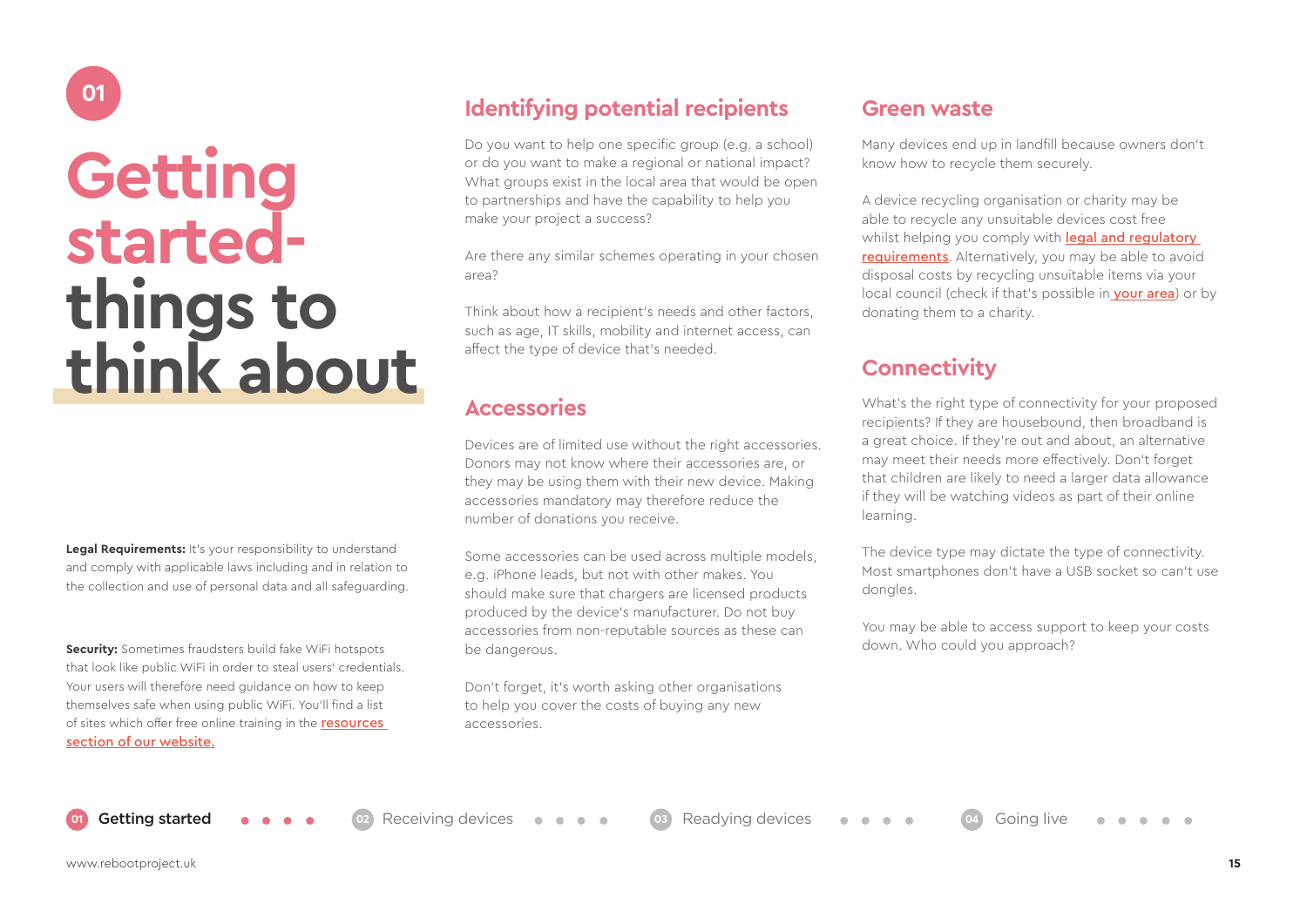# **Receiving devices**

In this stage, we'll show you how to get your campaign off the ground by targeting donors effectively. By the end of its four short steps, you'll be able to:

- Decide between quantity and quality
- Communicate your needs to donors
- Decide how to collect devices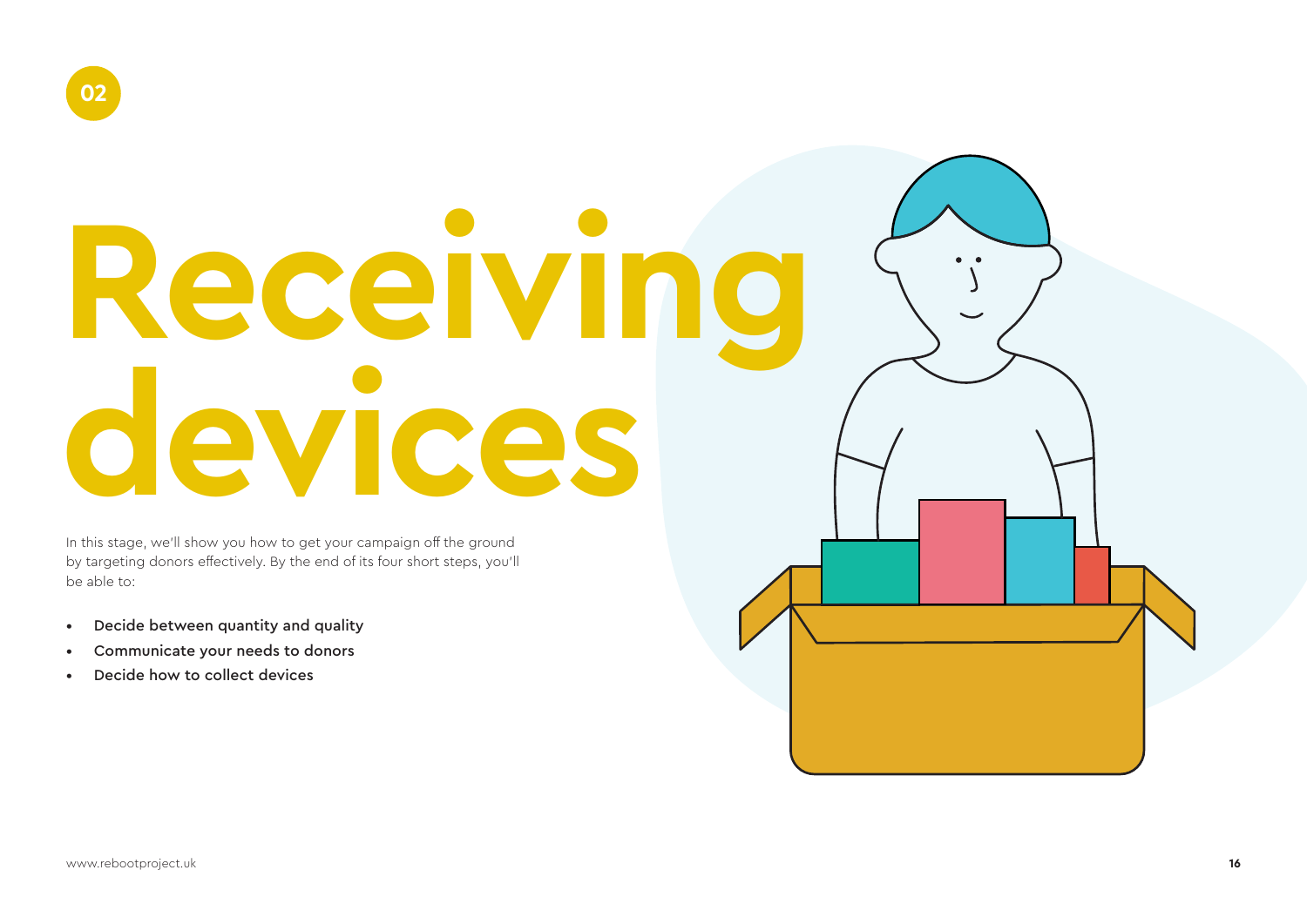# **Getting your campaign off the ground**

You'll need to promote your project to raise awareness and drive donations. You have two options:

- Spreading the net wide
- Taking a more targeted approach

# **Making your message heard**

Clear messaging can increase donation rates. Once you have identified your potential donors, you can use relevant social media platforms (e.g. [Facebook](http://www.facebook.com), [Twitter](http://www.twitter.com) and **[LinkedIn](http://www.linkedin.com)**) to raise awareness.

## **Keeping it simple**

Make it easy for donors by reducing the number of steps they have to take to donate.

# **Quashing fears**

Reassure donors by telling them how you'll manage their personal data. Data privacy is often in the news, so they are likely to have concerns about any data left on their devices.

# **Giving guidance**

If you have the budget, creating a click-through online process will encourage donors to follow the right procedure. Don't forget, your campaign needs to comply with UK data protection law.



#### *Did you know?*

*A partner scheme's website has a map showing where devices have been donated so that potential donors can see how donations have made an impact.*



#### *Did you know?*

*One of our partner schemes included information in their legal FAQs to reassure potential donors.*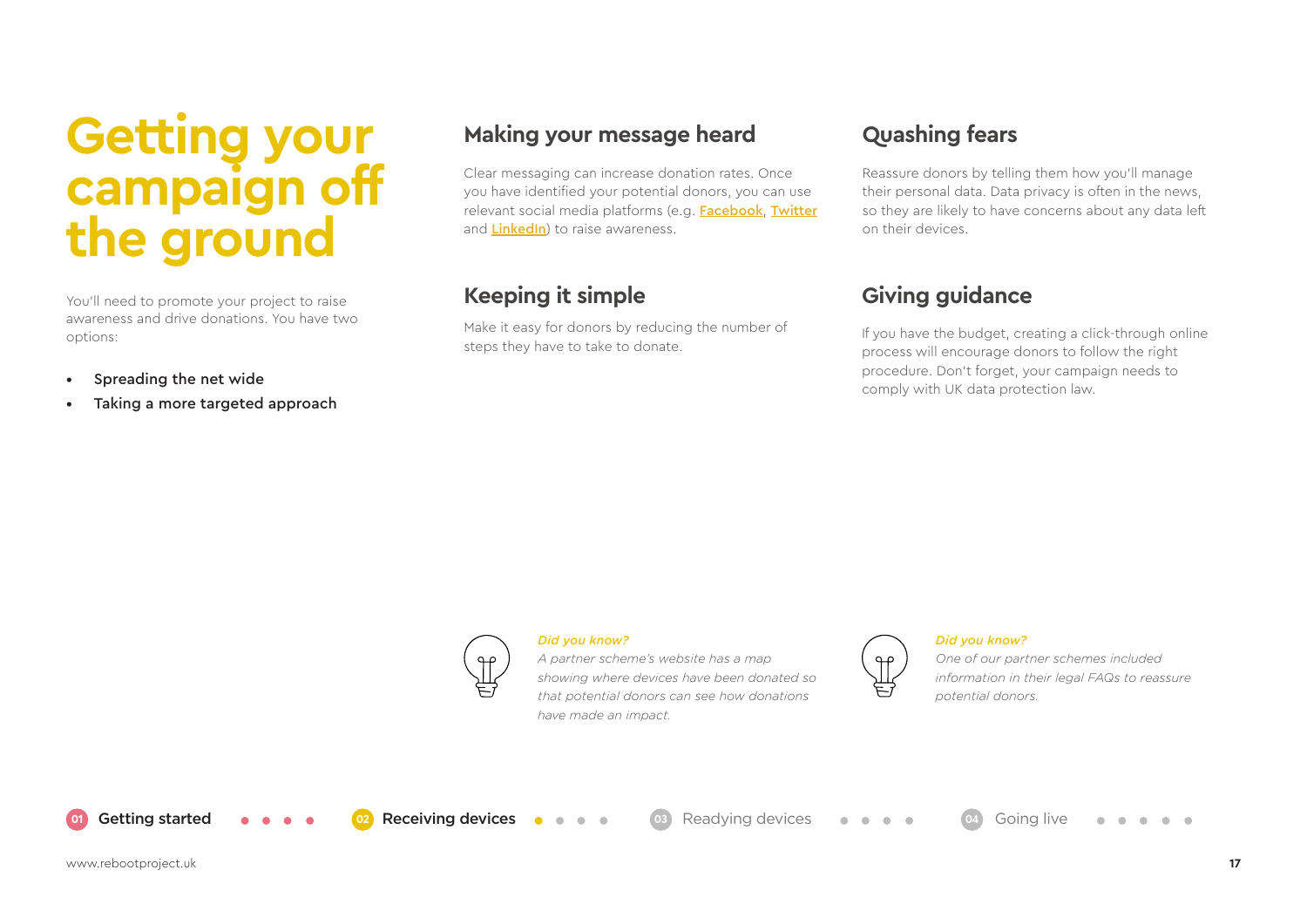# **Option 1. Taking a broad reach approach (quantity over quality)**

Advertising to a broad group of individuals and businesses will encourage the maximum number of donations, especially if you don't have restrictions as to the devices that you will accept.

#### **Pros:**

- Gives you access to the largest potential pool of devices
- Allows you to help more recipients

#### **Cons:**

- One set of messaging may not appeal to everyone, you may have to spend time tweaking your message for each donor group
- Without restrictions, donations may be poor in quality and need to be responsibly recycled as E-waste

# **Option 2. Narrowing your search (quality over quantity)**

Targeting smaller groups made up of individuals or businesses who are most likely to have suitable devices will allow you to create compelling messaging. Imposing stricter restrictions will reduce the effort needed to restore devices.

For example, a school Reboot project could be targeted at parents, individuals and businesses who are already linked to the school in some way.

#### **Pros:**

- You can tailor your message, so it really resonates
- Devices will be of a better quality which makes the Reboot process easier and reduces E-waste

#### **Cons:**

**02 02** Getting started **03 02 02 02 03** Readying devices **04** Going live

• You'll risk a low donation rate if you don't get the message right or your target group doesn't engage

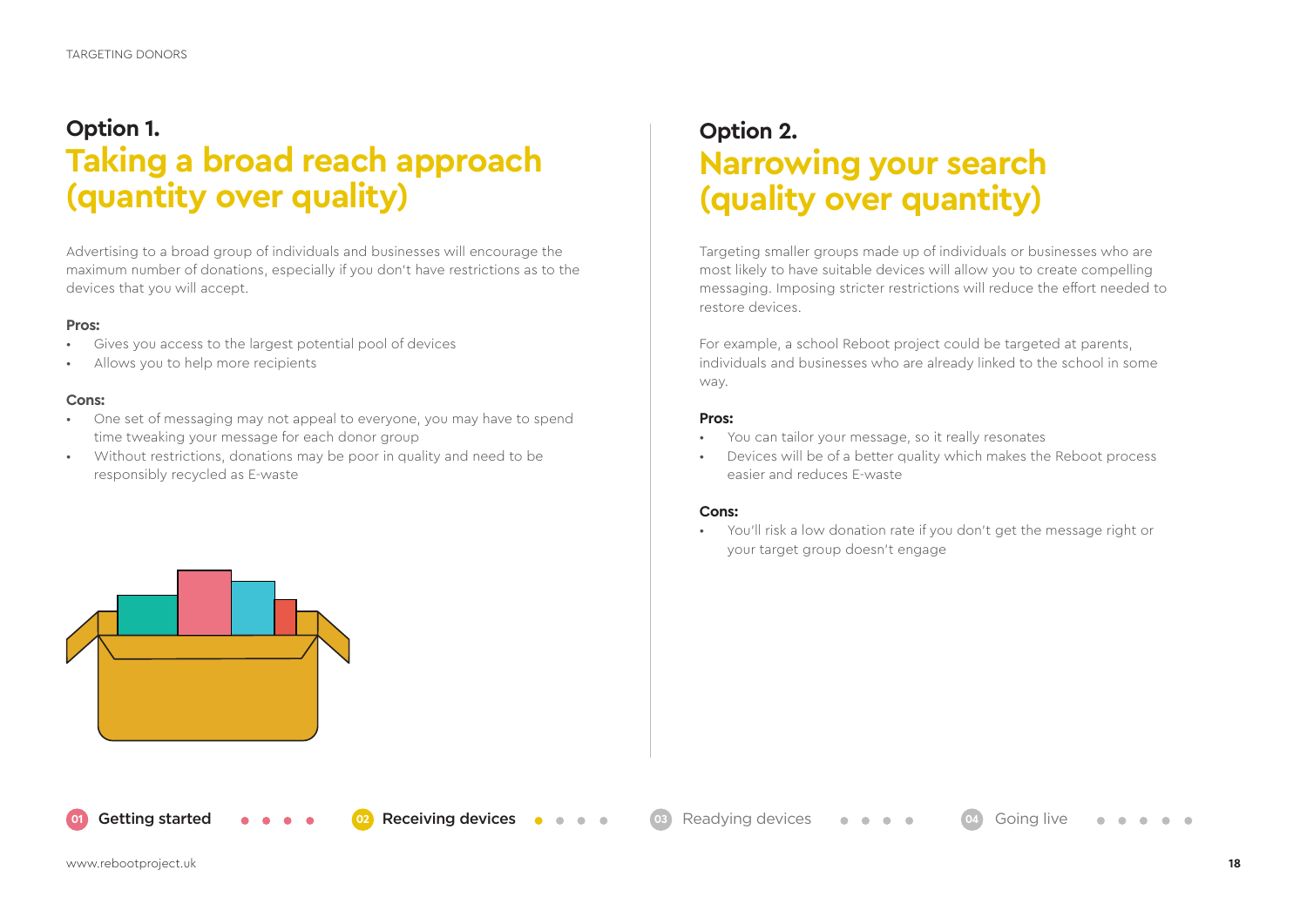# **Helping donors help you**

Making a donation isn't quite as simple as dropping a smartphone into a box. You'll need donors to follow a few simple steps so their devices can be restored.

Our handy checklists will make this easy for you!

### **Providing reassurance**

Very often, we store unwanted devices rather than passing them on because we're concerned that the data on them could fall into the wrong hands.

You can alleviate donors' worries by reassuring them that you understand their concerns and outlining the actions you'll take to keep their data safe. Outlining the steps that will be taken to protect their data privacy can also help to put their minds at ease. Please see the Terms of Engagement for more information.

### **Resetting**

You must ask donors of mobiles, tablets and Macbooks to factory reset them before donation. Even seasoned IT professionals will be unable to access devices which haven't been factory reset.

Asking donors to run further basic checks will reduce the number of faulty devices received. However, it may also put some potential donors off.

Some commercial partners may be able to effectively dispose of or sell devices which are not up to the required specifications.

**01** Getting started **02** Receiving devices **03** Readying devices **04** Going live

### **Screening Factory resets**

There are online guides to help **[Apple](https://support.apple.com/en-gb/HT201252)** and **Android** users reset their smartphones and tablets. We strongly recommend that donors also **[factory reset](https://store.hp.com/us/en/tech-takes/how-to-factory-reset-windows-laptop#!)** Windows laptops before donating them. Macbook donors must also factory reset their laptops otherwise they cannot be reused.

www.rebootproject.uk **19**

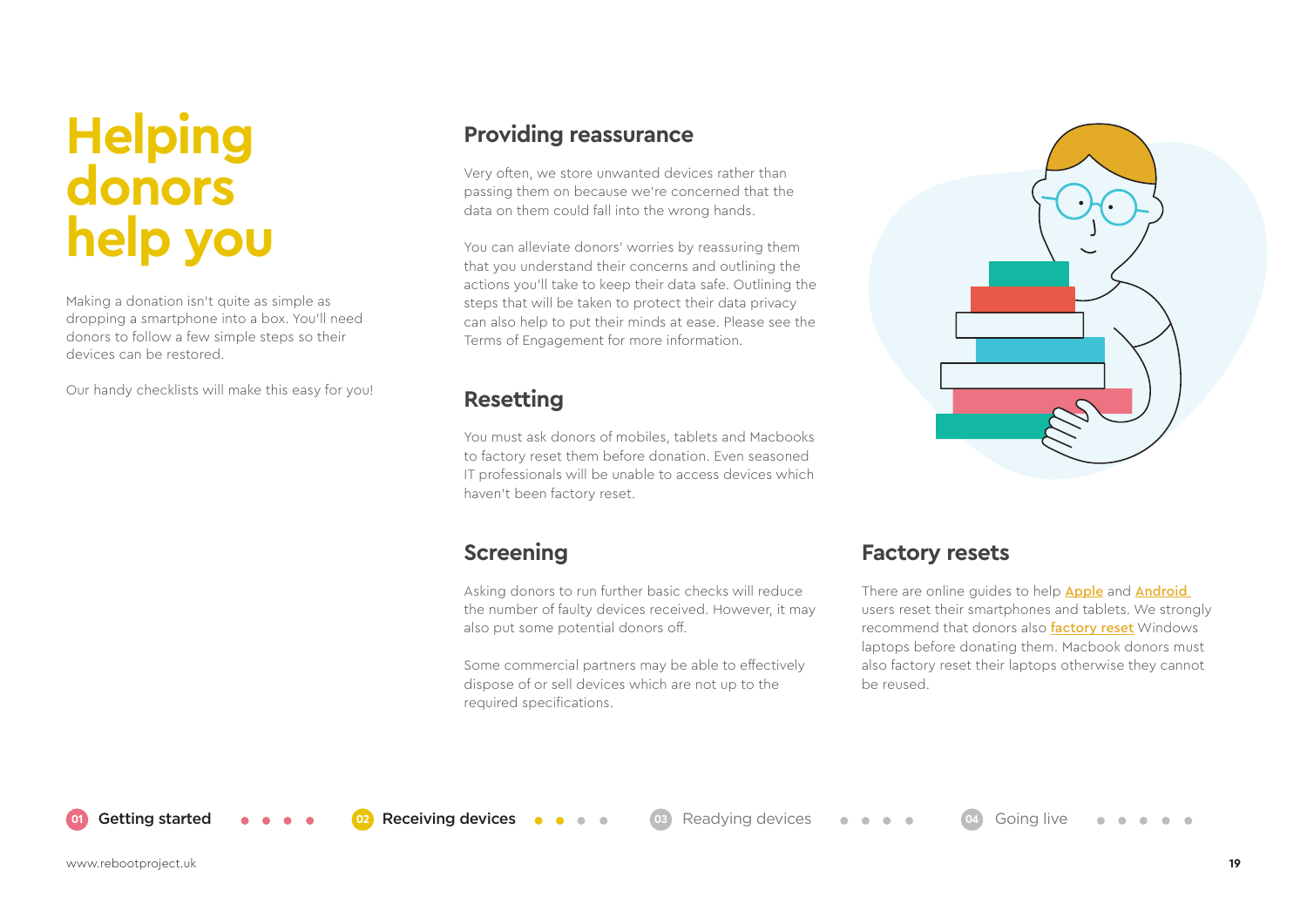You should ask your donors to perform the following checks before donating a laptop: You should ask your donors to perform the following checks before donating a

- The laptop has no major physical damage (e.g. water damage or a cracked screen)
- It's no older than seven years old
- It boots up and is in working order
- It has a functioning battery that can retain charge
- It has had a factory reset (mandatory for Macbooks and preferred for other devices, although you will also use professional software to wipe data from donated laptops)
- They've logged out of cloud-based storage or tracking software, such as Find My Device

You may also choose to ask for accessories.

Note: if you're working with a commercial restorer, they may be able to monetise unsuitable devices. You may like to adjust your donor checklist accordingly.

#### **Pros:**

• Using a checklist will help reduce the number of unsuitable donations

#### **Cons:**

• It adds complexity for donors, you can minimise donor dropout by explaining why it's important that donors run checks

# **Laptops Smartphones and tablets**

smartphone or tablet:

- It has had a factory reset (mandatory without this, the device will be inaccessible and made useless)
- It has no major physical damage (e.g. water damage or cracked screens)
- It is no older than five years old
- It turns on and is in working order
- It has a functioning battery that can retain charge
- They've logged out of any cloud-based storage or tracking software, such as Find My Device

You may also choose to ask for accessories.

Note: if you're working with a commercial restorer, they may be able to monetise unsuitable devices. You may like to adjust your donor checklist accordingly.

#### **Pros:**

• Using a checklist will help ensure that each donor completes a factory reset – if they don't, you won't be able to use the device!

#### **Cons:**

**021 Getting started <b>02 02 Receiving devices 6 03** Readying devices **04** Going live

• Think twice before making accessory donation mandatory as it put donors off (a partner may be able to provide low cost accessories instead)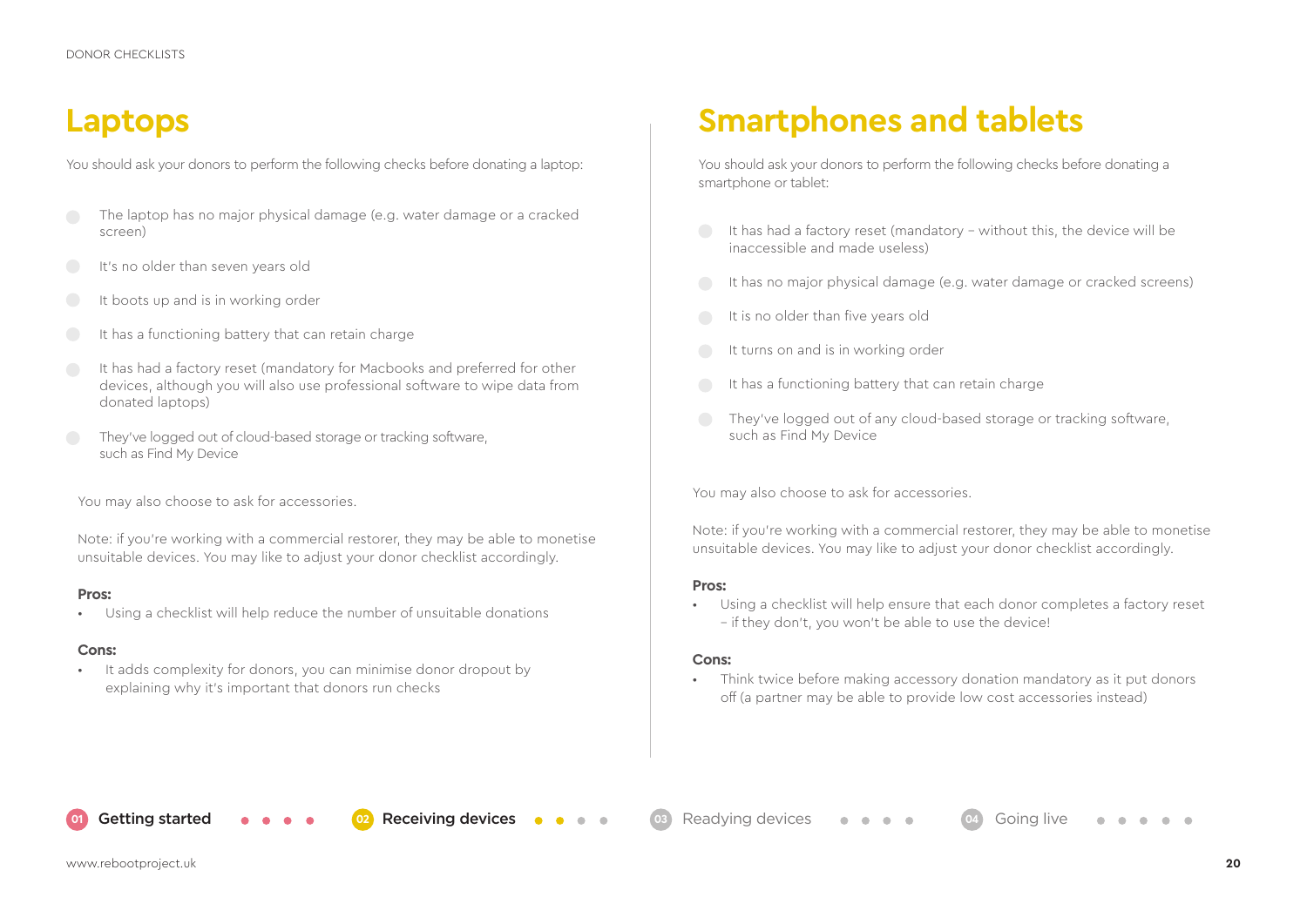# **Unlocking devices**

You'll need to get devices unlocked so they can work on more than one network. You have two options:

• Donors unlock their devices (but pay a fee per device)

**01** Getting started **02** Receiving devices **03** Readying devices **04** Going live

• You unlock devices and pay any fees

# **The cost of unlocking**

Mobiles are often locked to a particular network. You can ask donors to unlock them before donating so their device can connect to your chosen network, but this comes at a cost.

# **Help with funding**

It could be worth approaching local businesses, phone shops or charities to see if any will help fund the cost of unlocking devices. Alternatively, a telco may be able to do this for you at a reduced cost.

### **Helping donors unlock their phones**

Each handset has an unique IMEI number. Donors can retrieve theirs by opening the phone app and typing \*#06#. Once they have that number, they can call their network provider and ask for their phone to be unlocked. You can find out more about unlocking phones in a **handy online quide** from Uswitch.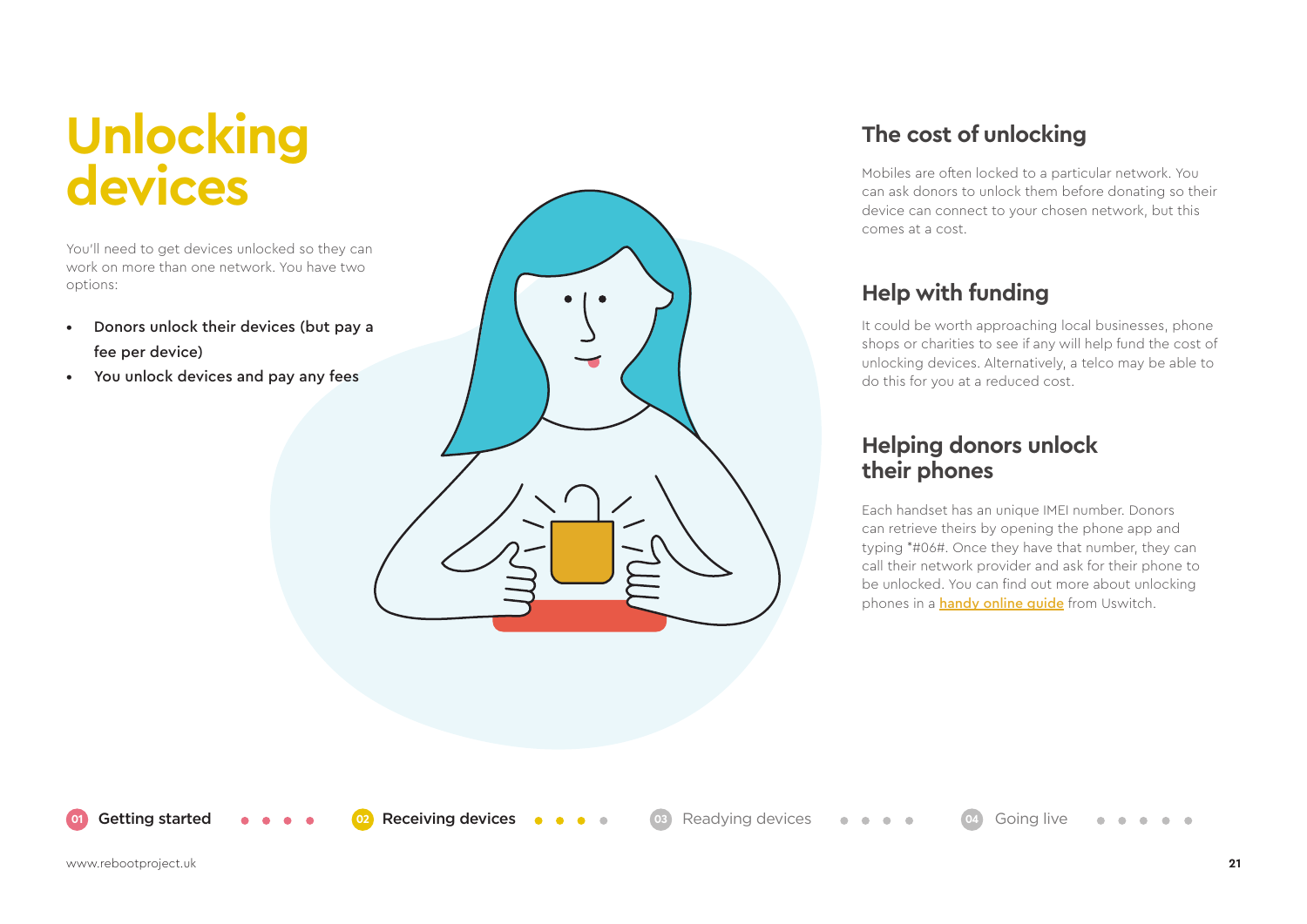# **Option 1. Donor unlocking**

Asking donors to pay a fee (currently £10) to unlock their devices will save you **or with a partner** 

#### **Pros:**

• It takes a step out of the process for you

#### **Cons:**

- Adding a cost to the donation will reduce the donation rate
- Adding a step to the donation process will put some people off

# **Option 2. Managing the process yourself**

If you can find the budget, you can take responsibility for unlocking devices (or partner with a telco/partner who is happy to do so).

#### **Pros:**

• You are likely to get more donations

#### **Cons:**

There may be a cost to your telco/partner - make sure they understand this in advance



#### *Did you know?*

*One of our community partners required donors to tick 'yes' on a Google form to ensure they had unlocked and factory reset their device. If they ticked 'no', they couldn't proceed.* 

**01** Getting started **02** Receiving devices **03** Readying devices **04** Going live

www.rebootproject.uk **22**

 $\sim$  $\sim$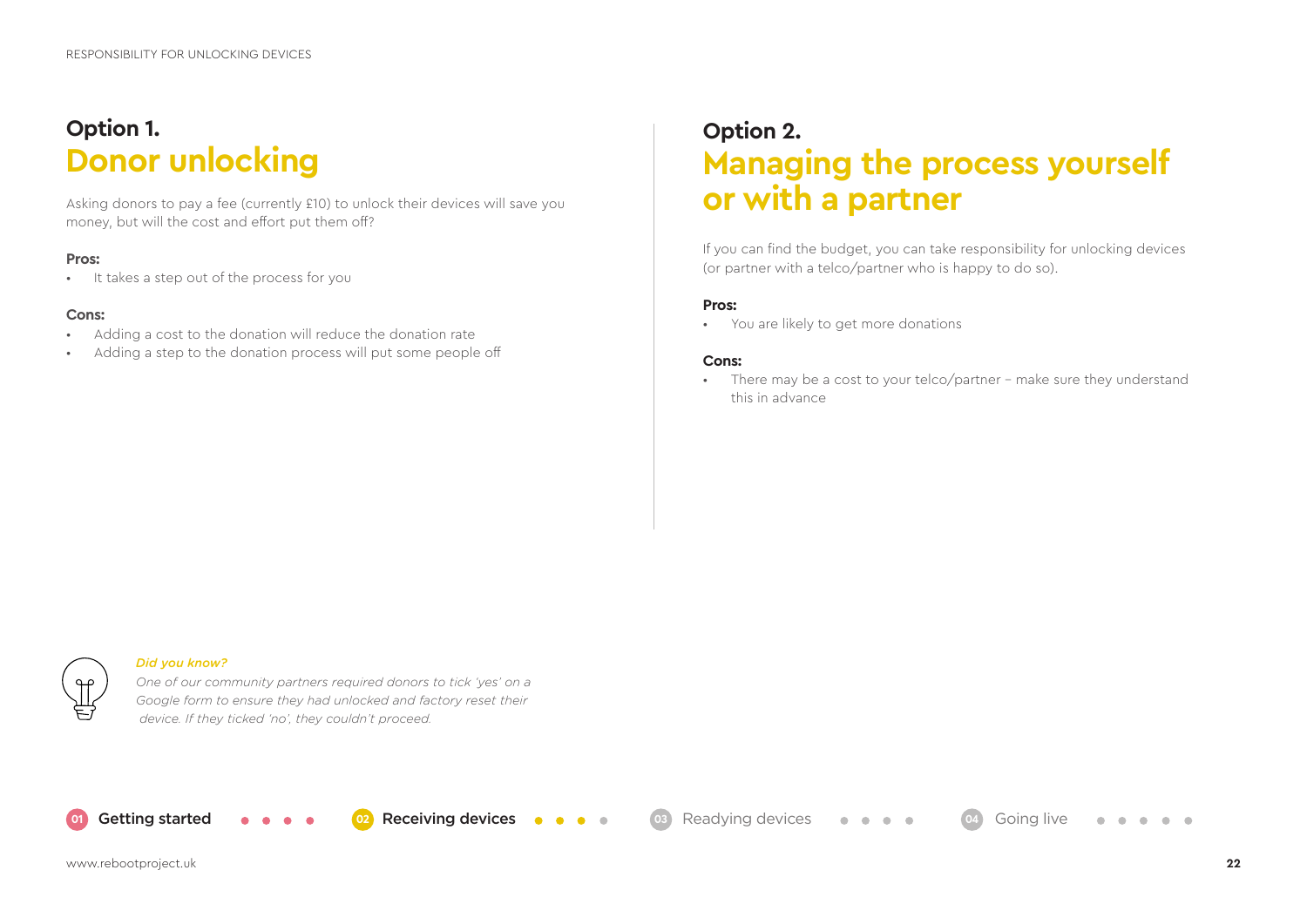# **Recieving Donations**

Donors lead busy lives. You can encourage them to donate by making the process as painless as possible.

You can make it easier for them by offering:

- Pre-paid postage
- Drop-off points
- A collection service

### **Being considerate**

Think about your donors' needs – how easy is it for them to access your planned drop-off points or go to the Post Office? If mobility is an issue, you may need to offer a collection service.

## **Giving your donors a choice**

Displaying a choice of options on an online portal will encourage participation.



**01** Getting started **0 3 02 example 12** Receiving devices **0 3 c** Readying devices **04** Going live

 $\bullet$   $\bullet$  $\bullet$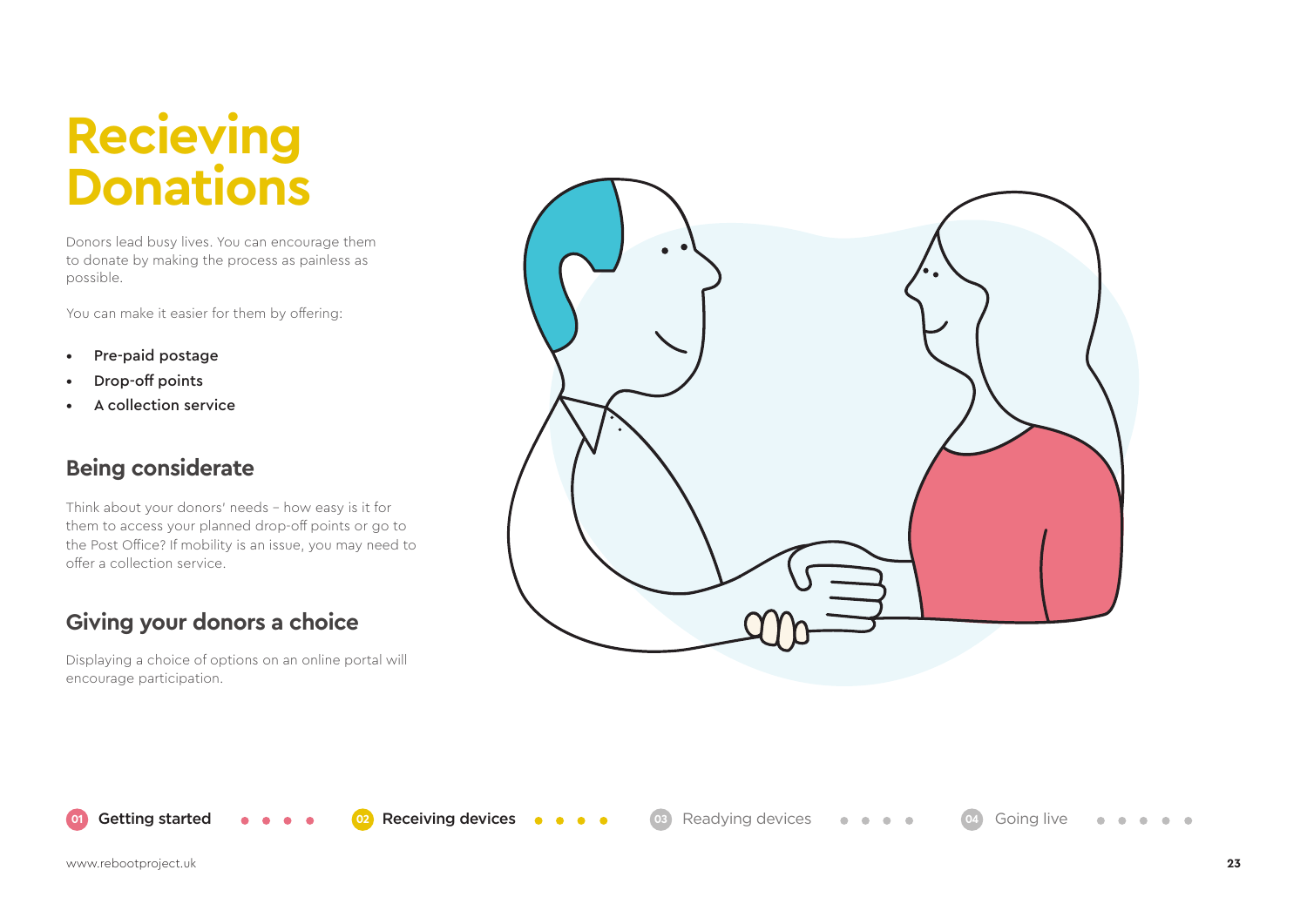# **Option 1. Providing pre-paid postage**

Asking donors to print off a pre-paid postage label is a simple, donor-friendly solution.

#### **Pros:**

- It's a simple process
- It works in urban and rural areas

#### **Cons**

- It's expensive (for you)
- It requires donors to have access to a printer (unless you are able to send them labels)

# **Option 2. Setting up drop-off points**

Arranging for drop-off points to be set up reduces costs. You can ask local businesses, shops and cafés to get involved.

#### **Pros:**

- Works well in urban areas
- Cost free, assuming businesses are keen to support you
- Businesses may promote your Reboot project

#### **Cons:**

- Requires partner/s to safely and securely receive donations
- May not be accessible to all donors, e.g. in rural areas

# **Option 3. Arranging collections**

Collecting devices from donors' homes is more time-consuming but allows more people to donate.

#### **Pros:**

- This is the simplest process for donors
- May be cost-effective in city centres or if you have a partner with existing capability

#### **Cons:**

- Could be very expensive without a partner
- Will be more challenging/time-consuming in rural areas
- You need to make sure vulnerable donors feel safe



#### *Did you know?*

*One of our community partners asked donors to fill out a form on their website and sent them a free postage label in return.*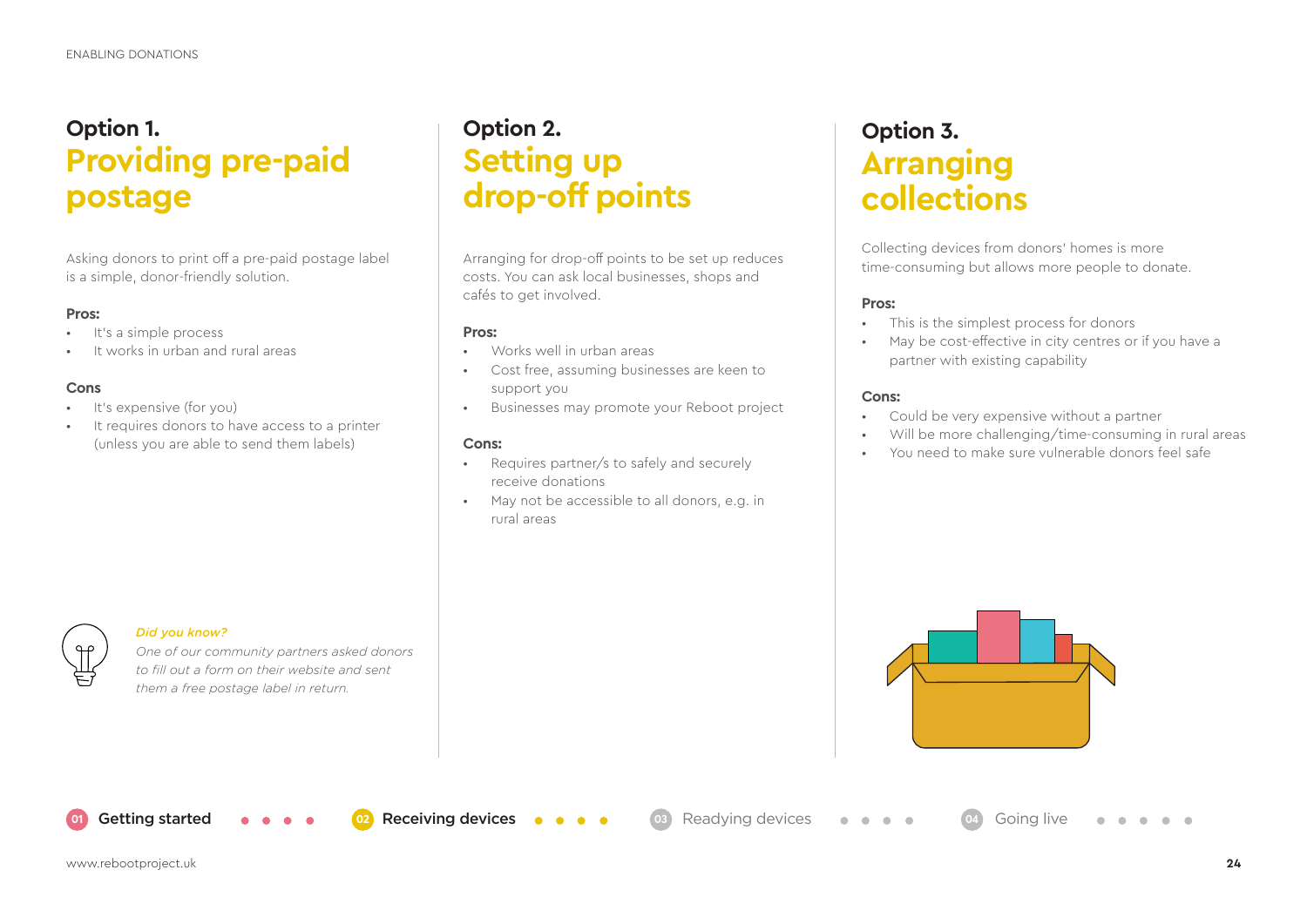# **Receiving devices things to think about**

**02**



# **Setting targets**

Think about how many devices you will need to collect to help your pool of potential recipients. Then, think about which unlocking process will work best for you. Do you want to receive the highest number of donations possible or minimise the time needed to restore each device? Offering donors the ability to donate with or without accessories may increase your costs but will ensure that you receive as many donations as possible.

### **Sharing your story**

How will donations make a difference to your recipients? How can you share their stories without breaking any safeguarding or data privacy rules?

Spreading the word through well connected local individuals, such as headteachers, businesspeople and volunteers, will drive a sense of common purpose and community. People are more likely to give if they feel a close connection to improving lives in their area.

Encouraging donors to post about their donations is a great way to drive interest. This 'social sharing' is popular on social media websites including **[Facebook](http://www.facebook.com)** and [Twitter](http://www.twitter.com). Don't forget to share your donors' posts to increase their reach. You can use a unique hashtag to drive awareness of your project.

Local papers and local radio can also help your appeal feel relevant and compelling.

# **Helping donors get it right**

Using a checkbox approach in the donation process is a gentle way to remind donors to complete essential steps, e.g. factory resetting smartphones and tablets.

### **Keeping personal data secure**

It is a legal requirement to ensure that laws in relation to the collection and use of personal data are followed. We suggest you take legal advice if you have any questions or concerns in relation to the legal requirements. You'll find some sample Terms of Engagement in the resources section of this playbook.

Recipients may be unable to access the Terms of Engagement online. Providing them with a physical copy before they agree to participate is advisable, as this will allow you to secure their agreement before transferring ownership of any devices.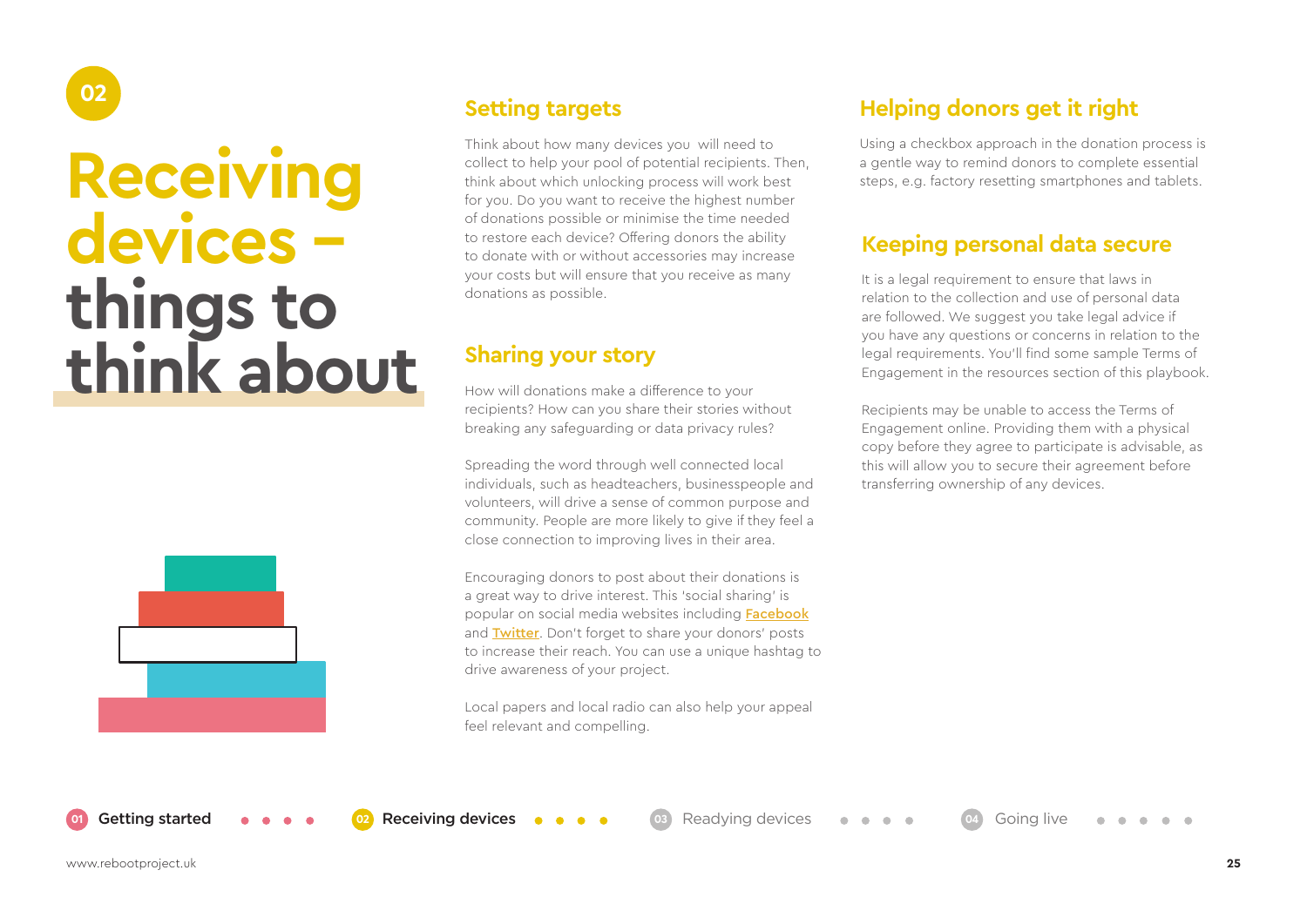# **Readying devices**

In this stage, we'll explore how to carry out diagnostics and repairs. By the end of its four short steps, you'll be able to:

- Decide if you need some help
- Understand the importance of donors unlocking smartphones and tablets
- Understand why wiping data is so important
- Reassure your donors

 $\overline{O}$ 

 $\overline{O}$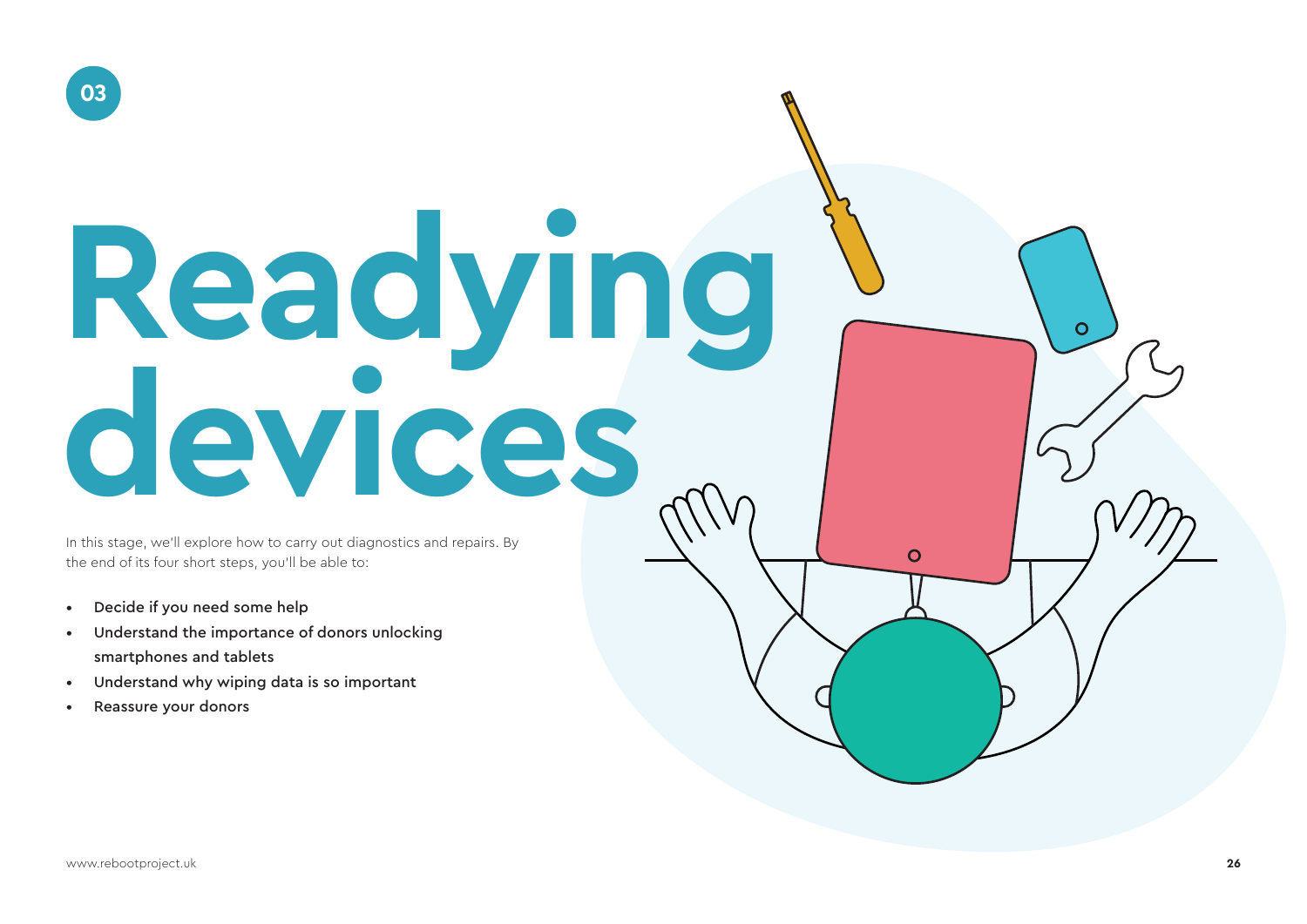# **Diagnostics and repairs laptops**

You need to make sure donated laptops function effectively. After all, their new owners will have limited technical capabilities.

You have two options:

- Run tests and conduct repairs yourself
- Ask a commercial restoration partner to help



When laptops slow down, it's normally software that's causing the problem. Wiping the device and reinstalling the operating system (OS) can be a simple fix. We'll look at how to do this later. Hardware issues are infrequent in new devices.

# **IT skills**

If issues arise during the diagnostic stage, you'll need some IT expertise to put them right. Working with IT specialists, such as IT savvy volunteers or a local computer company, will help you resolve problems more quickly. Alternatively, you can opt to outsource the entire restoration process to a third party.

## **Commercial partners**

**01** Getting started **02** Receiving devices **03** Readying devices **04** Going live

Commercial restorers can provide an end-to-end service. They can receive donations, run checks, perform repairs (to an agreed level), wipe data, install new operating systems and software and deliver restored items to recipients.

They can also securely dispose of unsuitable items (E-waste). Whilst doing so, they may be able to generate revenue which you can use to offset their costs. You'll find out more about commercial partners later.

### **Common issues How to run tests yourself**

Remember, Macbook donors must perform a factory reset before donating their devices.

Firstly, run these physical checks:

- Check for physical damage
- Check the device turns on and off correctly
- Check the WiFi works
- Check the camera works

Then, run these diagnostic tests:

- HDD/SSD
- CPU
- CD/DVD drives
- RAM
- Power supply unit
- Networks

You can find out how to do these tests on a laptop or a Macbook. Here are some useful websites:

- Apple's **quide** to running diagnostics on Macs
- A **quide** to running diagnostics on laptops

However, if you don't feel confident in running diagnostics, it may be better to ask a commercial restoration partner or a local IT firm to take responsibility for this step.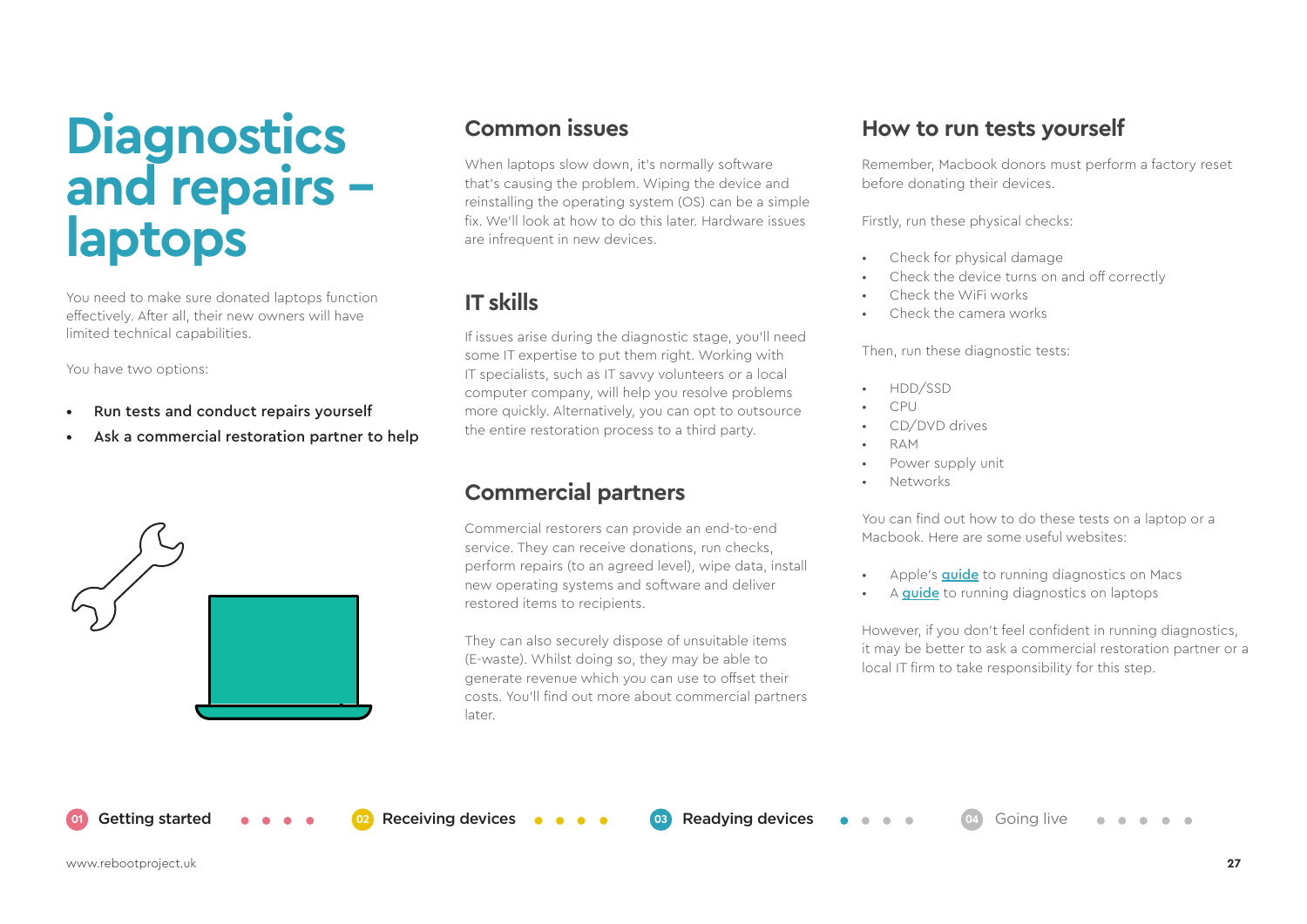# **Option 1. Managing the process yourself**

You'll need to run various tests (see the 'how to run tests yourself' box) to identify any issues with a device. Once you've identified an issue, you can use your own expertise to fix it, outsource repairs to a local IT company or recruit a few volunteers with IT experience to help you.

As you'll need IT skills to repair hardware issues, it's best to only manage the process yourself if you are confident that you have access to the right technical knowhow. However, you can make the restoration process as a whole much simpler by using free open source software to wipe laptops and installing software which turns older laptops into Chromebooks. This is much easier and faster than installing new Windows operating systems. You'll find out more about this in later steps.

Some issues may be fixed by erasing any data from the device using Eraser or Dban. We will show you how to do so in a later step.

#### **Pros:**

• This is a cost-effective solution if you already have prior IT knowledge or access to IT skills

#### **Cons:**

- It requires technical skills and confidence
- Hardware issues especially can be tricky to repair you may still need to pay for help
- Laptops could be written off when a problem is actually easy to fix (unless you know what you're doing)
- You'll need to partner with an E-waste disposal organisation to ensure that any unsuitable laptops are safely and securely disposed of

# **Option 2. Working with a commercial partner**

Asking a commercial partner to be responsible for diagnostics and repairs ensures you can handle bulk donations. Costs can be offset by monetising laptops which cannot be economically repaired. If you are using Windows products, you should choose a Microsoft Registered Refurbisher.

#### **Pros:**

- They'll have the skills and capacity needed to handle bulk repairs
- They can easily monetise unsuitable devices
- You can be less strict about your device requirements

#### **Cons:**

**01** Getting started **02** Receiving devices **03** Readying devices **04** Going live

There will be a cost per laptop (see 'things to think about' on page 35), so you may need funding support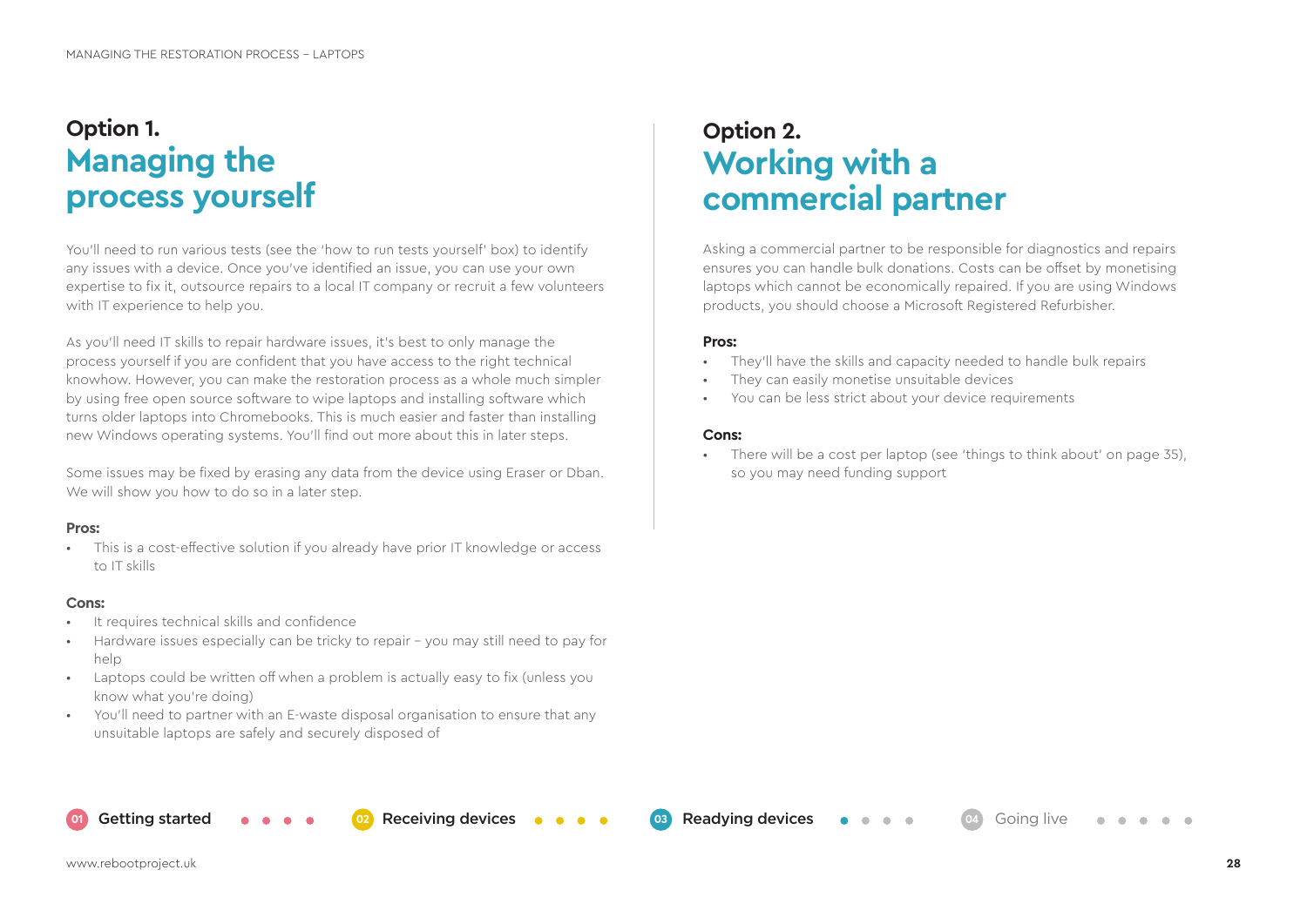# **Diagnostics and repairs smartphones and tablets**

Smartphones and tablets need to work consistently to be useful. You have two options:

- Diagnose and fix issues yourself
- Ask a commercial restoration partner to help

Don't forget, these devices must be factory reset by their donors!

# **Troubleshooting**

It's easier to run checks on smartphones and tablets than on laptops. If you have limited technical skills, we'd recommend only accepting these smaller devices.

Hardware issues for smartphones and tablets can often be identified by using a device's internal diagnostic programmes. However, although the checks themselves are simpler, any issues can be just as difficult to fix! **Android:** you can use the inbuilt hardware diagnostic

# **Commercial partners**

Commercial partners who restore laptops will also be able to restore smartphones and tablets, e.g. Reconome or Restore. We recommend you use the same provider for all devices.

# **Diagnostics tools**

tools found on many devices (each manufacturer's website has guidelines).

**Apple:** Apple recommend that only IT professionals perform hardware diagnostics however you can download third party apps to help diagnose issues (this [article](https://uk.pcmag.com/smartphones/120441/how-to-run-diagnostics-on-your-iphone-or-android-phone) gives more information).

Third party apps: both Android and Apple app stores offer a range of diagnostic software apps which you can use.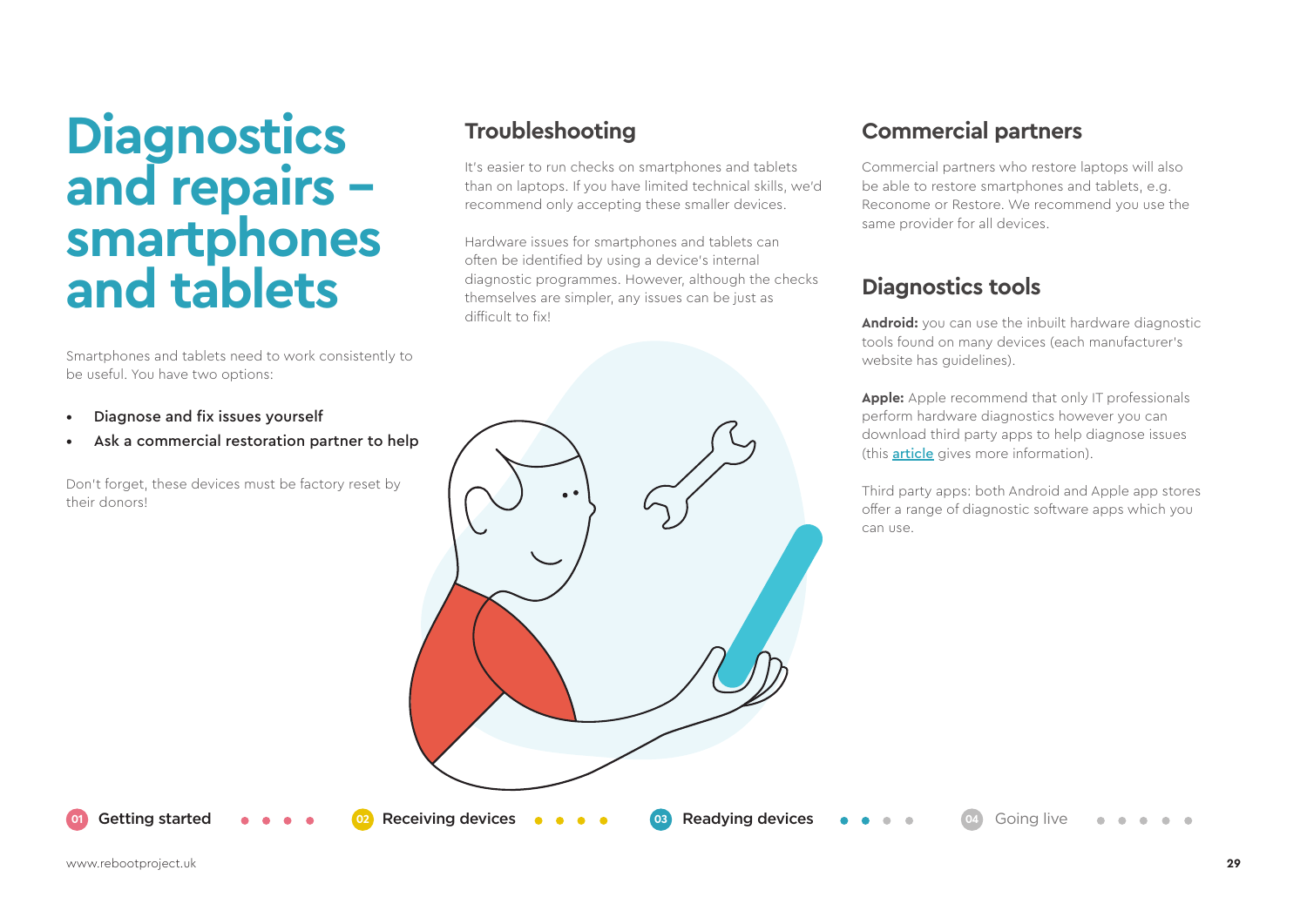# **Option 1. Managing the process yourself**

You can use your own technical skills to diagnose any issues using one of the means listed below.

#### **Pros:**

• It's a cost-effective solution if you already have prior IT knowledge or access to IT skills

#### **Cons:**

- Fixing issues requires technical skills and confidence
- Devices which require minor fixes could be mistakenly deemed unsuitable if you don't know exactly what you're doing
- You'll need to partner with an E-waste disposal organisation to ensure that any unsuitable devices are safely and securely disposed of

# **Option 2. Working with a commercial partner**

Asking a commercial partner to perform diagnostics and repairs will enable you to restore devices more quickly. They can also monetise faulty devices, so you won't have to find an alternative means of safe disposal.

#### **Pros:**

- They'll have the skills and capacity needed to handle bulk repairs
- They can easily monetise unsuitable devices
- You can be less strict about your device requirements but they must be factory reset!

#### **Cons:**

**01** Getting started **02** Receiving devices **03** Readying devices **04** Going live

• There will be a cost, so you may need funding support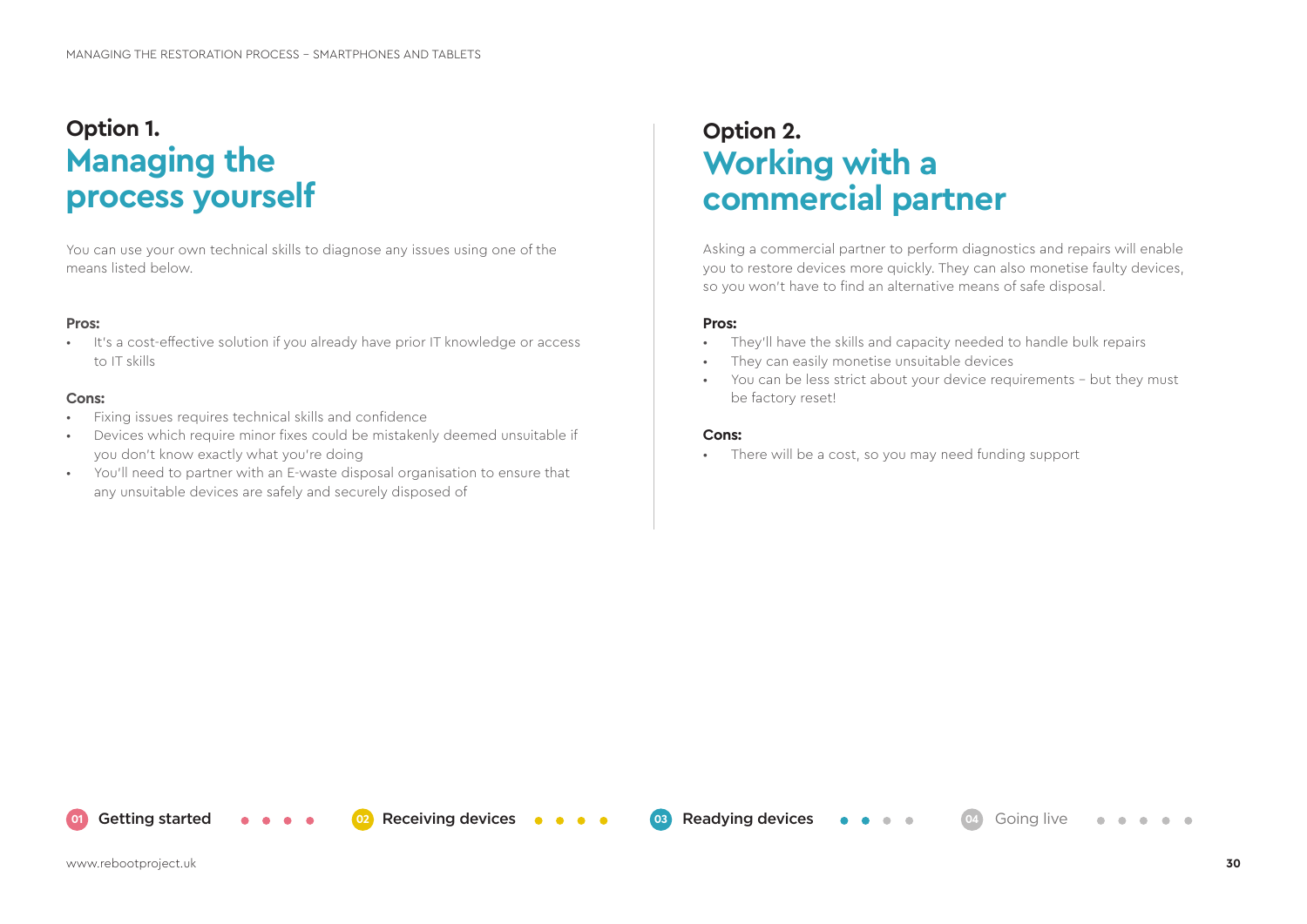# **Erasing any existing data laptops**

Laptops are awash with personal data. You need to ensure they are wiped clean before being rehomed. You have two options:

- Manage the process yourself
- Ask a commercial partner to help

# **Personal filing cabinets**

Our laptops contain vast amounts of personal data, including banking details, logins and photos of our loved ones. Wiping any legacy data from them is essential to safeguarding your donors' data privacy and protecting your reputation! We provide more information about this in the Terms of Engagement.

# **Managing it yourself**

You may choose to manage the process yourself. We recommend that laptop owners also log out of their accounts for their own peace of mind although you should always wipe donated laptops just in case.

Wiping data from laptops requires some technical expertise. We've outlined the process (right).

# **Commercial partners**

**01** Getting started **02** Receiving devices **03** Readying devices **04** Going live

Commercial restoration partners will wipe data as part of the restoration process but Macbooks must be factory reset first.





#### *Did you know?*

*One of our charitable partners used Reconome who ensured GDPR compliance. Another partner raised funds through JustGiving to cover the costs of their commercial partner.*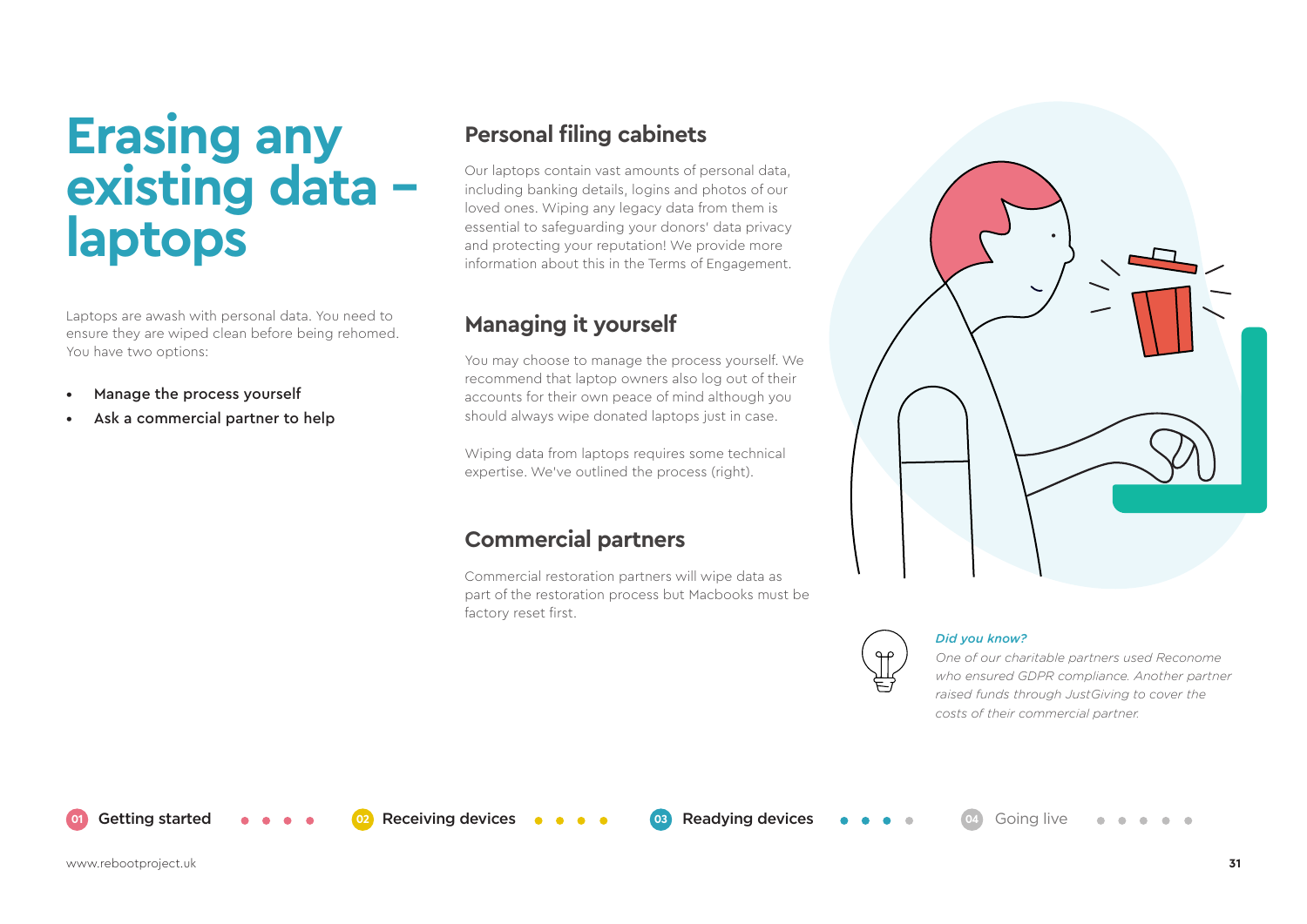# **Option 1. Managing the process yourself**

Even if donors have factory reset donated laptops, we recommend you complete a data wiping process, just in case! You can use free open source software, such as [Eraser](https://eraser.heidi.ie/) and [DBAN](https://dban.org/), to do this effectively. You will need IT expertise within your organisation or some techie volunteers to help with this step.

#### **Pros:**

- Free
- Effective can get the same outcome as a commercial provider

#### **Cons:**

- It requires individuals with high levels of IT skills to operate the software and ensure its effectiveness. If you do not have these, we would advise working with an IT professional
- Owners of Macbooks must factory reset their devices prior to donation and log out of their Apple accounts

# **Option 2. Working with a commercial partner**

If you're using a commercial partner to restore devices, they'll include data wiping as part of their service.

#### **Pros:**

- Often included within a restoration package
- Allows you to meet data privacy considerations with minimal hassle

#### **Cons:**

- Expensive per device cost
- Owners of Macbooks must factory reset their devices prior to donation and log out of their Apple accounts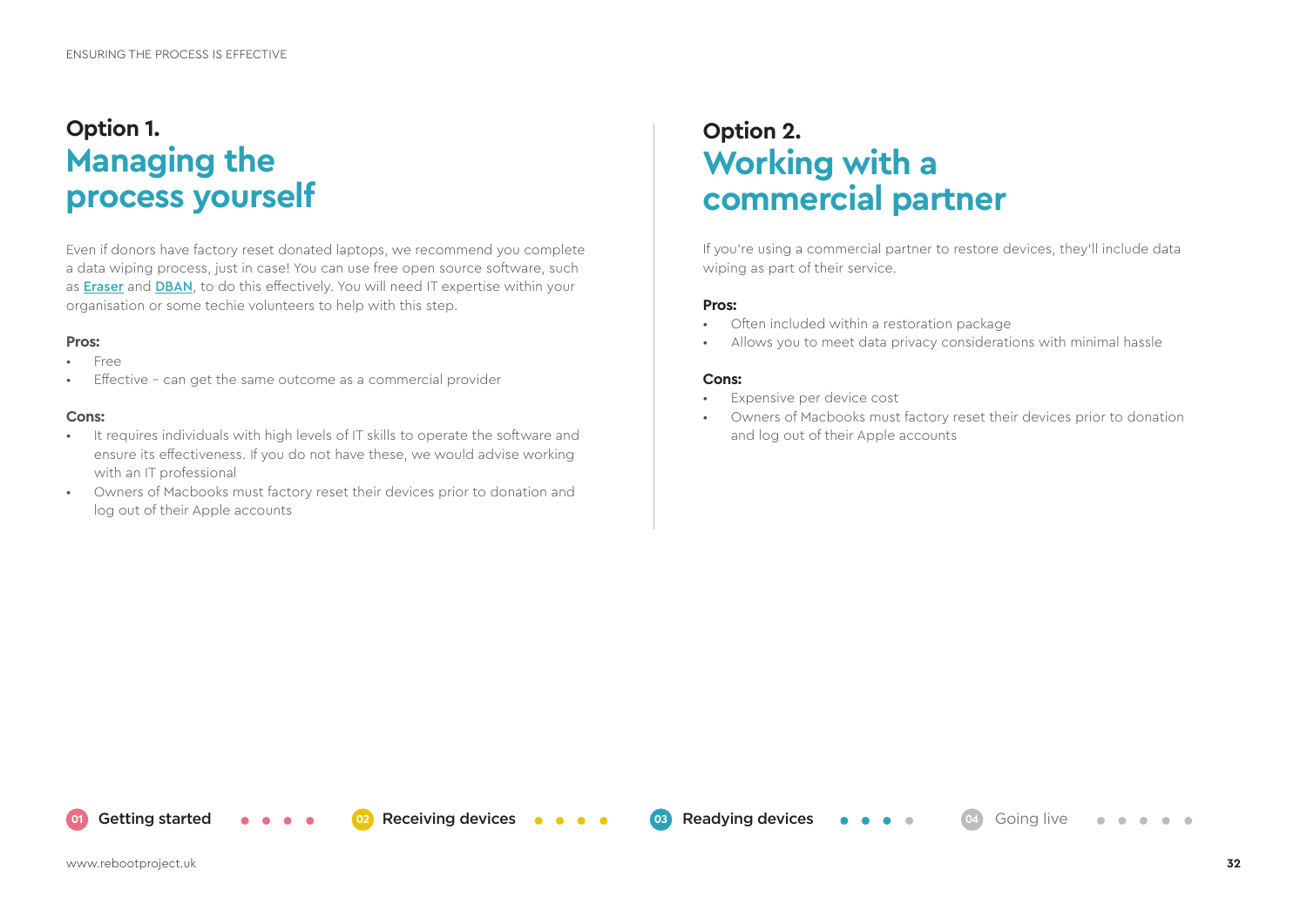# **Erasing any existing data smartphones and tablets**

Mobile devices are full of personal data. You need to ensure they are wiped clean before being rehomed.

It's vital that donors factory reset devices. If they don't, you won't be able to restore them.

## **Commercial partners**

Commercial restoration partners will wipe data as part of the restoration process but smartphones and tablets must be factory reset first. Alternatively, you can manage the process yourself, see right.

# **Protecting donors**

To protect donors, you need to ensure that their data is erased before their devices are rehomed. We provide more information about this in the Terms of Engagement.

### **Our devices know a lot about us**

Millions of us use health apps to record sensitive personal data and banking apps to manage our money. It's vital that we protect our donors by effectively wiping their devices as both medical and financial records are highly sought after by cyber criminals who resell them on the Dark Web.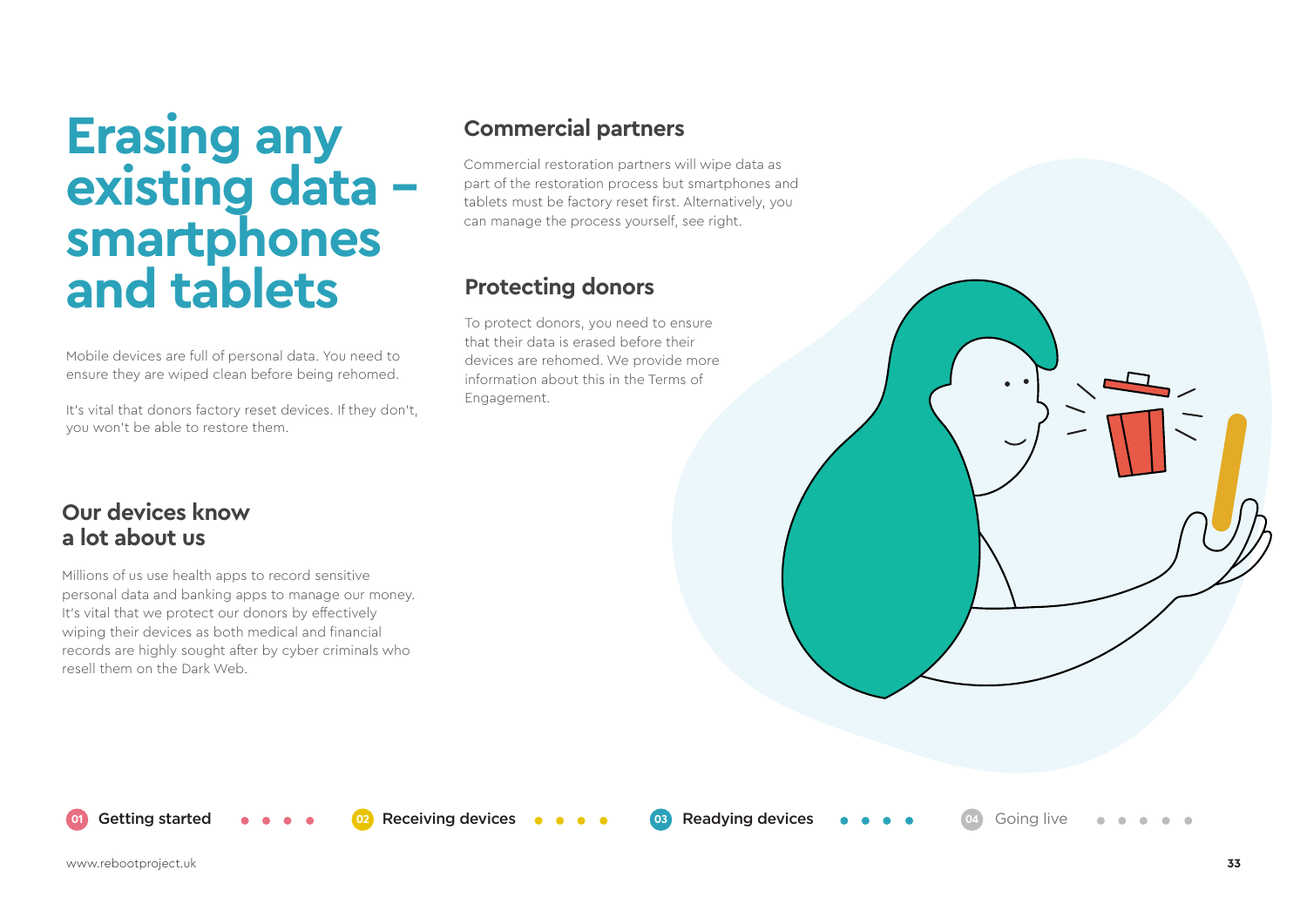# **Method 1. Donor factory resets**

Donors must factory reset their smartphones and tablets and log out of any tracking software (such as Find my Device) prior to donation and double-check that the process worked. If they fail to do so, their device will become inaccessible.

#### **Pros:**

• Smartphones and tablets can only be wiped by donors, performing a factory reset erases all data

#### **Cons:**

• If the donor fails to factory reset their device, a third party cannot wipe or reuse it

# **Method 2. Working with a commercial partner**

Even commercial partners need donors to factory reset devices before donation.

#### **Pros:**

• If a commercial partner is restoring laptops for you, they'll be able to restore smartphones and tablets at the same time (but only if the donors have factory reset them)

#### **Cons:**

**01** Getting started **02** Receiving devices **03** Readying devices **04** Going live

• If the donor fails to factory reset their device, even specialists cannot wipe it! Smartphones and tablets must be factory reset by donors else the devices will be inaccessible, even to commercial restorers

**COLL**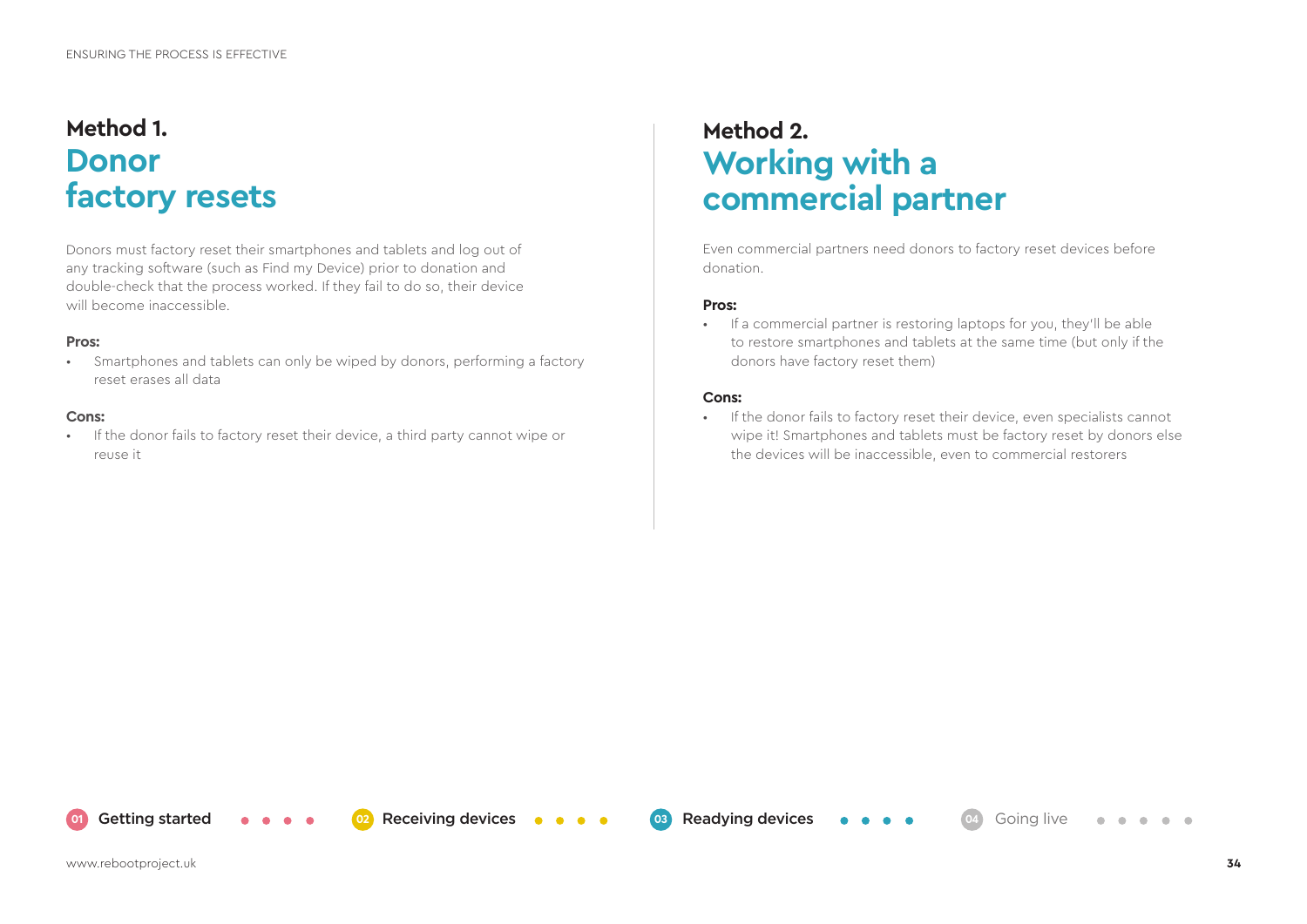# **Readying devices things to think about**

# **Repairing laptops**

**03**

It's really important that you have someone who knows what they are doing - like IT savvy volunteers or computer specialists - as otherwise they may miss a problem that could be easily fixed. You also need to be confident about deciding if the cost of repairs is uneconomical.

Different laptops need different diagnostic tools. Macbooks vary considerably from Windows PCs in terms of steps to take.

Wiping laptops needs a good level of IT knowledge. If you don't have technical knowhow, it's best to ask the experts.

Outsourcing to a commercial partner comes at a cost, but this can be offset by monetising unsuitable machines. If budget's an issue, free open source software can be used to wipe laptops, but check you have the right IT skills first.

### **Factory resetting smartphones, tablets and Macbooks**

To maximise the number of devices which can be rehomed, you need to make sure that donors of Macbooks, smartphones and tablets reset their devices before donating them! If they don't, they will be unusable!

### **Data privacy**

It is strongly recommended that you tell potential donors how you are going to wipe devices and ensure that you have measures in place to ensure compliance. Don't forget to refer to the example Terms of Engagement.

# **Commercial restoration partners**

Commercial restoration partners will typically charge at least £40 per device. The costs can soon add up if more services are added and if repairs are needed. Services offered include:

- Pre-paid postage
- Diagnostics
- Simple repairs
- Wiping data
- Handling E-waste
- Installing an OS (excluding the licence fee)
- Delivering the device to you or to a recipient

### **Monetising unsuitable devices**

Commercial partners are able to sell devices which aren't suitable (e.g. due to damage or hardware errors), either as whole units or as parts. The profits they receive can be used to offset restoration costs. As well as lowering your spend, you'll be able to promise donors that unsuitable devices will be securely recycled rather than sent to landfill.

If you have the skills, infrastructure and time, you can sell unsuitable devices/parts on websites such as eBay. You'll need to make sure that the devices are wiped clear of data.

**02 02** Getting started **03 02 02 example of COM 03 Readying devices 0 0 04** Going live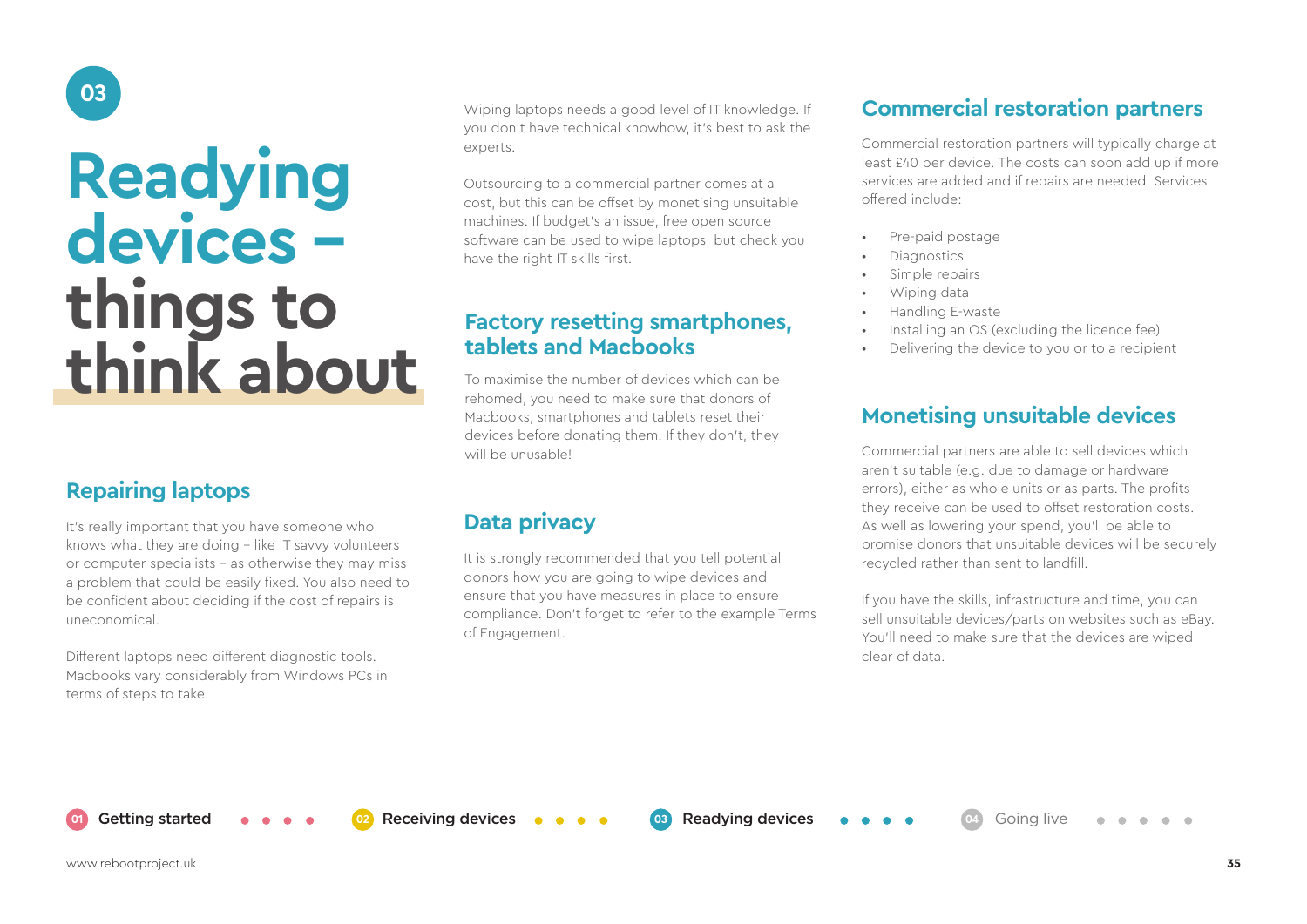# **Going live**

In this stage, you'll experience the joys of transforming lives as you deliver restored devices to their new owners. By the end of this stage, you'll be able to:

- Load devices with apps and software
- Decide how you want to deliver devices
- Think about how best to support new users
- Confidently handle any E-waste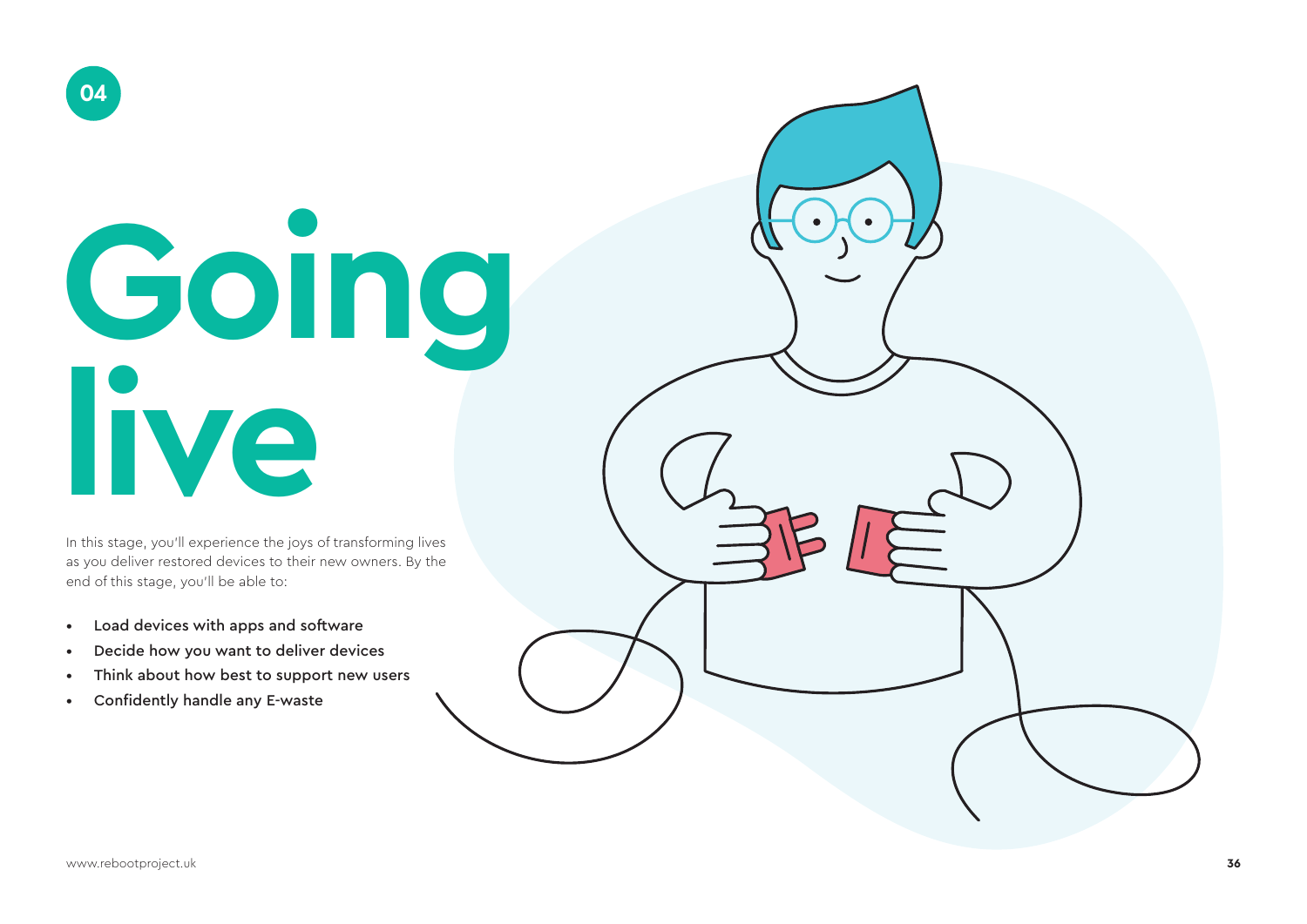# **Installing an operating system laptops only**

After being wiped, laptops often require a new operating system (OS). You have three options, each with distinct pros and cons:

- Chrome OS through CloudReady OS
- Windows OS
- Mac OS

### **Operating systems**

An operating system is software which controls a device's hardware and enables other software to run. The three most common OS for laptops are Windows, iOS and Chrome OS.

# **Smartphones/tablets**

These come with an operating system (OS) that's hard installed. Providing the device has been factory reset before donation, no further action is required during this step.

# **Free or paid for**

Microsoft Windows is an advanced OS, but you'll need to install a new paid for licence. CloudReady is a free OS from Neverware which turns laptops into Chromebooks.

Mac OS is also an advanced operating system. It is automatically installed on Macbooks so no new licences are needed.

The more advanced operating systems are difficult to support if there are installation issues, so we recommend only using these if you have access to specialist IT skills. Unless your recipients have a specific need for Windows, or will receive a Macbook, we recommend you install CloudReady.





#### *Did you know?*

*One of our partner schemes opted to use CloudReady software as its volunteers only needed basic IT skills to install it.*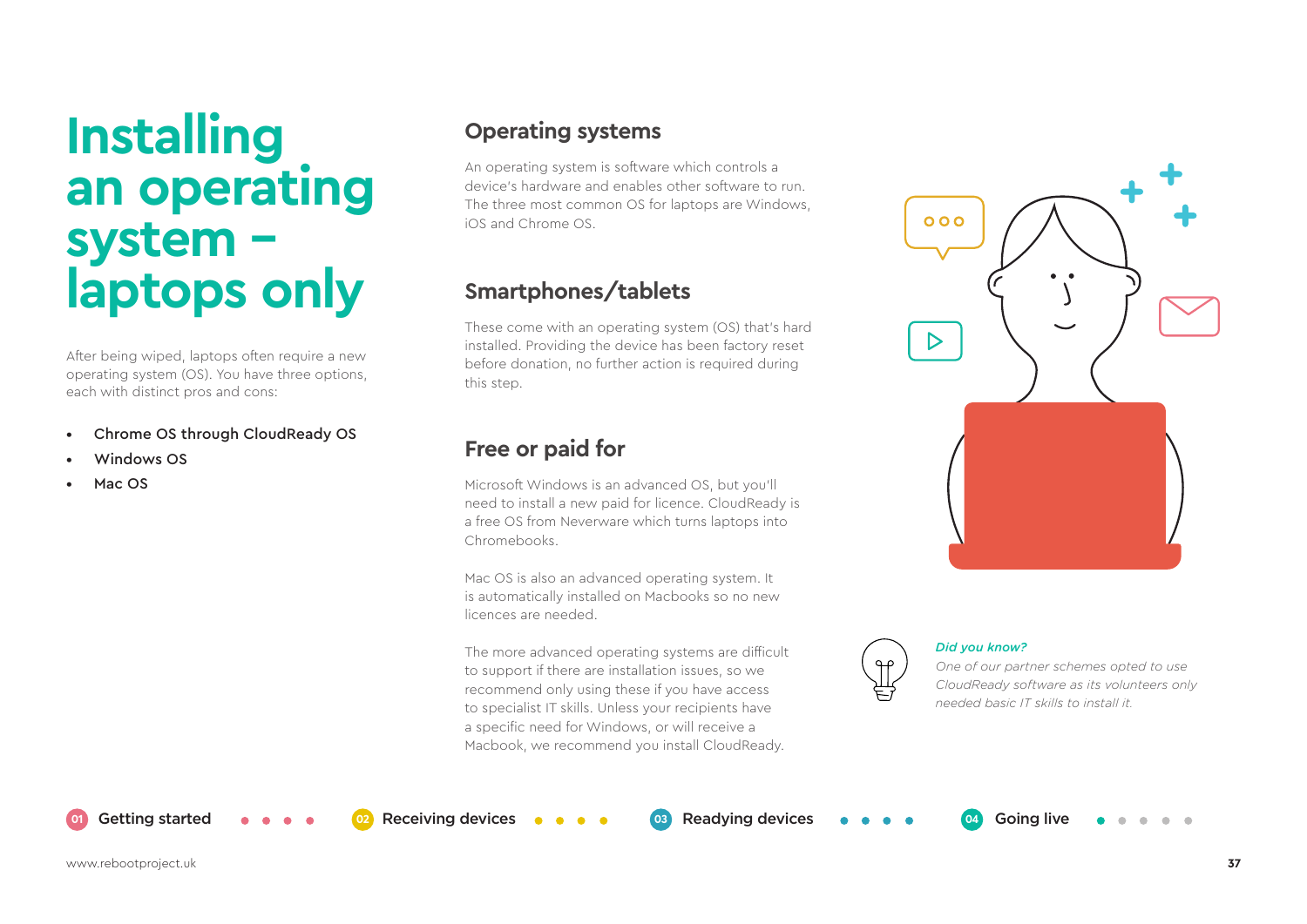# **Option 1. Turning laptops into chromebooks**

Many schools use Google Classroom. This runs on the Chrome OS. Rather than buy Google's own laptops – called Chromebooks – you can give a laptop the same functionality by installing CloudReady, a free OS which turns any laptop into a Chromebook. It's available for nearly all laptops up to seven years old.

#### **Pros:**

- It's free!
- It's easily set up using a memory stick. All you need is a Gmail account and forty minutes set-up time per laptop

#### **Cons:**

• Chromebooks have less features than Windows but that can be an advantage for less IT literate recipients

# **Option 2. Using other operating systems**

More advanced operating systems, such as Microsoft Windows, can be more difficult and time-consuming to set up, particularly on older devices. If you want to use Windows OS, we recommend working with a specialist computer company, unless you have the necessary IT expertise.

Microsoft Windows costs between £12-£15 for a charity licence, per device. Mac laptops do not require an additional OS licence after refurbishment.

#### **Pros:**

- Microsoft Windows is widely used so many potential recipients will be familiar with it
- Advanced operating systems have more features, this can be important if the recipient is using the laptop for education or skills building

#### **Cons:**

- More expensive
- The installation process can be longer and more difficult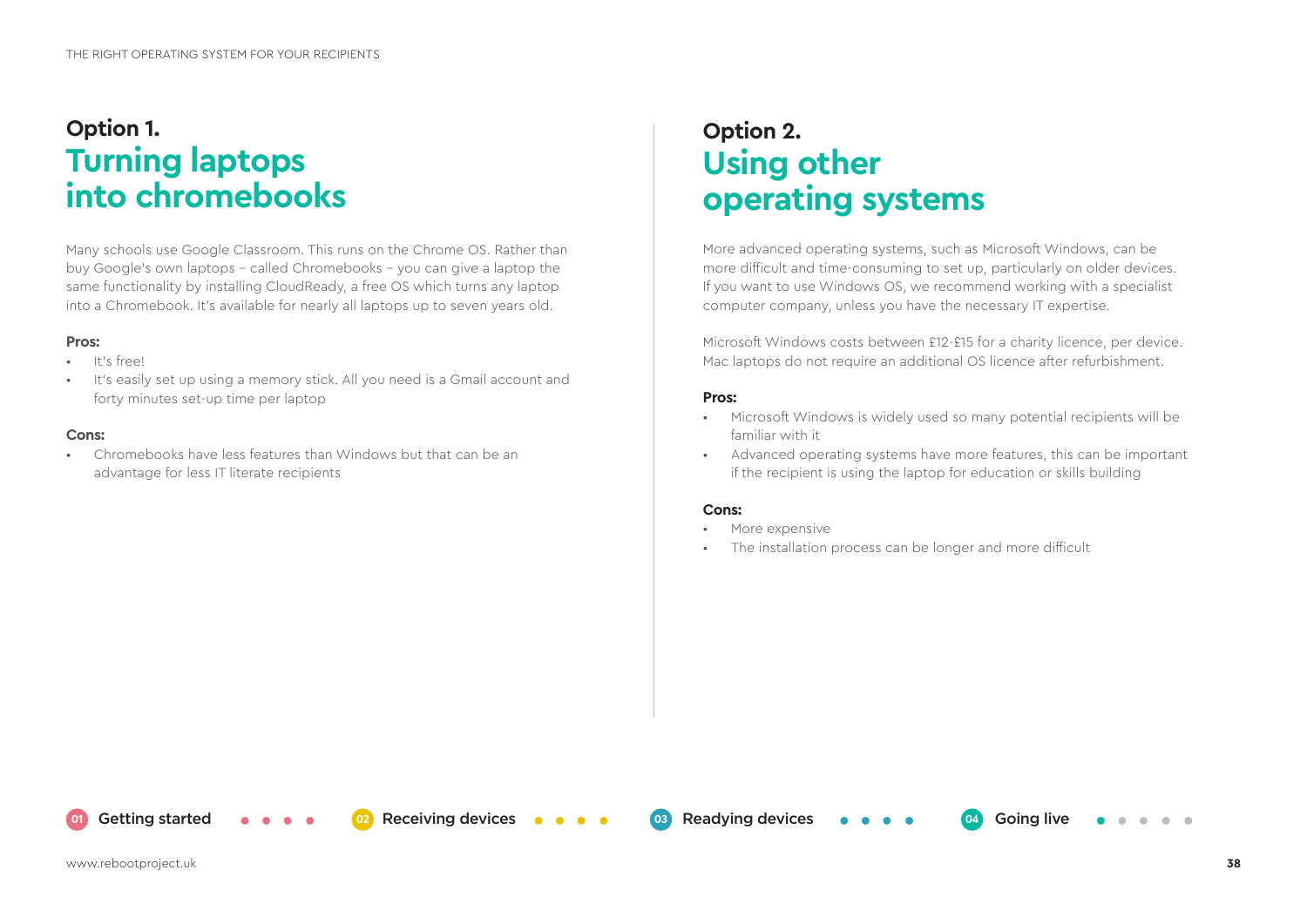# **Getting devices 'recipient ready'**

You'll need to set up apps and accounts and make sure each device has the right accessories.

You can do this yourself or ask other organisations which already set up devices on a small scale to help. Whoever has the strongest relationship with your potential recipients should manage this step. That may be you or:

- Schools, colleges and universities
- Libraries
- Community groups

You need to understand which sites and apps recipients will need. Setting them up in advance will improve the user experience and reduce the demand for support. We've included a list of key sites and apps in the [resources section of our website](http://www.rebootproject.uk) including those with educational, health and cyber safety content.

# **Community partners**

A partner may be better placed to help if the recipient requires multiple features/functions on their device, for example, a school's IT department may have access to software which only they can install.

### **Accessories**

If the donor didn't provide accessories, you'll need to ensure that you've sourced ones which are compatible. **Did you know?**  $\begin{pmatrix} 0 & 0 \\ 0 & 0 \end{pmatrix}$  **Did you know?** 

**01** Getting started **02** Receiving devices **03** Readying devices **04** Going live

### **Sites/apps User set-up**

We recommend that new recipients set up any accounts which require email addresses and passwords, such as the Gmail account needed to install the CloudReady OS. If that's not possible, consider using a temporary account password. This must be reset by the recipient when they receive their device. Some smartphones and tablets can require user identity for set-up, e.g. facial recognition or thumbprints. COVID-19 will make this more challenging! Don't forget that all data should be stored in compliance with UK data regulations. You'll find more information about this in the Terms of Engagement.



*One of our community partners incentivised its volunteers with the promise that devices would be prioritised for volunteers' home areas.*

*Another used template accounts to set up devices before distribution by a partner.* 

*A third community partner was able to tap into a telco's expertise so they could restore smartphones in bulk.*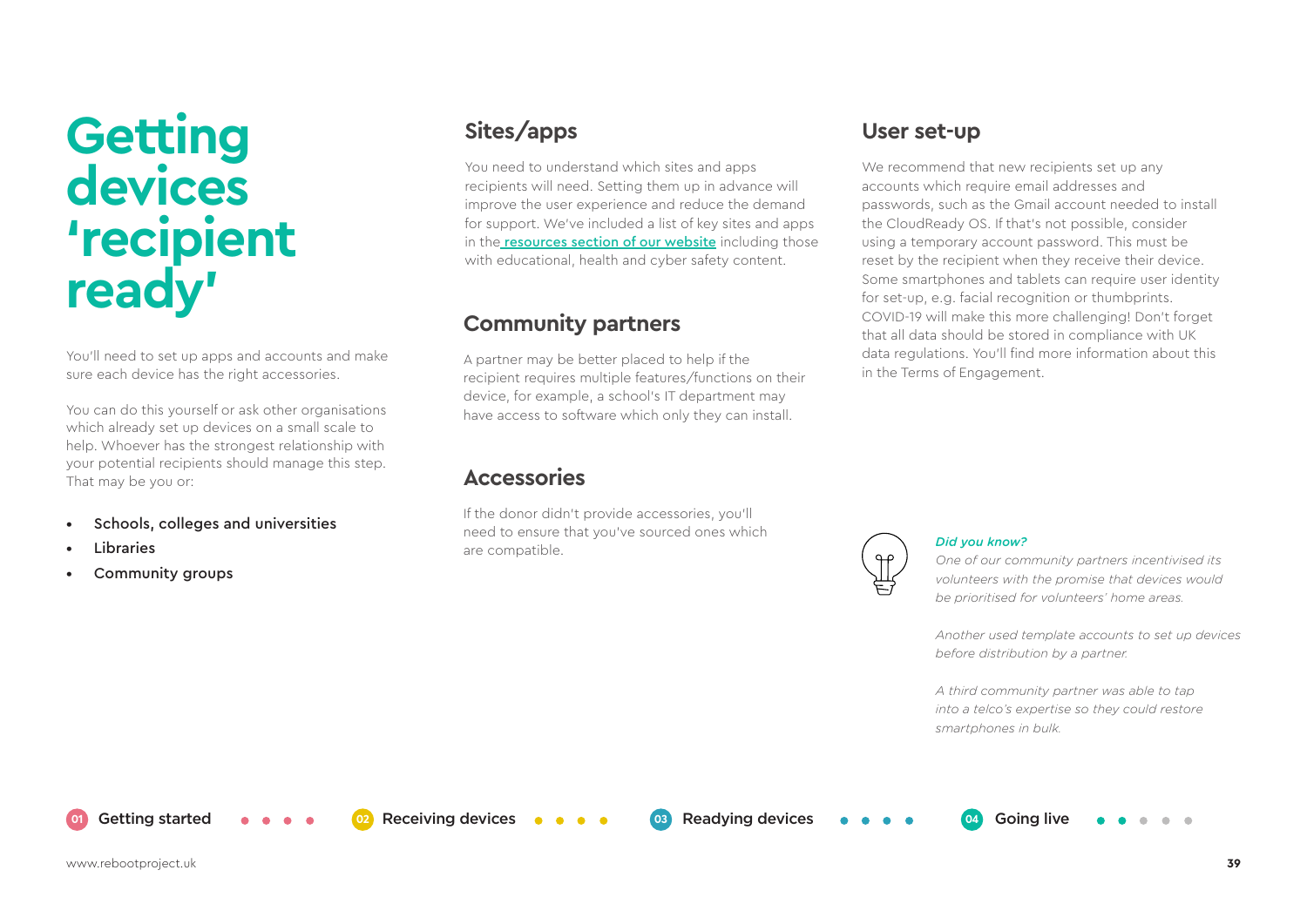# **Option 1. Asking the community for help partners**

Using skills within the local community will help you set up devices more quickly. Now's the time to ask your existing community partners - the ones who helped you identify your potential recipients - to help you with the exciting final steps.

Don't forget, if recipients aren't able to set up their own accounts, partners may need to set ones up with temporary passwords. You'll need to hold this data securely (see the Terms of Engagement). A new Gmail account will be needed for each installation of CloudReady on laptops.

#### **Pros:**

- They'll already understand your recipients and their needs
- They may already have access to specialist software and experience of installing it
- They'll be able to set up devices more quickly

#### **Cons:**

• You'll lose some control over what's installed

# **Option 2. Managing the process yourself**

Doing it yourself will give you more control over what's on each device, but you need to make sure you understand what software and apps your recipients need and can access the skills needed to install them. Don't forget, you may need to set up accounts on a new recipient's behalf and talk them through resetting passwords. Again, make sure that you're familiar with the Terms of Engagement.

#### **Pros:**

• You'll have more control over what's installed

#### **Cons:**

- You may lack relationships with recipients and an understanding of their needs
- You may not have the skills needed to set up the right software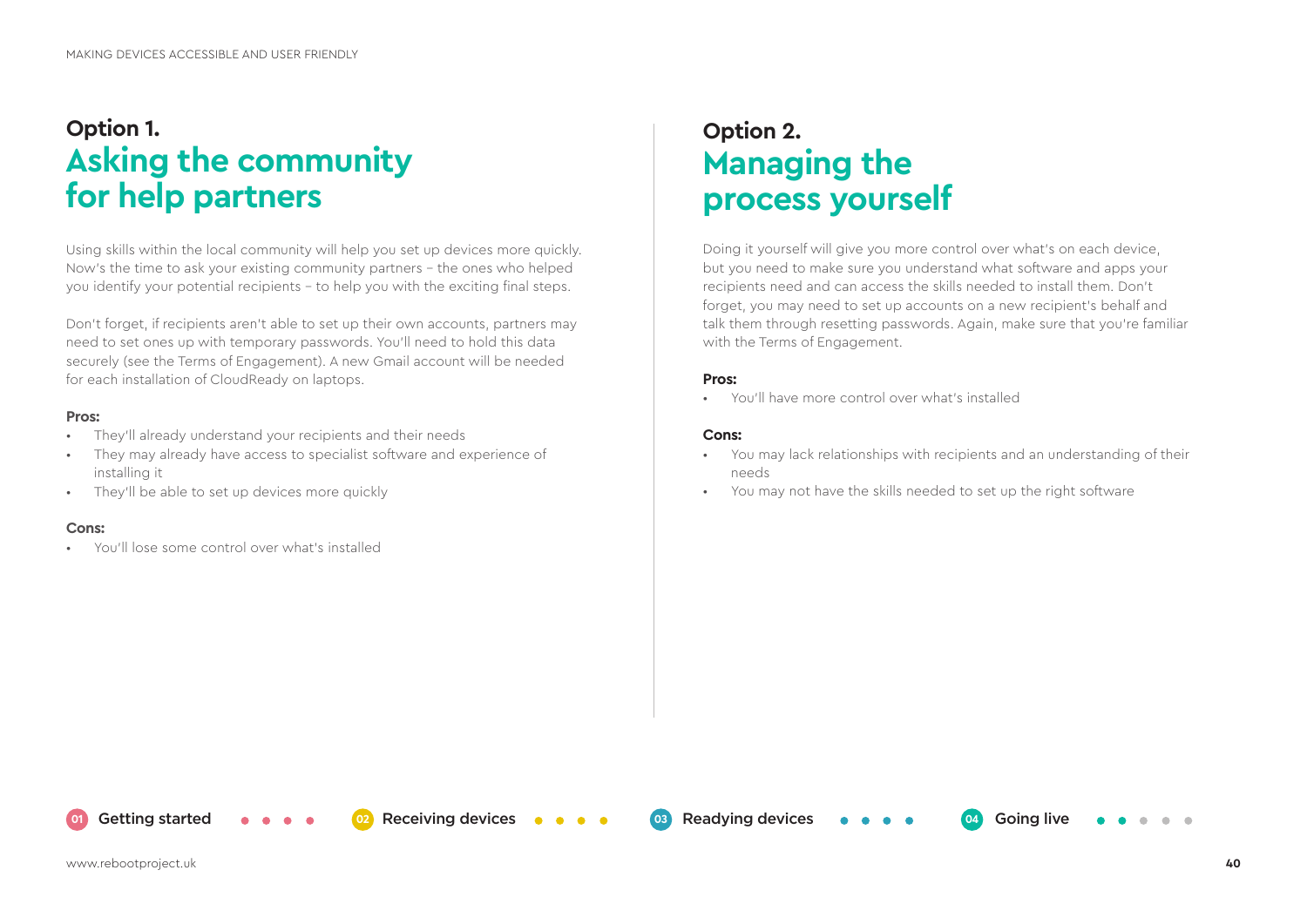# **Delivering devices**

Delivering restored devices to recipients will be a moment to remember but it can be timeconsuming. You have two options:

- Ask the community for help
- Manage the process yourself

# **Changing passwords**

Any pre-set passwords should be reset by the recipient when they take ownership of their device. You must dispose of all previous password records in compliance with UK data regulations (see the Terms of Engagement for more details).

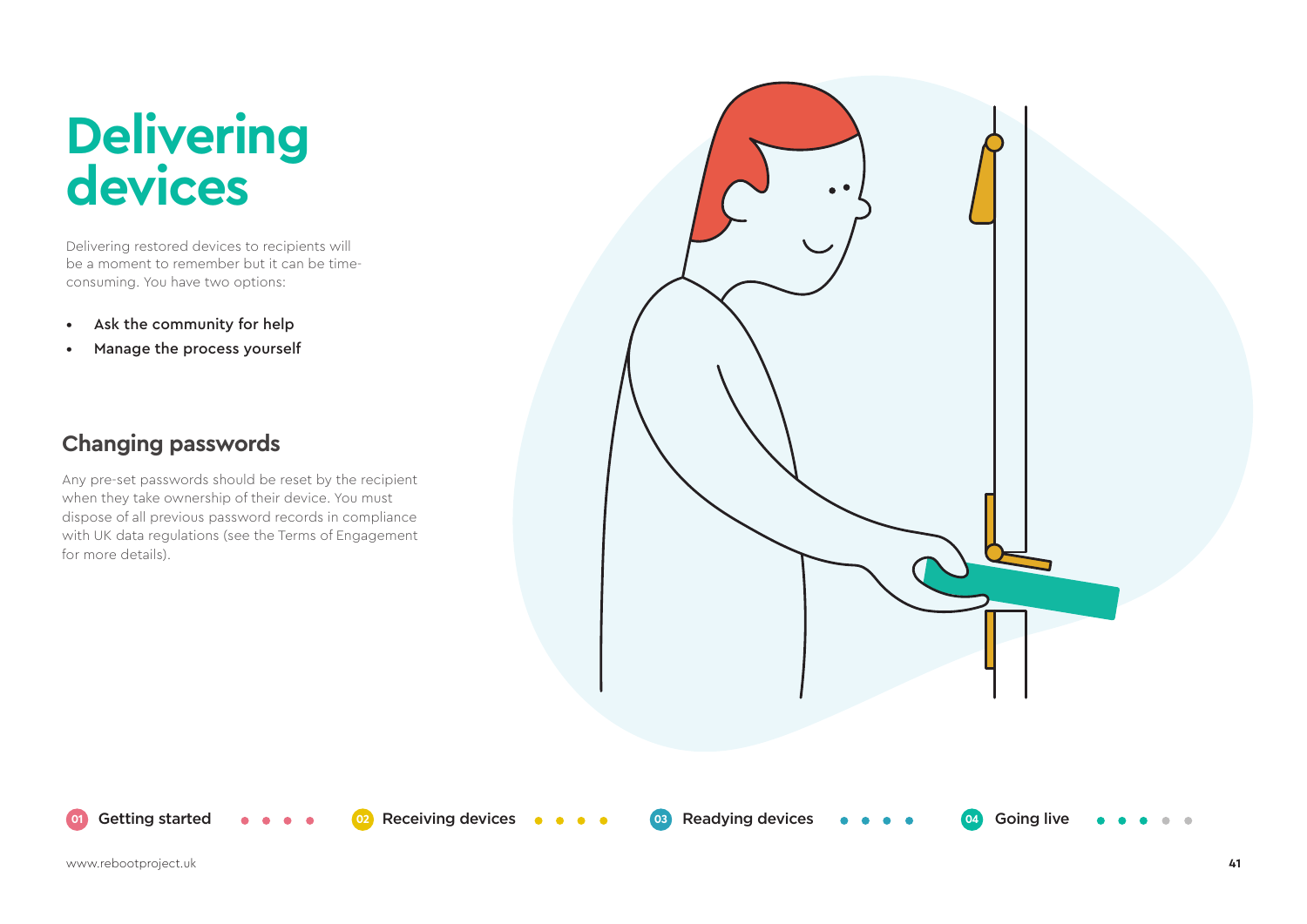# **Option 1. Asking the community for help (partners)**

Schools, libraries and community groups may be able to use their existing capacity to help you deliver devices.

#### **Pros:**.

- You'll be able to deliver devices more quickly
- They may already have existing relationships which they can leverage for support

#### **Cons:**

• You'll need to be clear about what you expect from them

# **Option 2. Managing the process yourself**

You may prefer to manage deliveries yourself. This will allow you to meet recipients in person and demonstrate how their new devices work. However, COVID-19 may make this difficult.

#### **Pros:**.

- You'll have more control over the delivery process
- You'll be on hand to answer any initial questions

#### **Cons:**

- You'll need to ensure that vulnerable recipients feel safe
- It can be time-consuming

#### *Did you know?*

*By joining forces, a charity and a commercial partner were able to use their existing distribution partners to deliver devices to users.*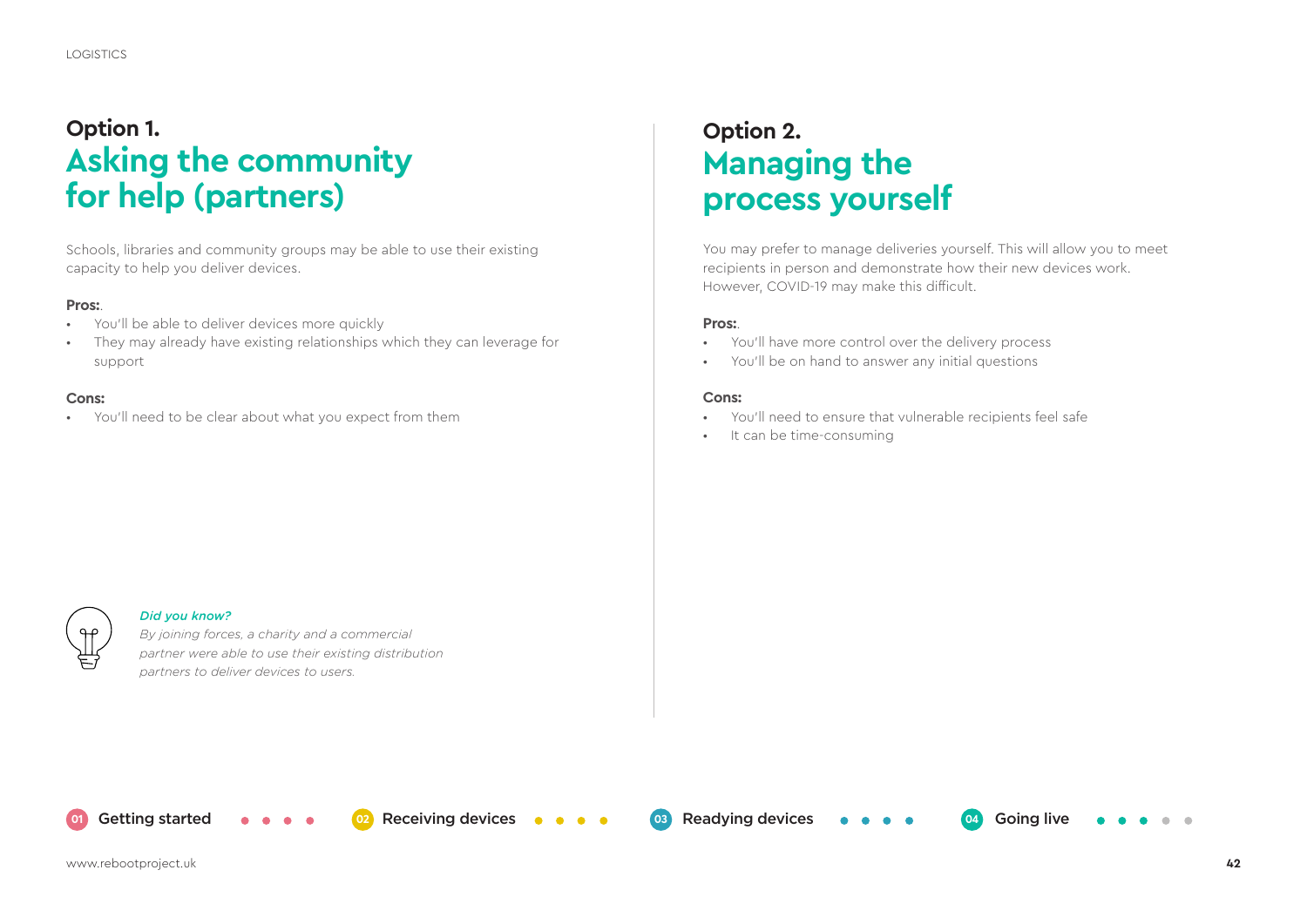# **Providing ongoing support**

Inexperienced recipients will need support to get the most out of their new devices.

You have two options:

- Provide support yourself
- Ask your community partner for help

# **Doing it yourself**

New users are likely to need significant support. You need to decide if your existing relationships with recipients are strong enough for you to manage the support process yourself.

### **Community partners**

Many local organisations are already experienced in helping new users to get to grips with technology. They may already have 'how to' guides and other training resources. Other organisations may have limited or no IT skills but strong relationships with recipients which enable them to understand their needs. These organisations can learn how to support new users.

# **Ongoing support**

Even when things quieten down, it's worth checking in periodically to make sure recipients are still able to connect.





#### *Did you know?*

*One of our community partners provided ongoing support for users to encourage repeated use of new devices.*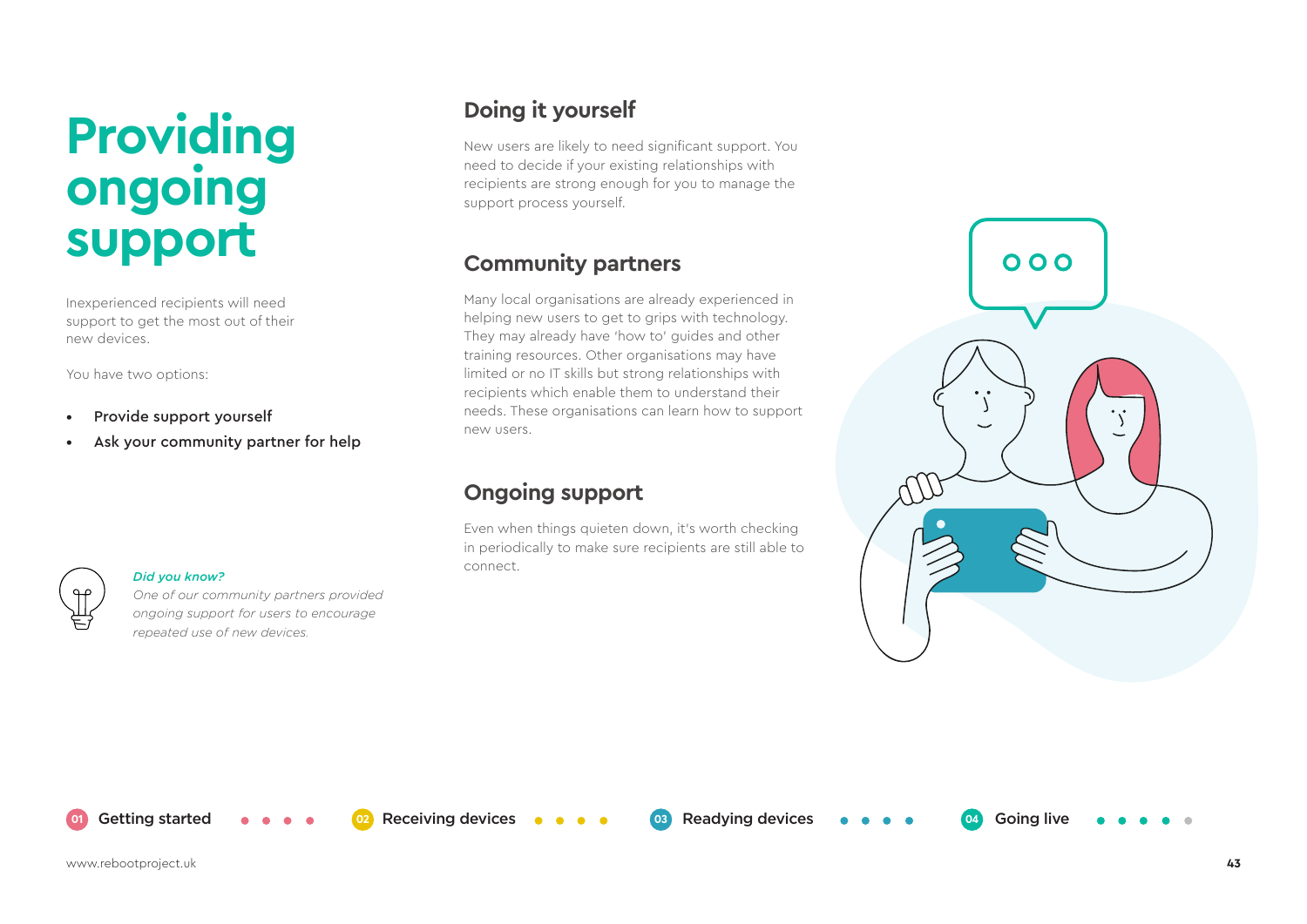# **Option 1. Asking the community for help (partners)**

Schools, libraries and community groups may be able to use their existing relationships and/or IT training skills to support recipients. If you are not sure where to start, The Good Things Foundation Online Centres Network provides people with the skills and confidence needed to access digital technology.

#### **Pros:**

- They'll already understand your recipients and their needs
- They may already have existing relationships which they can leverage for support

#### **Cons:**

• You'll need to be clear about what you expect from them

# **Option 2. Managing the process yourself**

New users can need hand-holding until they've gained some experience. If you're skilled in providing this type of support, and already have an existing relationship with your recipients, you may like to manage the support process yourself. If not, ask your partners for help.

#### **Pros:**

• You'll have more control over the support process

#### **Cons:**

- You need experience in supporting new users
- You may lack understanding of recipients' needs
- You may not have existing relationships with recipients



#### *Did you know?*

*Some existing schemes (schools) provide technical support for families and ask their IT departments to fix any issues.*



#### *Did you know?*

*One of our community partners provided a 'how to' guide for users, including how to send a text and use key apps.* 

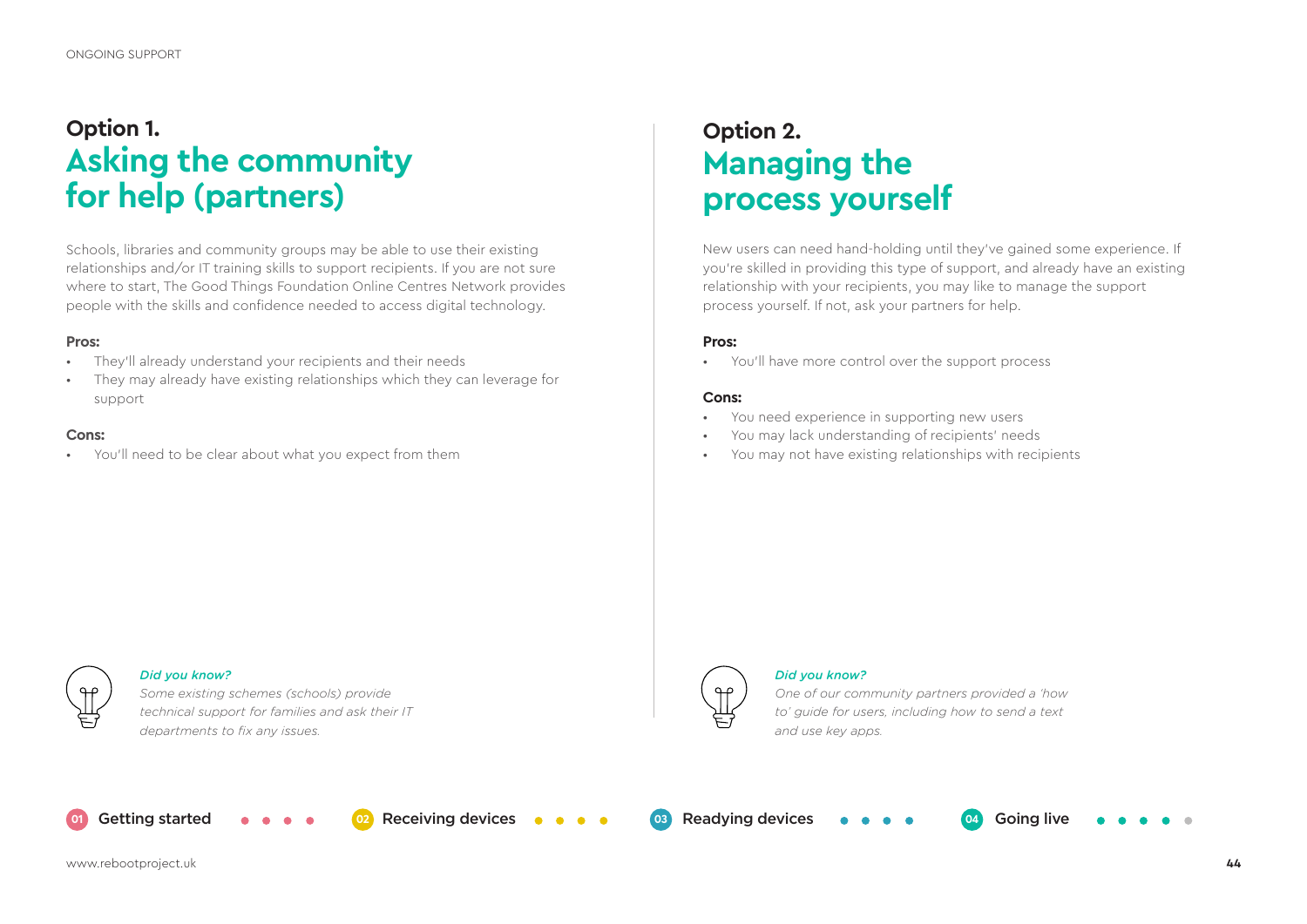# **Managing unsuitable donations (E-waste)**

Some devices won't be repairable and you'll need to dispose of these safely and securely.

You have three options:

- Asking your commercial restorer to handle waste
- Using a professional recycling partner
- Managing the process yourself



#### *Did you know?*

*You can expect that half your donated devices will be unsuitable. One of our community partners stripped unusable devices for parts and sold what they could on eBay.* 

## **The growing problem**

Demand for new devices continues to increase and many old devices end up in landfill. This can cause environmental issues due to their toxic components. Disposing of E-waste properly is a time-consuming and highly skilled process. By collecting and recycling unsuitable devices, you'll help to save the environment!

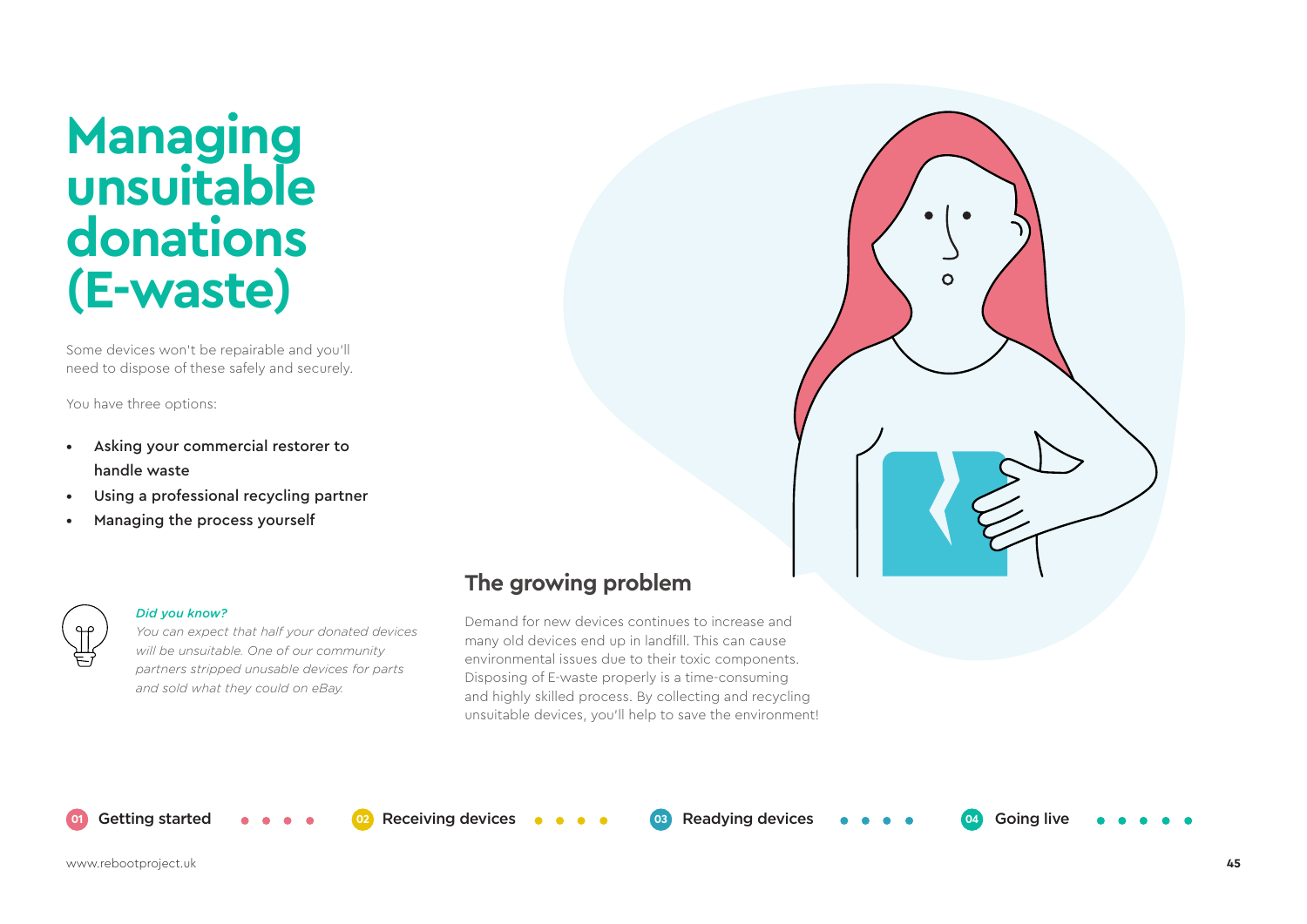# **Option 1. Working with a commercial partner**

Commercial partners who perform diagnostics and carry out repairs will often recycle unsuitable devices. They may even be able to monetise them.

#### **Pros:**

- Encouraging commercial restoration partners to sell devices or parts will allow you to offset costs
- They'll already have solutions in place
- They'll be familiar with compliance requirements

#### **Cons**

• If you haven't chosen to work with a commercial partner in the restoration stages of the process, then this is not a recommended option

# **Option 2. Working with a recycling partner**

Finding a recycling partner to securely and safely manage your E-waste will ensure that unsuitable devices are disposed of in an environmentally friendly manner.

#### **Pros:**

- They are often open to partnering
- They'll be familiar with compliance requirements

**01** Getting started **02** Receiving devices **03** Readying devices **04** Going live

• It's a cost-effective solution using existing infrastructure and skills

#### **Cons:**

• There may not be one in your area (however, if you're using a commercial restoration partner, they may be able to do this)

# **Option 3. Managing the process yourself**

If you have existing skills and infrastructure, you can always save money by handling the recycling yourself.

#### **Pros:**

• It's a cost-effective option, if you have the skills and capacity

#### **Cons:**

- Requires an understanding of data security and data privacy
- Requires compliance with legislation
- Requires recycling skills and infrastructure

www.rebootproject.uk **46**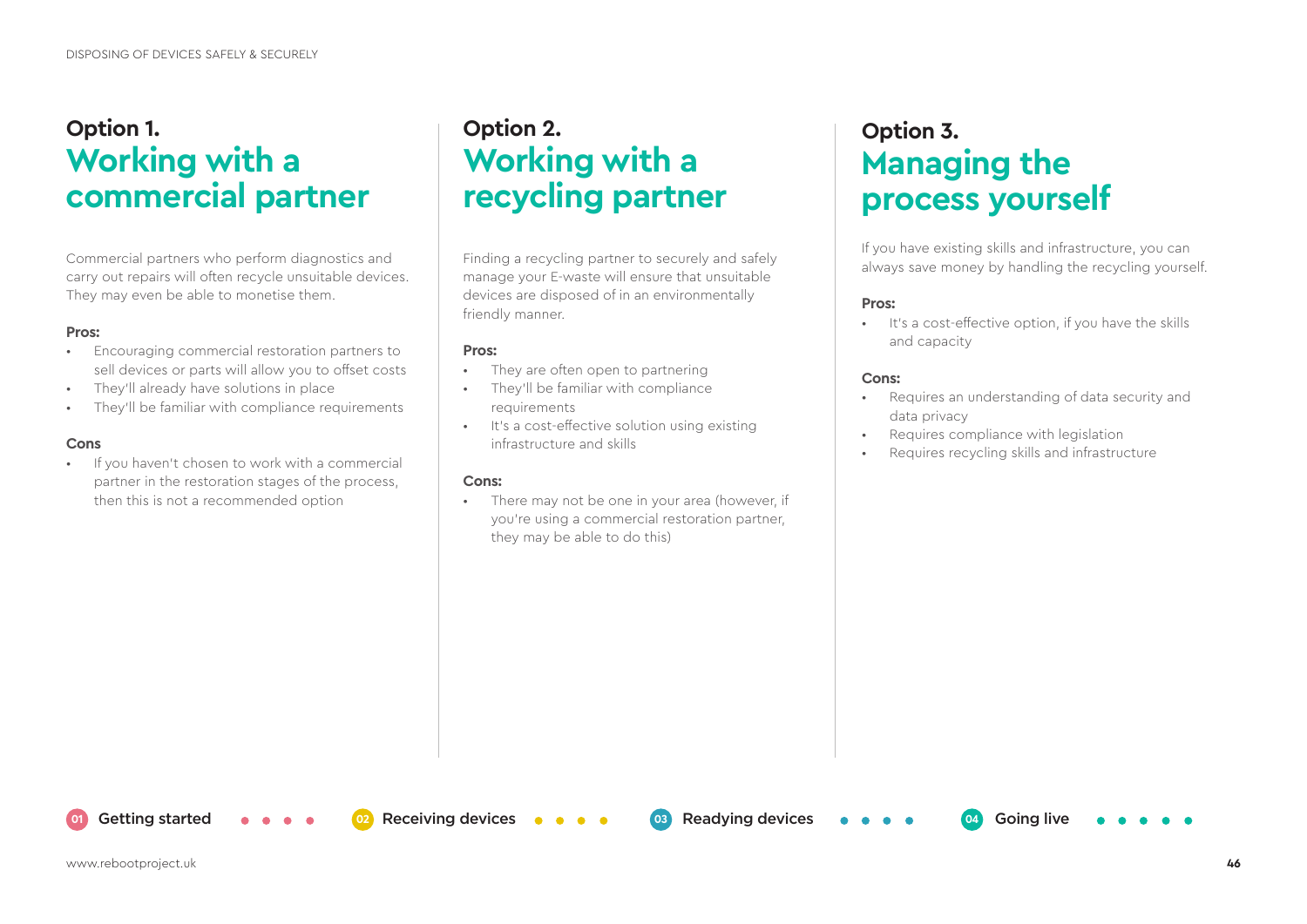# **Going live things to think about**

# **Operating systems**

**04**

Different operating systems offer different benefits. Windows offers more functionality, but the installation process is longer and you may need the help of an IT professional. You'll also need budget as the costs will soon add up if you don't have financial support.

Installing CloudReady turns a laptop into a Chromebook in minutes. It's a more basic system which is easy to use and will suit many inexperienced recipients.

Mac OS can only be used on Macbooks.Don't forget that standardising your OS can make it easier to provide ongoing support.

# **Pre-loading sites/apps**

Some of your users may have never used a device. Can you preload sites or apps to make their first tentative steps easier?

# **Support**

It takes time for new skills to bed in. Checking in on recipients will give them an opportunity to refresh their knowledge or ask about adding new apps.

# **Delivery**

Delivering devices may be difficult if there's a lockdown. Vulnerable recipients will appreciate you taking extra care.

### **E-waste**

Commercial recyclers work with device recycling organisations and charities. Some councils collect E-waste for recycling as do some charities. You can find a list of these organisations in the resources section of [our website](http://www.rebootproject.uk).

### **Data Privacy**

Each step in the process to transfer the device to the end user must comply with UK data protection law. The process of setting up accounts, such as emails, should also comply with security best practice. Please ensure that anyone setting up accounts has agreed to your Terms of Engagement.

Recipients may be unable to access the Terms of Engagement online. Providing them with a physical copy before they agree to participate is advisable, as this will allow you to secure their agreement before transferring ownership of any devices.

If your organisation has any questions in relation to this, you are advised to seek legal advice.

# **COVID-19**

You may need to set-up devices remotely and provide all support from a distance. This could be challenging if your recipients are very inexperienced.

As a precaution against COVID-19, devices should be wiped down and left for 72 hours before being delivered. Don't forget that some cleaning materials can damage screens, so check before using them.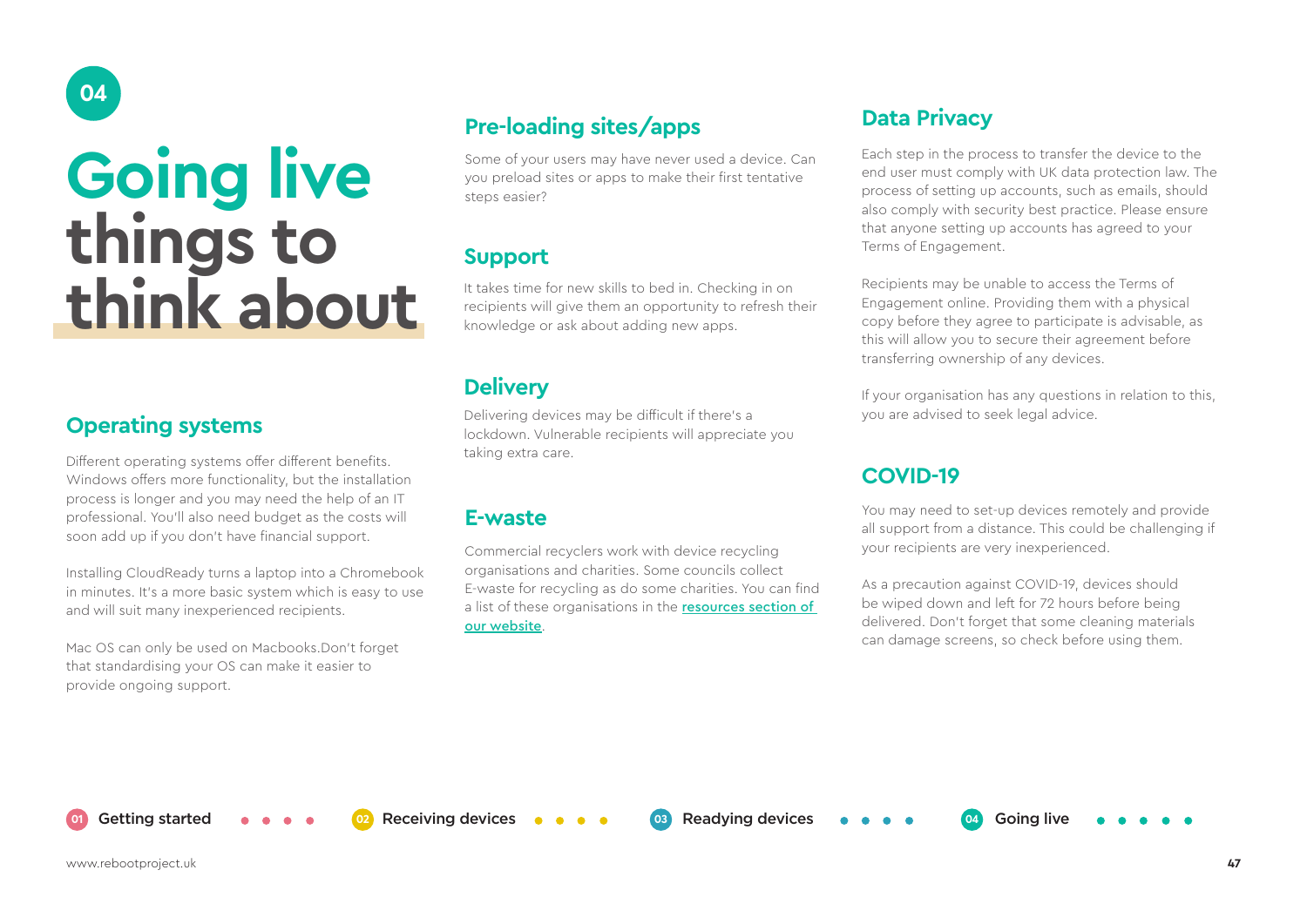# **Resources**

We want you to enjoy being part of the Reboot digital revolution. To help you, we've put together a number of resources. They include:

- A Facebook community
- A glossary
- A list of useful sites and apps
- Terms of Engagement

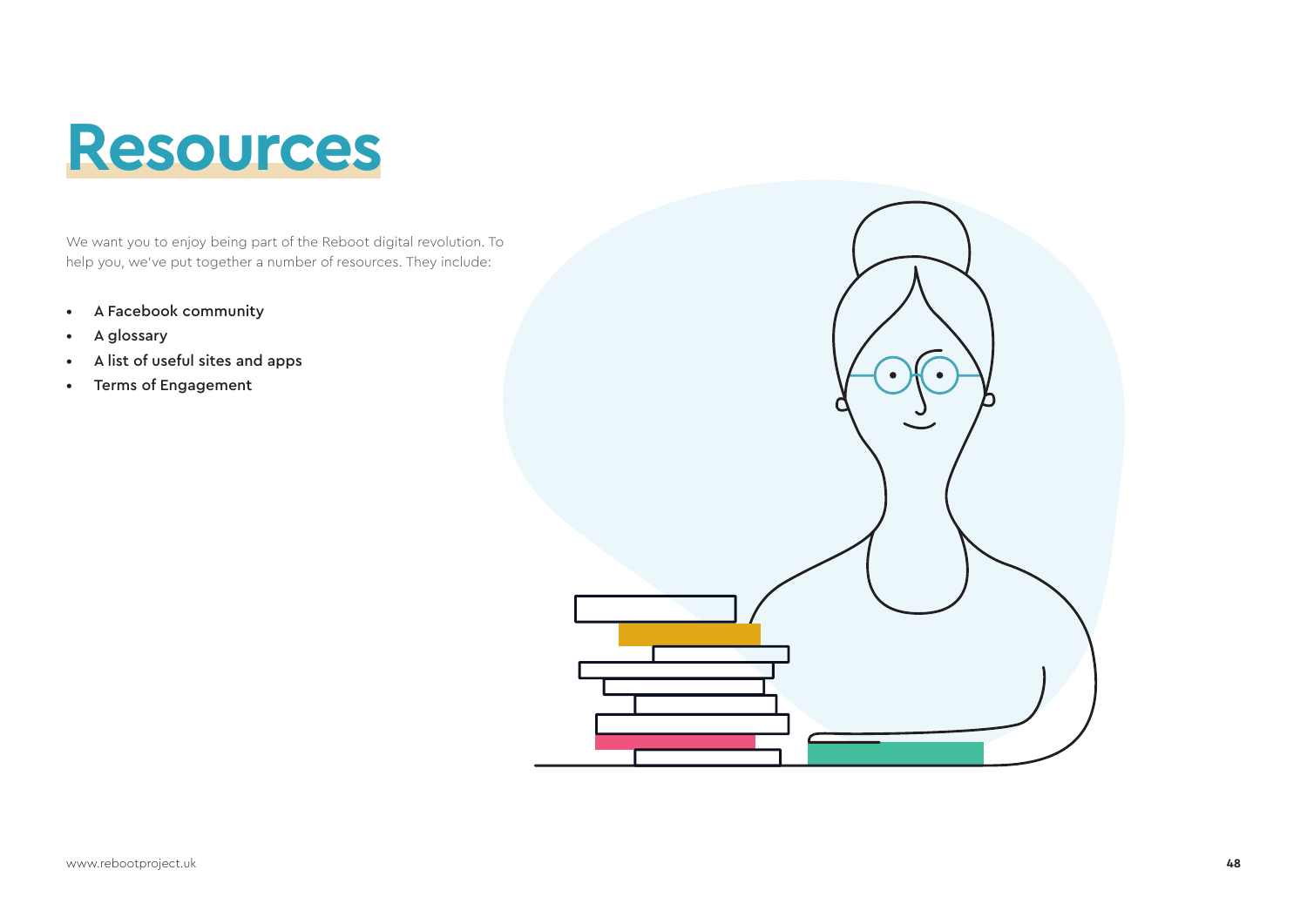# **Online resources**

You'll find lots of information online including a glossary and list of useful websites/apps.

other Rebooters.

### **Community Directory Glossary Blog Resources Blog**  $\cdot$  $\infty$ **Join the team Tap into support Learn the lingo Stay in the loop Find answers online**Join our [Facebook community](http://www.rebootproject.uk) Our [directory](http://www.rebootproject.uk) will let you ask Our website contains a **glossary** Hear [news](http://www.rebootproject.uk) from around the You'll find lots of useful links [of terms](http://www.rebootproject.uk) used within this country and get top tips from to learn from other Rebooters for help or volunteer to support to websites and apps on our

other Rebooters!

playbook.

and share your new-found

expertise!

[resources page](http://www.rebootproject.uk).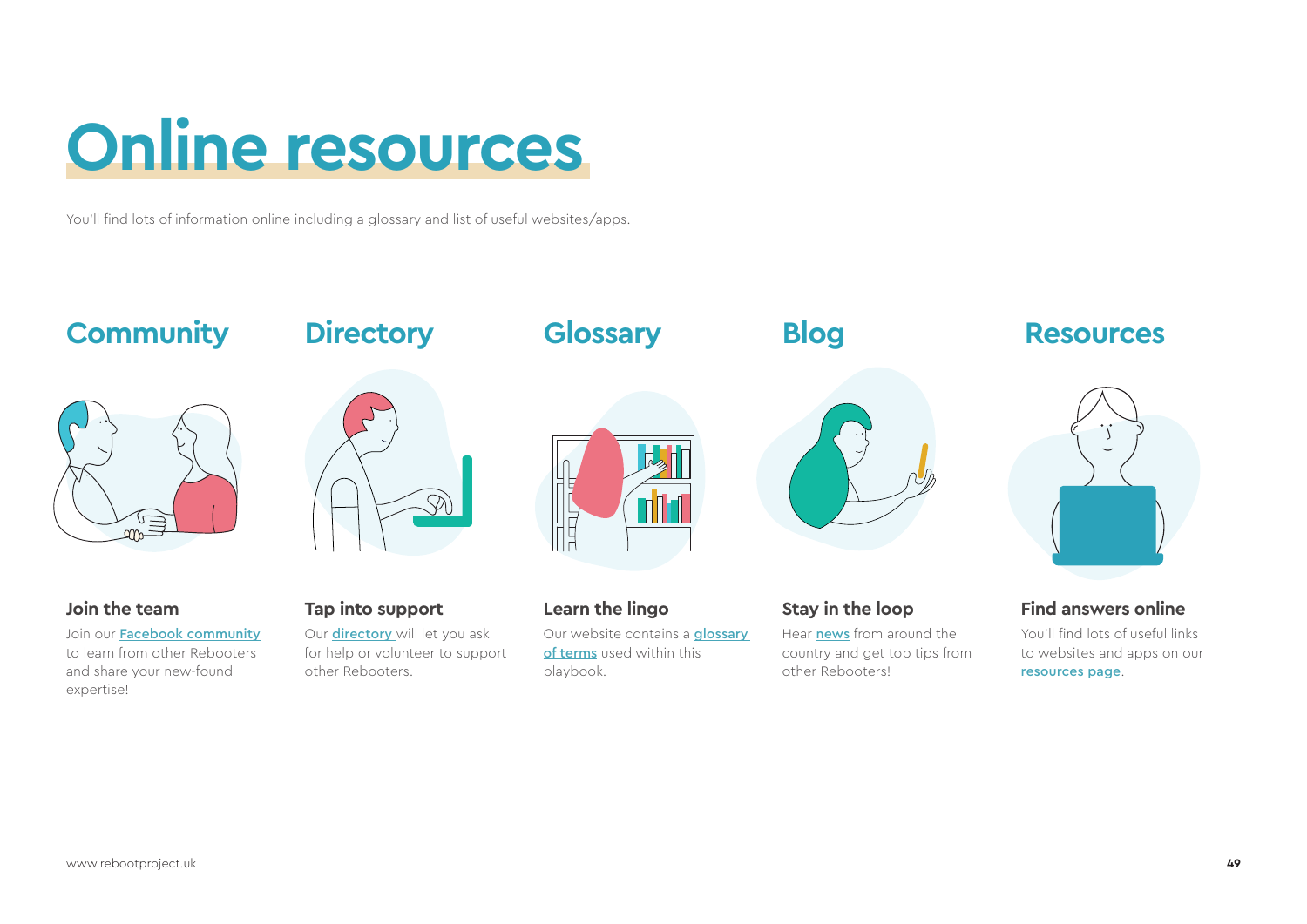# **Promoting your project**

Social media is key to reaching potential donors. Here are five tips to help you!



**Twitter**

# Find out if there are local hashtags for your community and use them. Is there a Twitter Hour for your





Reach out to local business leaders for support on LinkedIn. Ask them to promote your project.



# **Ask for help**

#### **Don't be shy**

Some marketers do 'pro bono' work, i.e. they will support community ventures for free. It's worth asking around to see if anyone will help you!



#### **Look professional**

You can use **[Canva](https://www.canva.com/)** to produce professional-looking graphics for free. These will help draw attention to your posts.





area, e.g. #WorcestershireHour?

# **Facebook**

#### **Find relevant groups**

There are thousands of groups on Facebook. Many of them are at a community level. Try searching for your local town or city name.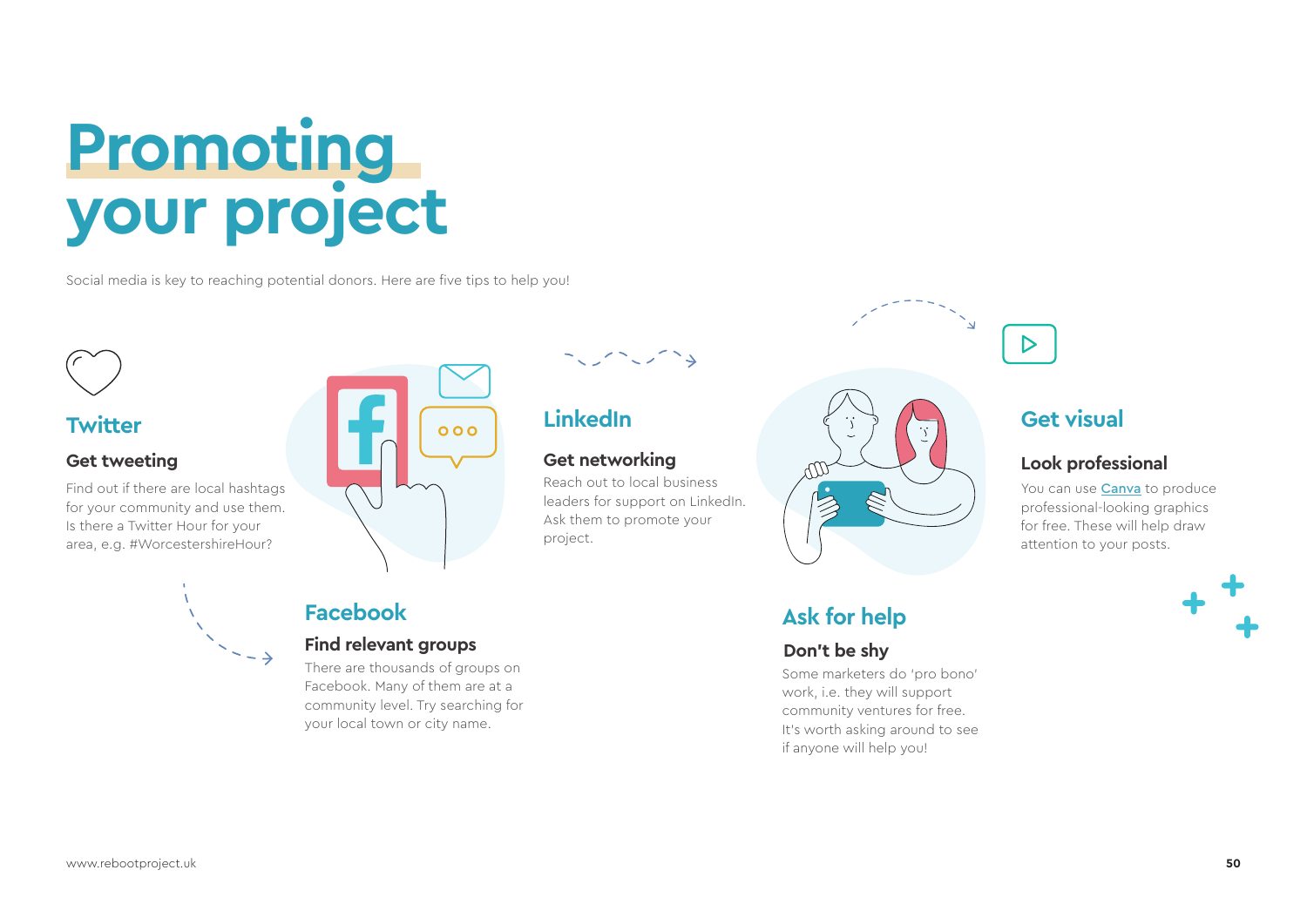# **Terms of engagement**

Please find below a list of the considerations and requirements with each of the relevant actors throughout the process.

We would advise that these terms are used to form an agreement between you and other parties that can be agreed upon and signed.

# **The donor**

#### **Requirements on the donor's side (donor must agree to the following):**

- To abide by the specified device requirements (technical and damage reqs)
- That they own the device and have proof of purchase, if required
- That upon donation they no longer have right of ownership
- That the device poses no safety or ongoing legal issues
- To perform a factory reset on the device (mandatory for smartphones/tablets)
- To cancel any ongoing contracts and remove the SIM from the phone
- They have full responsibility for the content on the device and backing up any data (i.e. if the data is lost, it is not the organisation's responsibility)

#### **Requirements on the organisation/receiver's side (donor must agree to the following):**

- Will attempt to ensure that data security and privacy is maintained throughout the donation process
- Has no responsibility for data (and data loss) on the device once donated
- Will attempt to wipe devices in accordance with UK law Infosec Standard 5
- Has indemnity for all claims against the device, data wiping to take place
- No returns are possible once the device has been donated
- Is under no obligation to provide updates as to what happens to the device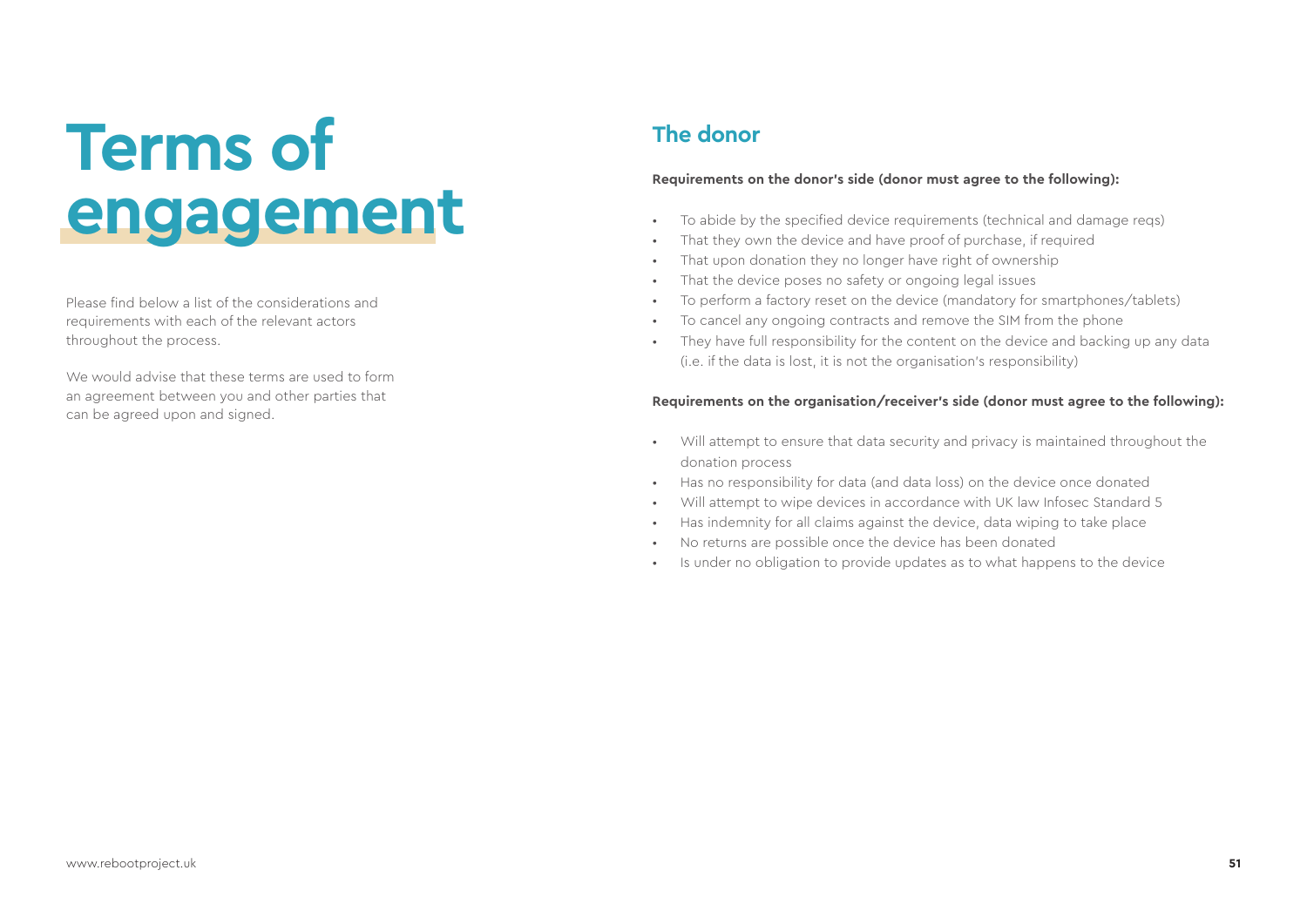## **The recipient**

#### **Requirements on the recipient's side (recipient must agree to the following):**

- Upon receiving the device you become the legal owner of the device. With that comes a responsibility to use it properly, repair it if it needs to be repaired, and if you would like to, insure it in case it gets lost, stolen or broken
- Upon receiving the device you have full responsibility for the content and data stored/ used upon the device
- If the device will be used by anyone under the age of 18, we ask that a responsible adult keep an eye on how that person is using the device because you will be responsible for that young person's use
- You have responsibility for long-term data connectivity (post-completion of any initial data offerings)
- If something does go wrong, we do not exclude or limit in any way our liability to you where it would be unlawful to do so. This includes liability for death or personal injury caused by our negligence; for fraud or fraudulent misrepresentation; for breach of your legal rights in relation to the devices; and for defective devices under the Consumer Protection Act 1987. We will only be responsible if our negligence causes death or injury, or it would otherwise be unfair for us to not be held responsible

#### **Requirements on the organisation's side (recipient must agree to the following):**

- We are not liable for any loss or damage that you might suffer when using the device to the extent: (a) we have complied with these terms and such losses arise solely as a result of you not following our guidance in these terms, or (b) that loss or damage could not reasonably have been foreseen. Loss or damage is foreseeable if either it is obvious that it will happen or if, at the time the contract was made, both we and you knew it might happen
- We are not liable for business losses. We only supply the devices for domestic and private use.

### **Commercial restoration partners**

#### **Requirements on the commercial partner's side:**

- Once in their possession, the commercial partner has full responsibility for the device
- Any losses or issues which arise will be dealt with in line with commercial agreements
- They will refurbish devices to the agreed standard (including data wiping)
- They will install the desired Operating System on the device
- They will recycle devices that do not meet the agreed standard
- Recycling of devices will comply with UK E-waste regulation
- Any profit for recycled devices will belong to the lead charity/organisation OR will be used to offset refurbishment costs

## **Partners providing/supporting device provision**

#### **Requirements on the partner's side:**

- Has responsibility for delivering the device, returning it if not used, and supporting the user setting up the device
- Has responsibility as a data controller for determining if personal data is required to be collected and processed in the capacity of delivering services associated with this initiative and will take steps to understand and comply with the associated obligations under Data Privacy Law
- Has responsibility to ensure the appropriate security of data in its possession as part of this initiative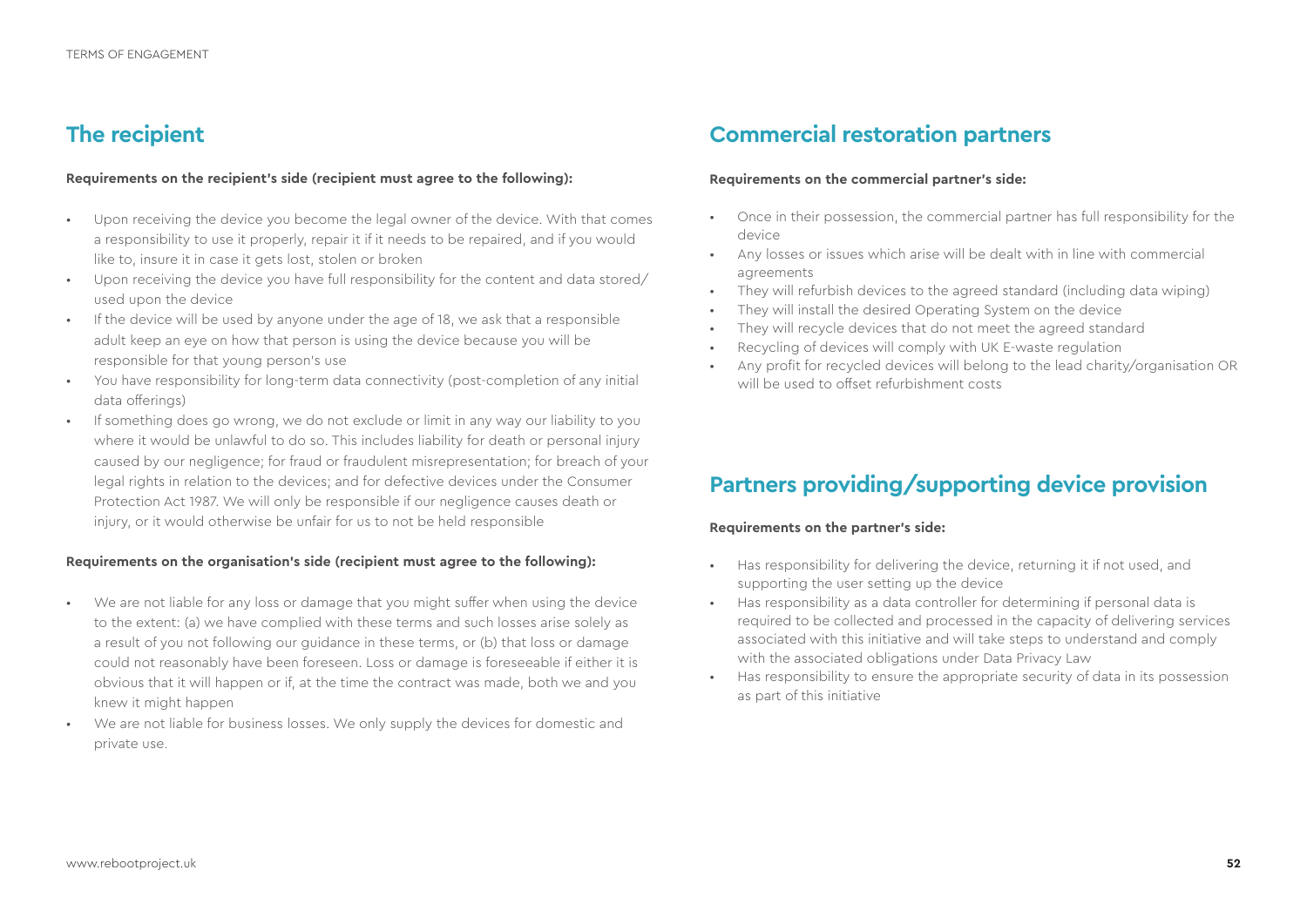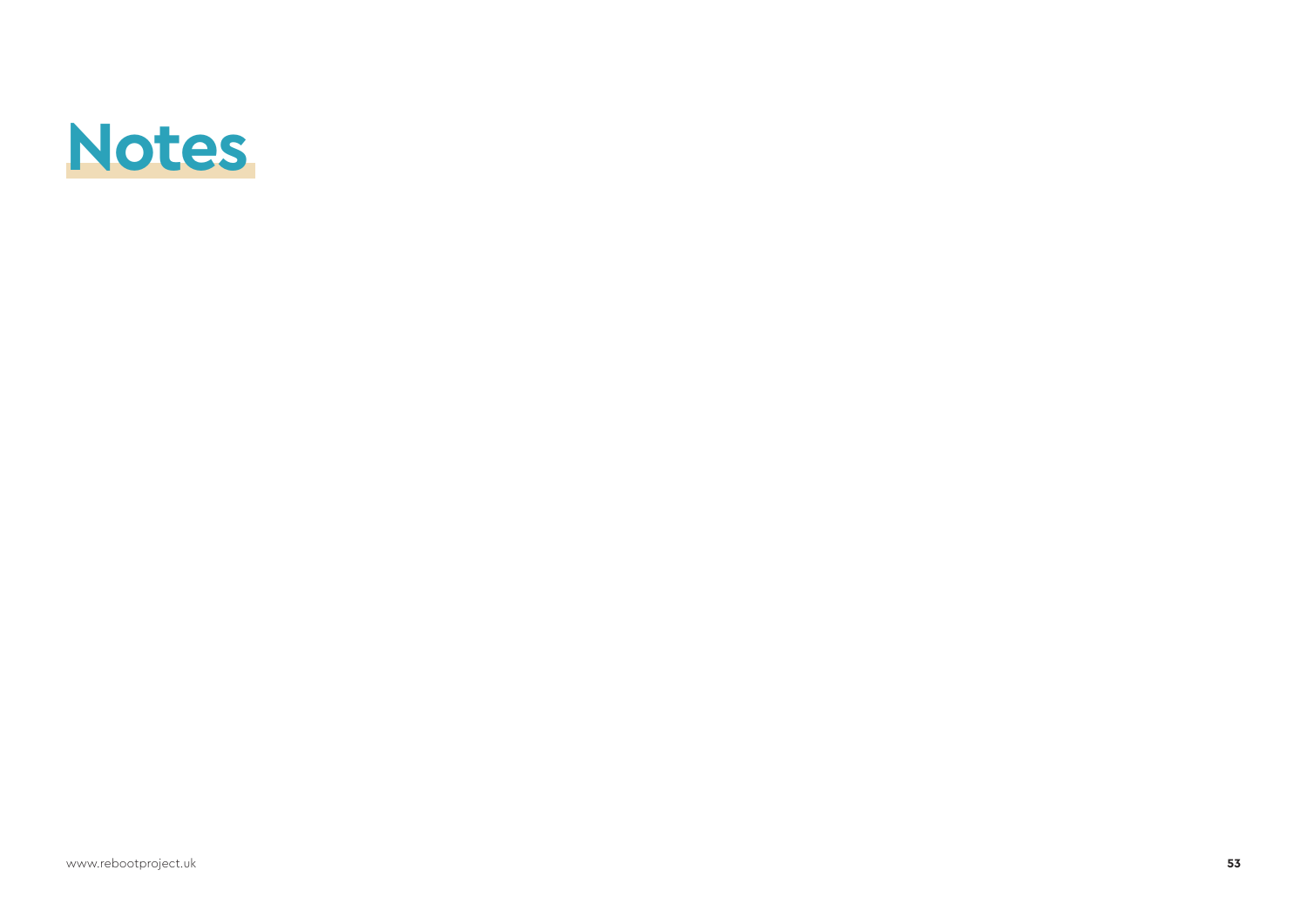